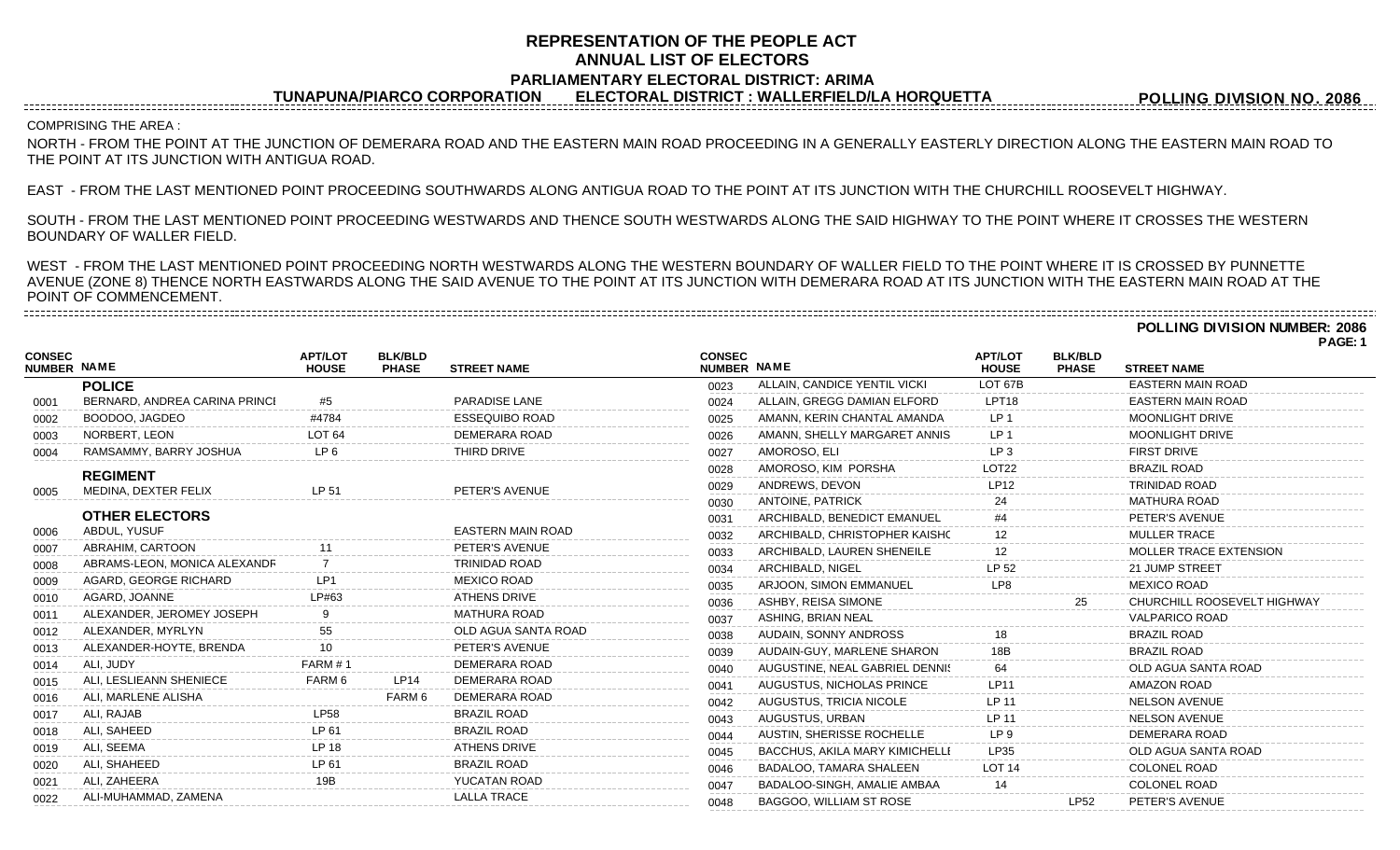| <b>CONSEC</b><br>NUMBER NAME |                                 | <b>APT/LOT</b><br><b>HOUSE</b> | <b>BLK/BLD</b><br><b>PHASE</b> | <b>STREET NAME</b>          | <b>CONSEC</b><br><b>NUMBER NAME</b> |                                 | <b>APT/LOT</b><br><b>HOUSE</b> | <b>BLK/BLD</b><br><b>PHASE</b> | <b>FAGE.Z</b><br><b>STREET NAME</b> |
|------------------------------|---------------------------------|--------------------------------|--------------------------------|-----------------------------|-------------------------------------|---------------------------------|--------------------------------|--------------------------------|-------------------------------------|
| 0049                         | BAHADOOR. MAHADEO               | LP8                            |                                | ANTIGUA ROAD                | 0093                                | BEHARRY, MARCIA SHEILA          | LOT208                         |                                | OLD AGUA SANTA ROAD                 |
| 0050                         | BAIN, MONICA                    |                                |                                | <b>MEXICO ROAD</b>          | 0094                                | BEHARRY, NAKEISHA C             | LP 60/11                       |                                | OLD AGUA SANTA ROAD                 |
| 0051                         | BAJNATH-CHARLES, ESDELLE J      | LOT 8                          |                                | AMAZON ROAD                 | 0095                                | BEHARRY, NISHA GILLIAN          | LOT208                         |                                | OLD AGUA SANTA ROAD                 |
| 0052                         | BAKSH, ANGELA FERRADA           |                                |                                | <b>MULLER TRACE</b>         | 0096                                | BEHARRY, STEVE FRANCIS          | 208                            |                                | OLD AGUA SANTA ROAD                 |
| 0053                         | BAKSH, DEBBIE-ANN GELENE        |                                |                                | LALLA TRACE                 | 0097                                | <b>BENN, MARILYN</b>            | LP 50                          |                                | 21 JUMP STREET                      |
| 0054                         | BAKSH, GENEVA NATALIA           | LP 15                          |                                | <b>HILLTOP DRIVE</b>        | 0098                                | BENNETT, IAN JOHN               | LP 52                          |                                | PETER'S AVENUE                      |
| 0055                         | BAKSH, KELVIN                   |                                |                                | <b>MULLER TRACE</b>         | 0099                                | BENNY, ARNOLD ARNAN             |                                |                                | <b>MEXICO ROAD</b>                  |
| 0056                         | BAKSH, NAILA ANDREA             | 15                             |                                | <b>HILLTOP DRIVE</b>        | 0100                                | BENNY, HEENAWTEE                |                                |                                | <b>MEXICO ROAD</b>                  |
| 0057                         | BALDWIN, ANTHONY                | LP <sub>2</sub>                |                                | <b>MOONLIGHT DRIVE</b>      | 0101                                | BENNY, SARAH                    |                                |                                | <b>MEXICO ROAD</b>                  |
| 0058                         | BALKISON, KUMAR                 | LP 10                          |                                | COLONEL ROAD                | 0102                                | BERNARD, NADINE CAREN           | LP9                            |                                | <b>TRINIDAD ROAD</b>                |
| 0059                         | BALKISSOON, DARREN              | LP10                           |                                | YUCATAN ROAD                | 0103                                | BERTRAND, DILLON                | FARM23                         |                                | CHURCHILL ROOSEVELT HIGHWAY         |
| 0060                         | BALKISSOON, DOOKIE RAMRAG       | LP 10                          |                                | <b>COLONEL ROAD</b>         | 0104                                | BERTRAND, ELIZABETH ANN         | FARM #23                       |                                | CHURCHILL ROOSEVELT HIGHWAY         |
| 0061                         | BALKISSOON, MAHASE CHARAN       | LP10                           |                                | COLONEL ROAD                | 0105                                | BETHELMY, DIANNE KIM            | #27 LP 6                       |                                | MATHURA ROAD                        |
| 0062                         | BALLIRAM, GOBIN                 | LP 250                         |                                | OLD AGUA SANTA ROAD         | 0106                                | BETHELMY, LYNDON                | LP6                            |                                | <b>MOONLIGHT DRIVE</b>              |
| 0063                         | BALLOO, JACQUELINE              | 20                             |                                | <b>MOONLIGHT DRIVE</b>      | 0107                                | BETHELMY, MONICA                |                                |                                | MOONLIGHT DRIVE                     |
| 0064                         | BALLY, AVITA                    |                                |                                | <b>ANTIGUA ROAD</b>         | 0108                                | BETHELMY, SHAQUILLE             | LP <sub>6</sub>                |                                | <b>MOONLIGHT DRIVE</b>              |
| 0065                         | BANFIELD, ANSELM MERRYDALE      | 15                             |                                | DEMERARA ROAD               | 0109                                | BETHELMY, SHELDON               | 27                             |                                | PETER'S AVENUE                      |
| 0066                         | BANFIELD, JEROMY LESLEY         | #15                            |                                | DEMERARA ROAD               | 0110                                | <b>BHARAT, KAPILDEO</b>         | 146                            |                                | DEMERARA ROAD                       |
| 0067                         | BANFIELD, JUSTIN RICHARD        | 15                             |                                | DEMERARA ROAD               | 0111                                | BHARAT, RASHIDA SHARMILA        | <b>LP17</b>                    |                                | DEMERARA ROAD                       |
| 0068                         | BANFIELD, KEISHA JENELLE        | 15                             |                                | DEMERARA ROAD               | 0112                                | BHARAT-GOSEIN, SAMANTHA         | 146                            |                                | PETER'S AVENUE                      |
| 0069                         | BANFIELD-JONES, JENNIFER L      | LOT <sub>15</sub>              |                                | DEMERARA ROAD               | 0113                                | BHARAT-SINGH, GAITREE           | # 146                          |                                | DEMERARA ROAD                       |
| 0070                         | BAPTISTE, RAYMOND               | 20                             |                                | <b>BRAZIL ROAD</b>          | 0114                                | BHARATH, JOHN ROOPLAL           |                                |                                | TRINIDAD ROAD                       |
| 0071                         | BARRY, LENNOX                   | <b>LP51</b>                    |                                | PETER'S AVENUE              | 0115                                | BHARATH, LALIE DAVI             | LP <sub>7</sub>                |                                | <b>LALLA TRACE</b>                  |
| 0072                         | BASHAY-GRANT, CAMIRA            | LP <sub>5</sub>                |                                | <b>MOONLIGHT DRIVE</b>      | 0116                                | BHARATH-MATTHEW, SAVITREE       | #8                             |                                | <b>TRINIDAD ROAD</b>                |
| 0073                         | BASTIEN, FARIDA CECILIA         | $\overline{2}$                 |                                | <b>MOONLIGHT DRIVE</b>      | 0117                                | BISSESSAR, SUNITA               |                                |                                | PETER'S AVENUE                      |
| 0074                         | <b>BASTIEN, MARCIA NICOLE</b>   | LP51                           |                                | <b>MOONLIGHT DRIVE</b>      | 0118                                | <b>BISSOON, MICHAEL</b>         | LP 11 A                        |                                | OLD AGUA SANTA ROAD                 |
| 0075                         | BASTIEN, MARIA ALTHEA           | 2                              |                                | <b>MOONLIGHT DRIVE</b>      | 0119                                | <b>BITU, ROSIE</b>              | LP 122                         |                                | EASTERN MAIN ROAD                   |
| 0076                         | BASTIEN, MAUREEN ARLENE         |                                |                                | <b>MOONLIGHT DRIVE</b>      | 0120                                | BLACKMAN, MARIAN JEAN           |                                | FARM 43                        | AMAZON ROAD                         |
| 0077                         | <b>BASTIEN, RONALD ALLISTER</b> |                                |                                | <b>MOONLIGHT DRIVE</b>      | 0121                                | BLACKMAN, STACY-ANN LUCIANN     | FARM 43                        |                                | AMAZON ROAD                         |
| 0078                         | <b>BASTIEN, SHANIA GISELLE</b>  | <b>LP51</b>                    |                                | <b>MOONLIGHT DRIVE</b>      | 0122                                | BLANDIN, NYOMI NATALIJA RACHEL  | 17                             |                                | <b>LALLA TRACE</b>                  |
| 0079                         | BASTIEN-SAGRAM, MARIA           |                                |                                | 21 JUMP STREET              | 0123                                | BONAS, NICHOLAS                 | LP <sub>5</sub>                |                                | AMAZON ROAD                         |
| 0080                         | BEDASIE, JEWAN KRISH            | LOT 18                         |                                | AMAZON ROAD                 | 0124                                | BOODOO, BULAI                   |                                |                                | <b>MEXICO ROAD</b>                  |
| 0081                         | BEDASIE, MALA                   | LOT <sub>18</sub>              |                                | AMAZON ROAD                 | 0125                                | BOODOO, ISHWADIE CAMILLE        | FARM 22                        |                                | <b>BRAZIL ROAD</b>                  |
| 0082                         | BEDASIE, MOHANIE SAMANTHA       | LOT 18                         |                                | AMAZON ROAD                 | 0126                                | BOODOO, LILAWATTIE              | <b>LP50</b>                    |                                | CHURCHILL ROOSEVELT HIGHWAY         |
| 0083                         | BEDASIE, MUKESH STEPHAN         | LOT <sub>18</sub>              |                                | AMAZON ROAD                 | 0127                                | BOODOO, SAMRAJ                  | 10                             |                                | <b>MEXICO ROAD</b>                  |
| 0084                         | <b>BEDASIE, RAMESAR</b>         | LOT <sub>18</sub>              |                                | AMAZON ROAD                 | 0128                                | BOODOO-CASSIE, DEBRA            | LP <sub>3</sub>                |                                | AMAZON ROAD                         |
| 0085                         | <b>BEDASIE, RAMISH SUNIL</b>    | LOT 18                         |                                | AMAZON ROAD                 | 0129                                | BOVELL, BRENDA MICHELLE         |                                |                                | <b>MULLER TRACE</b>                 |
| 0086                         | BEDASIE, SHASHI                 | LP A1/1                        |                                | <b>THOMPSON AVENUE</b>      | 0130                                | BOWEN, HAYDN MARLON             | 16                             |                                | 21 JUMP STREET                      |
| 0087                         | BEDASIE, SHIVANA SUNDARY        | 18                             |                                | CHURCHILL ROOSEVELT HIGHWAY | 0131                                | <b>BOWEN, VERNETTA MARGARET</b> |                                |                                | 21 JUMP STREET                      |
| 0088                         | BEDASSIE, VASHIK PALAN SHIVA    | LOT <sub>18</sub>              |                                | AMAZON ROAD                 | 0132                                | <b>BOWEN, WILLIETTE PORSHA</b>  |                                |                                | 21 JUMP STREET                      |
| 0089                         | BEHARRY, ADRIANNA               | LP 50                          |                                | OLD AGUA SANTA ROAD         | 0133                                | BOYCE, CECIL GEORGE             |                                |                                | <b>TRINIDAD ROAD</b>                |
| 0090                         | BEHARRY, ANN MARIE SHAMILA      | 208                            |                                | OLD AGUA SANTA ROAD         | 0134                                | BOYCE, IRENE                    |                                |                                | TRINIDAD ROAD                       |
| 0091                         | BEHARRY, CALVIN                 | <b>LOT 208</b>                 |                                | OLD AGUA SANTA ROAD         | 0135                                | BOYCE, JERVON EMMANUEL          |                                |                                | <b>TRINIDAD ROAD</b>                |
| 0092                         | BEHARRY, CHERYLANN SHARON       | 208                            |                                | OLD AGUA SANTA ROAD         | 0136                                | BOYCE, LAURA                    | FARM9                          |                                | <b>TRINIDAD ROAD</b>                |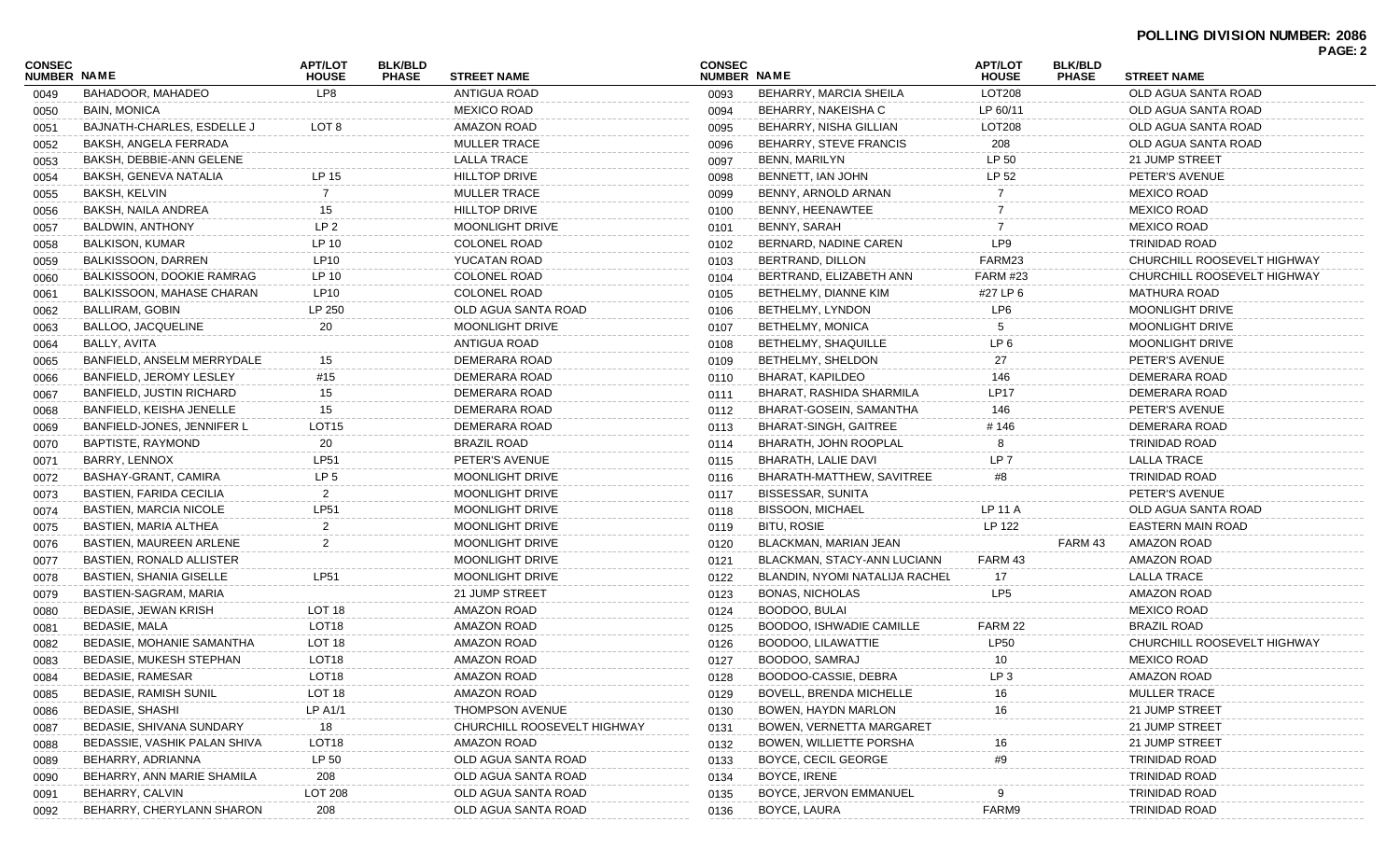|                              |                                 |                                |                                |                          |                              |                                     |                                |                                | PAGE: 3                     |  |  |
|------------------------------|---------------------------------|--------------------------------|--------------------------------|--------------------------|------------------------------|-------------------------------------|--------------------------------|--------------------------------|-----------------------------|--|--|
| <b>CONSEC</b><br>NUMBER NAME |                                 | <b>APT/LOT</b><br><b>HOUSE</b> | <b>BLK/BLD</b><br><b>PHASE</b> | <b>STREET NAME</b>       | <b>CONSEC</b><br>NUMBER NAME |                                     | <b>APT/LOT</b><br><b>HOUSE</b> | <b>BLK/BLD</b><br><b>PHASE</b> | <b>STREET NAME</b>          |  |  |
| 0137                         | BOYCE, TERON DWANN PETER        | $\mathbf{Q}$                   |                                | <b>TRINIDAD ROAD</b>     | 0181                         | CAMPBELL, SUSAN BETTYANN            | LP 51                          |                                | <b>AMAZON ROAD</b>          |  |  |
| 0138                         | BOYER, FERGUSON JOHN            | LP 67                          |                                | <b>EASTERN MAIN ROAD</b> | 0182                         | CAMPO, JENEIL SARAH                 |                                |                                | <b>ANTIGUA ROAD</b>         |  |  |
| 0139                         | BOYER, PHILLIP                  | 67                             |                                | <b>ATHENS DRIVE</b>      | 0183                         | CANOUTE, JAMIE MARIA                | LP7                            |                                | DEMERARA ROAD               |  |  |
| 0140                         | BOYER, VIGANTEE                 | 3                              |                                | <b>ATHENS DRIVE</b>      | 0184                         | CAPRIATTA, KYFA GISELLE             | LP3A                           |                                | <b>MATHURA ROAD</b>         |  |  |
| 0141                         | BRAVO, JOHN                     | #52                            |                                | MOONLIGHT DRIVE          | 0185                         | CAPRIATTA, LENA                     |                                |                                | <b>MOONLIGHT DRIVE</b>      |  |  |
| 0142                         | <b>BRAZER, CURTIS ANTHONY</b>   |                                |                                | 21 JUMP STREET           | 0186                         | CAPRIETTA, KENNY                    |                                |                                | <b>MOONLIGHT CIRCULAR</b>   |  |  |
| 0143                         | BRAZER, JOAN                    |                                |                                | 21 JUMP STREET           | 0187                         | CARDENEZ, CHRISTOPHER               | <b>LP46</b>                    |                                | EASTERN MAIN ROAD           |  |  |
| 0144                         | BRAZER, JOEL STEPHEN            |                                |                                | 21 JUMP STREET           | 0188                         | CARIMBOCAS, FRANCIS ERIC            |                                |                                | <b>MEXICO ROAD</b>          |  |  |
| 0145                         | BRAZER, NIGEL RICARDO           | LP <sub>5</sub>                |                                | 21 JUMP STREET           | 0189                         | CARIMBOCAS, MARCIA                  | FARM23                         |                                | CHURCHILL ROOSEVELT HIGHWAY |  |  |
| 0146                         | BRAZER-MITCHELL, LENORA ARLEN   |                                |                                | 21 JUMP STREET           | 0190                         | CARIMBOCAS, RUSSEL MICHAEL          | F <sub>23</sub>                |                                | CHURCHILL ROOSEVELT HIGHWAY |  |  |
| 0147                         | BRIDGEMOHAN, LEELAWATTEE        | LP 52                          |                                | <b>BRAZIL ROAD</b>       | 0191                         | CARRINGTON, DEBRA ELETHEA           | OPP LP 15                      |                                | <b>ANTIGUA ROAD</b>         |  |  |
| 0148                         | <b>BRISTOL, BRENT MARK</b>      | LP <sub>19</sub> A             |                                | DEMERARA ROAD            | 0192                         | CASSIE, HEMCHAND                    | WB <sub>5</sub>                |                                | <b>MEXICO ROAD</b>          |  |  |
| 0149                         | BROWNE, DEXTER ANTHONY          | 15                             |                                | <b>BRAZIL ROAD</b>       | 0193                         | CASSIE, RAJENDRA                    | WB <sub>5</sub>                |                                | <b>MEXICO ROAD</b>          |  |  |
| 0150                         | BRUZUAL, AKEILIA PEACHES        | #50 FARM                       |                                | <b>NELSON AVENUE</b>     | 0194                         | CASSIE, SHAUN CASSIM                | WB <sub>5</sub>                |                                | <b>MEXICO ROAD</b>          |  |  |
| 0151                         | BRUZUAL, BEVERLY                | 50                             |                                | <b>NELSON AVENUE</b>     | 0195                         | <b>CASSIE, THAKURANI</b>            | 5                              |                                | <b>MEXICO ROAD</b>          |  |  |
| 0152                         | <b>BUCCHAN, ANTHONY MARTIN</b>  | LOT168                         |                                | DEMERARA ROAD            | 0196                         | CASSIE, TULARAJ                     | <b>LP20</b>                    |                                | <b>MEXICO ROAD</b>          |  |  |
| 0153                         | BUCCHAN, MARCELL ISIAH WINSTO   | LP#6                           |                                | <b>BRAZIL ROAD</b>       | 0197                         | CASTILLO, JOEL JOSHUA               | <b>LP 53A</b>                  |                                | PETER'S AVENUE              |  |  |
| 0154                         | BUCCHAN, MARCUS EMMANUEL B      | LP59                           | FARM6                          | <b>BRAZIL ROAD</b>       | 0198                         | CASTILLO, NATALIE NATASHA           |                                | LP 53 A                        | MATHURA ROAD                |  |  |
| 0155                         | <b>BUCCHAN, WINSTON BERNARD</b> | 6                              |                                | <b>BRAZIL ROAD</b>       | 0199                         | CASTILLO, STEPHEN NICHOLAS          | <b>LP 53A</b>                  |                                | <b>MATHURA ROAD</b>         |  |  |
| 0156                         | BUDHOO, LACKAN                  |                                |                                | 21 JUMP STREET           | 0200                         | CAVE, RYAN AARON                    |                                |                                | <b>TRINIDAD ROAD</b>        |  |  |
| 0157                         | BUDHOO, RONN                    | #3                             |                                | <b>ATHENS DRIVE</b>      | 0201                         | CHADBAND, GURNEY                    | LP 17                          |                                | <b>AMAZON ROAD</b>          |  |  |
| 0158                         | CABRALIS, ANGIE STEPHANIE       |                                |                                | 21 JUMP STREET           | 0202                         | CHAN, FEROZA                        |                                |                                | 21 JUMP STREET              |  |  |
| 0159                         | CABRALIS, DEVONNA CHRISTINE     | LP11                           |                                | 21 JUMP STREET           | 0203                         | CHARLES, ALICIA TRICIA              | FARM 46                        |                                | <b>AMAZON ROAD</b>          |  |  |
| 0160                         | CABRALIS, MARIELLA MARY         |                                |                                | ANTIGUA ROAD             | 0204                         | CHARLES, ANGELA                     | LOT 19                         |                                | <b>AMAZON ROAD</b>          |  |  |
| 0161                         | CABRALIS, PEARL JANICE          |                                |                                | ANTIGUA ROAD             | 0205                         | <b>CHARLES, CECIL</b>               | <b>LP19</b>                    |                                | DEMERARA ROAD               |  |  |
| 0162                         | CABRALIS, THOMAS STEPHEN        | <b>LP 53A</b>                  |                                | <b>MATHURA ROAD</b>      | 0206                         | CHARLES, CEDELLA CHINYELU           | LOT214                         |                                | OLD AGUA SANTA ROAD         |  |  |
| 0163                         | CABRALIS, TREVOR SOLOMON        | 157 A                          |                                | ANTIGUA ROAD             | 0207                         | <b>CHARLES, COURTENAY EVERTON L</b> | #12                            |                                | PETER'S AVENUE              |  |  |
| 0164                         | CABRALIS BENNETT, SOPHIA LA VE  |                                |                                | 21 JUMP STREET           | 0208                         | <b>CHARLES, CYRIL</b>               | 11                             |                                | 21 JUMP STREET              |  |  |
| 0165                         | CABRALIS-COOMBS, SAPPHIRE M     | LP11                           |                                | 21 JUMP STREET           | 0209                         | CHARLES, DAVE FERNANDO              | 8                              |                                | <b>AMAZON ROAD</b>          |  |  |
| 0166                         | CABRALIS-RAMJIT, JENNIFER       |                                |                                | ANTIGUA ROAD             | 0210                         | CHARLES, DAVID LORANZO              | LOT8                           |                                | ANTIGUA ROAD                |  |  |
| 0167                         | CADETTE, GIZELLE RACHAEL        | FARM 43                        |                                | AMAZON ROAD              | 0211                         | CHARLES, DENZYL JAHSON              | LOT 215                        | LP59/1                         | OLD AGUA SANTA ROAD         |  |  |
| 0168                         | CADETTE, RAWLE RAYMOND          | LP 43                          |                                | EASTERN MAIN ROAD        | 0212                         | CHARLES, DOLLY                      | 8                              |                                | ANTIGUA ROAD                |  |  |
| 0169                         | CADETTE, RICHARD STEPHEN        | FARM 43                        |                                | AMAZON ROAD              | 0213                         | CHARLES, DOMINIC GEORGIANA          | LP <sub>2</sub>                |                                | DEMERARA ROAD               |  |  |
| 0170                         | CADETTE, RISHELLE KERNISHA      | FARM 43                        |                                | AMAZON ROAD              | 0214                         | CHARLES, FRANCISCA JUNE             | #12                            |                                | PETER'S AVENUE              |  |  |
| 0171                         | CAESAR, GERALD ROBERT           | -6                             |                                | <b>BRAZIL ROAD</b>       | 0215                         | CHARLES, JAMILA DARCELLE            | 214                            |                                | OLD AGUA SANTA ROAD         |  |  |
| 0172                         | CAESAR, TENIELLE PHILICIA       | 6                              |                                | <b>BRAZIL ROAD</b>       | 0216                         | CHARLES, JASON ANTHONY              | 12                             |                                | PETER'S AVENUE              |  |  |
| 0173                         | CAESAR, TREVOR ROBERT           |                                |                                | <b>BRAZIL ROAD</b>       | 0217                         | <b>CHARLES, JUNIOR</b>              | LP 15                          |                                | <b>AMAZON ROAD</b>          |  |  |
| 0174                         | CALDER-HOLDER, ELICIA C D       | <b>LP56</b>                    |                                | DEMERARA ROAD            | 0218                         | CHARLES, KEITH TIMOTHY              | LP <sub>5</sub>                |                                | DEMERARA ROAD               |  |  |
| 0175                         | CALDERON, RAMONA NADIRA C       | FARM12                         |                                | <b>TRINIDAD ROAD</b>     | 0219                         | <b>CHARLES, KERON BENEDICT</b>      | LP 57                          |                                | OLD AGUA SANTA ROAD         |  |  |
| 0176                         | CALDERON, RISHA SIMONE          | FARM12                         |                                | <b>TRINIDAD ROAD</b>     | 0220                         | CHARLES, LIZA TIFFANY               |                                | LP 54                          | PETER'S AVENUE              |  |  |
| 0177                         | CALDERON-EPHRAIM, VALERIE       | FARM12                         |                                | <b>TRINIDAD ROAD</b>     | 0221                         | CHARLES, MELISHA NIKKI              | 32                             |                                | <b>MATHURA ROAD</b>         |  |  |
| 0178                         | CAMPBELL, AKEL DEVON            |                                |                                | MOONLIGHT DRIVE          | 0222                         | <b>CHARLES, MICHAEL</b>             | LP 59/1                        |                                | OLD AGUA SANTA ROAD         |  |  |
| 0179                         | CAMPBELL, ANTON DAFIAN          | LP 19                          |                                | MOONLIGHT DRIVE          | 0223                         | CHARLES, MICHAEL AUDIE              | 15                             |                                | <b>MATHURA ROAD</b>         |  |  |
| 0180                         | CAMPBELL, DENZIL SHAWN          |                                |                                | AMAZON ROAD              | 0224                         | CHARLES, MICHAEL JABEZ              | LOT 214                        |                                | OLD AGUA SANTA ROAD         |  |  |
|                              |                                 |                                |                                |                          |                              |                                     |                                |                                |                             |  |  |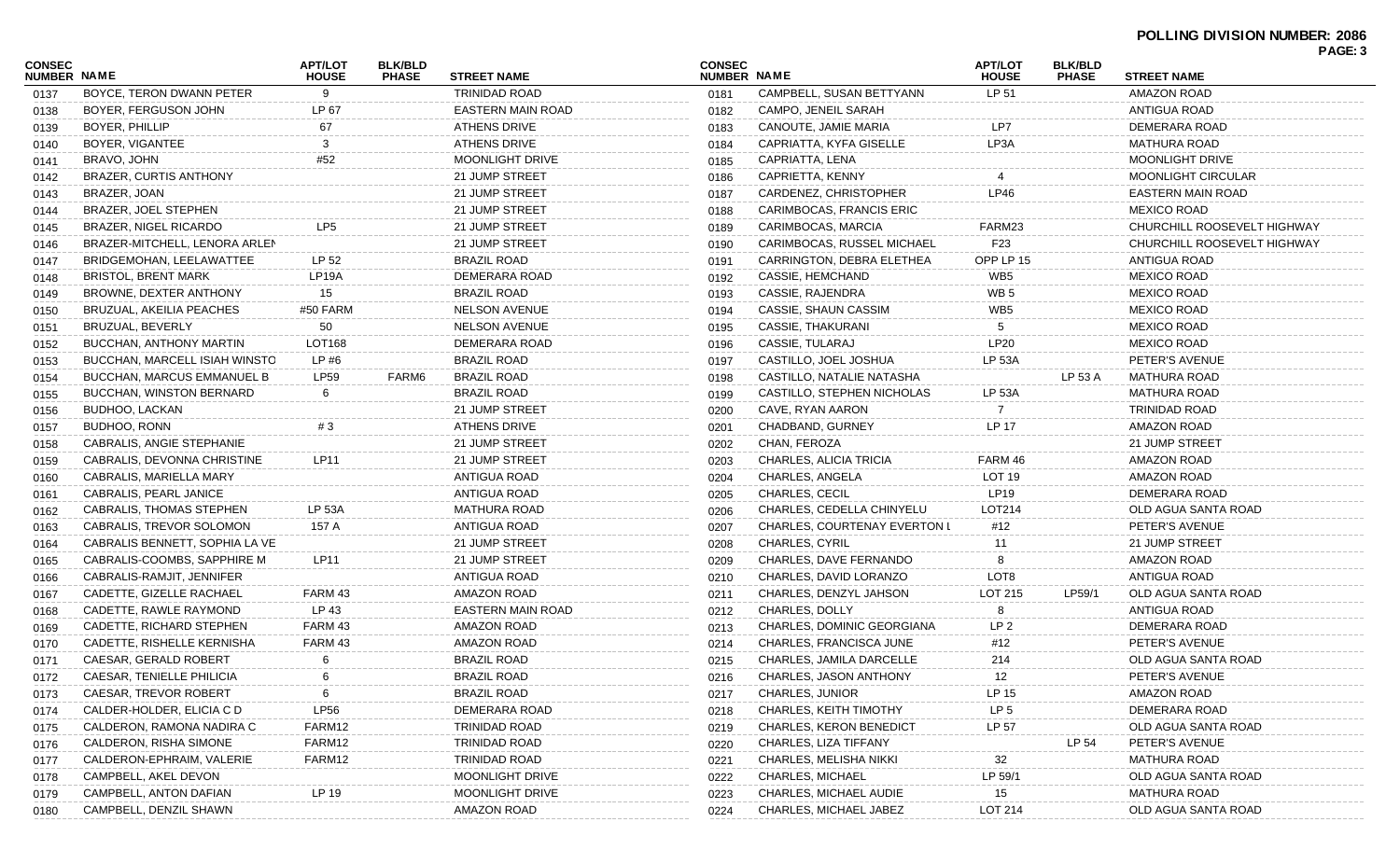| NUMBER NAME<br>NUMBER NAME<br><b>STREET NAME</b><br><b>PHASE</b><br><b>PHASE</b><br><b>STREET NAME</b><br><b>HOUSE</b><br><b>HOUSE</b><br>LOT 8<br>EL MAMO ROAD<br>COURTNEY, SHAWNDA WHITNEY<br>LP 10<br>AMAZON ROAD<br>CHARLES, NATASHA AIESHA<br>0269<br>0225<br>FARM41<br>CHARLES, NEIL DWAYNE<br>PETER'S AVENUE<br>COURTNEY-RICHARDS, TRACY LOU<br>AMAZON ROAD<br>#12<br>0226<br>0270<br>LP 17<br><b>AMAZON ROAD</b><br>CHARLES, NICOLE ADALGIZA<br>21 JUMP STREET<br>COURTNEY-WYLLIE, BERNICE<br>0271<br>0227<br><b>AMAZON ROAD</b><br><b>MEXICO ROAD</b><br>CHARLES, ORLANDO MARIO<br>COWIE, KEVIN JASON<br>LP53<br>19<br>0272<br>0228<br>LP83<br><b>MEXICO ROAD</b><br>CHARLES, RACHEL ALICIA<br>21 JUMP STREET<br>COWIE, KEVON KELSHALL<br>0273<br>0229<br>23<br><b>MEXICO ROAD</b><br>CHARLES, RACQUEL ALANA<br>21 JUMP STREET<br>COWIE, SUZETTE NATALIE<br>0274<br>0230<br><b>AMAZON ROAD</b><br><b>CROPPER, RONALD</b><br>YUCATAN ROAD<br>CHARLES, RAWLE ALDRIN<br>46<br>0275<br>0231<br>14<br>FARM 51<br>CHARLES, RIA ALTHEA<br><b>MULLER TRACE</b><br>CROSS-PEREZ, SIMONE SEEZEL A<br>ANTIGUA BRANCH ROAD<br>0232<br>0276<br>LP 53<br>FARM 50<br><b>NELSON AVENUE</b><br><b>CHARLES, ROGER</b><br>21 JUMP STREET<br>CUMBERBATCH, CHARMAINE NICO<br>0277<br>0233<br><b>ANTIGUA ROAD</b><br>LOT <sub>19</sub><br>AMAZON ROAD<br>CHARLES, SUMATEE<br>CUMMINGS, DAVID LUKE<br>0278<br>0234<br>EASTERN MAIN ROAD<br>CUST, AFIYA<br>MULLER TRACE<br>CHARLES, TAMARA MELISSA<br>LP46<br>12<br>0279<br>0235<br>12<br>CHICKOREE, MARK JONATHAN<br>$\overline{2}$<br><b>MULLER TRACE</b><br><b>CUST, ANTHONY JUNIOR</b><br>MOONLIGHT DRIVE<br>0280<br>0236<br><b>MULLER TRACE</b><br>CHICKOREE, MATTHEW TIMOTHY<br>2<br>CUST, BRITTNEY LATISHA<br>18<br>MOONLIGHT DRIVE<br>0281<br>0237<br><b>LP17</b><br>12<br>CHOOTKAN, DARNEY DEVANAND<br><b>MEXICO EXTENSION ROAD</b><br>CUST, ELEEZA MARGARITA MARIAM<br>MOONLIGHT DRIVE<br>0282<br>0238<br><b>LP17</b><br>15<br>CHOOTKAN-ARJOON, VERLIE<br><b>MEXICO EXTENSION ROAD</b><br>CUST, HAYDEN ELAN<br>MOONLIGHT DRIVE<br>0283<br>0239<br>LP 18<br><b>FIRST DRIVE</b><br><b>CUST, RONDELL TILON</b><br>CHRISTOPHER, DAVID CECIL<br>19<br>MOONLIGHT DRIVE<br>0284<br>0240<br>LP3<br><b>LP19</b><br>CLARKE, ANDERSON ANTHONY<br><b>MULLER TRACE</b><br><b>CUST, SHELLEYANN GISELLE</b><br>MOONLIGHT DRIVE<br>0285<br>0241<br>LP3<br>MULLER TRACE<br>CLARKE, ANDY KEVIN<br><b>MULLER TRACE</b><br><b>CUST, SHERWIN NIGEL</b><br>12<br>0286<br>0242<br><b>LP 53A</b><br>FARM 10<br><b>TRINIDAD ROAD</b><br><b>MATHURA ROAD</b><br>CLARKE, ANTONIO PETER EMMANU<br><b>CUST, SHIRLANN RAHKISHA</b><br>0287<br>0243<br>LP18<br><b>CLARKE, ARTHUR</b><br>21 JUMP STREET<br><b>CUST, TILON MICHAEL</b><br><b>MOONLIGHT DRIVE</b><br>0288<br>0244<br><b>CUST, WILMA</b><br>12<br>CLARKE, CLINT KEVIN<br># 15<br><b>MULLER TRACE</b><br>MOONLIGHT DRIVE<br>0289<br>0245<br>#10<br><b>TRINIDAD ROAD</b><br>DEMERARA ROAD<br><b>CLARKE, EMMANUEL</b><br>CYRUS-MELONEY, WENDY<br>FARM16<br>0290<br>0246<br>FARM10<br><b>TRINIDAD ROAD</b><br>D'ABREAU, JOEL<br><b>CLARKE, HENSLEY</b><br>MOONLIGHT DRIVE<br>0291<br>14<br>0247<br># 14<br>CLARKE, KENDEL KEITH RICARDO<br>FARM10<br>TRINIDAD ROAD<br>D'ABREAU, JOELLA ADELLA<br>MATHURA ROAD<br>0292<br>0248<br>LP <sub>5</sub><br>CLARKE, KORIASHA<br>21 JUMP STREET<br>DABREO, KERON TIMOTHY<br>PARADISE LANE<br>0293<br>0249<br>PARADISE LANE<br>CLARKE, LEEANN VANESSA<br><b>MULLER TRACE</b><br>DABREO, RHODA VERONICA<br>0294<br>0250<br>10<br>CLARKE, MICHAEL DONALDSON<br>TRINIDAD ROAD<br>DANIEL, CHRYSTAL DESIREE<br>PETER'S AVENUE<br>0295<br>0251<br>PETER'S AVENUE<br><b>CLARKE, MICHELLE LISA</b><br>15<br>MOONLIGHT DRIVE<br>DANIEL, DARRYL RONDELL<br>0296<br>0252<br>LOT <sub>10</sub><br><b>TRINIDAD ROAD</b><br>PETER'S AVENUE<br>CLARKE, RACHAEL ALEISHA<br>DANIEL, GISELLE KIMERLYN<br>0297<br>0253<br><b>LP 53A</b><br>LP289<br>EASTERN MAIN ROAD<br>DANIEL, JAEL<br><b>MATHURA ROAD</b><br>CLARKE, REYNOLD JNR<br>0298<br>0254<br>LP53<br>CLARKE, SYBIL CAROL<br>15<br><b>MULLER TRACE</b><br>DANIEL, JUNIOR ANTHONY<br><b>MATHURA ROAD</b><br>0299<br>0255<br>LP 51<br>LP 3/1<br><b>MULLER TRACE</b><br>PETER'S AVENUE<br>CLARKE, TAMMICA JILLIAN<br>15<br>DANIEL, KEL CORNELIUS<br>0300<br>0256<br>LP 53<br>MATHURA ROAD<br>CLARKE-JAMES, GLENDA<br><b>MULLER TRACE</b><br>DANIEL, MICHELLE MARSHA<br>0301<br>0257<br>LP 54<br>OPP LP53/A<br><b>CLEMENT, ANTHONY DANIEL</b><br>MATHURA ROAD<br>DANIEL, NICHOLAS RYON<br>PETER'S AVENUE<br>0302<br>0258<br>LOT <sub>69</sub><br>PETER'S AVENUE<br>CLEMENT-MOLINO, VANDA<br>DEMERARA ROAD<br>DANIEL, NIGEL ANDERSON<br>#9<br>0303<br>0259<br>DANIEL, SHELLY KAREN<br>MOONLIGHT DRIVE<br>PETER'S AVENUE<br>CONNOR, CAROL ELIZABETH<br><b>LP51</b><br>0260<br>LP1195<br>0304<br>LP53<br>CONNOR, KEVIN CARL LUKE R<br>MOONLIGHT DRIVE<br>DANIEL-PIERRE, ALAKE LATOYA<br><b>MATHURA ROAD</b><br>0261<br>0305<br>CONNOR, KEVIN NOEL<br>MOONLIGHT DRIVE<br>DARDAINE, KEVIN IAN<br>PETER'S AVENUE<br>0262<br>0306<br>11<br>MATHURA ROAD<br>PETER'S AVENUE<br>CONNOR, SHANIQUA TIANNA<br>DARDAINE, KEYON KERRY<br>0307<br>0263<br>CONNOR CHANDREE, PATRICE KIM<br>MOONLIGHT DRIVE<br>DARDAINE, NICHOLAS DENNIS<br>PETER'S AVENUE<br>11<br>0264<br>0308<br>COOPER, COLIN LESTER<br><b>BRAZIL ROAD</b><br>DARDAINE, SHANE DAVE<br>11<br>PETER'S AVENUE<br>0265<br>0309<br>AMAZON ROAD<br><b>FARM #21</b><br>DEMERARA ROAD<br>CORDNER, ARTHUR KITCHENER<br>LP 54<br>DAVIS, CINDY VICTORIA<br>OPP LP 6<br>0266<br>0310<br><b>AMAZON ROAD</b><br>LP1<br>PETER'S AVENUE<br>CORDNER, CLERICE SONYA<br>FARM #43<br>DAVIS, SAMANTHA<br>0311<br>0267 |               |                        |                |                |                    |               |                           |                |                |               | PAGE: 4 |
|-----------------------------------------------------------------------------------------------------------------------------------------------------------------------------------------------------------------------------------------------------------------------------------------------------------------------------------------------------------------------------------------------------------------------------------------------------------------------------------------------------------------------------------------------------------------------------------------------------------------------------------------------------------------------------------------------------------------------------------------------------------------------------------------------------------------------------------------------------------------------------------------------------------------------------------------------------------------------------------------------------------------------------------------------------------------------------------------------------------------------------------------------------------------------------------------------------------------------------------------------------------------------------------------------------------------------------------------------------------------------------------------------------------------------------------------------------------------------------------------------------------------------------------------------------------------------------------------------------------------------------------------------------------------------------------------------------------------------------------------------------------------------------------------------------------------------------------------------------------------------------------------------------------------------------------------------------------------------------------------------------------------------------------------------------------------------------------------------------------------------------------------------------------------------------------------------------------------------------------------------------------------------------------------------------------------------------------------------------------------------------------------------------------------------------------------------------------------------------------------------------------------------------------------------------------------------------------------------------------------------------------------------------------------------------------------------------------------------------------------------------------------------------------------------------------------------------------------------------------------------------------------------------------------------------------------------------------------------------------------------------------------------------------------------------------------------------------------------------------------------------------------------------------------------------------------------------------------------------------------------------------------------------------------------------------------------------------------------------------------------------------------------------------------------------------------------------------------------------------------------------------------------------------------------------------------------------------------------------------------------------------------------------------------------------------------------------------------------------------------------------------------------------------------------------------------------------------------------------------------------------------------------------------------------------------------------------------------------------------------------------------------------------------------------------------------------------------------------------------------------------------------------------------------------------------------------------------------------------------------------------------------------------------------------------------------------------------------------------------------------------------------------------------------------------------------------------------------------------------------------------------------------------------------------------------------------------------------------------------------------------------------------------------------------------------------------------------------------------------------------------------------------------------------------------------------------------------------------------------------------------------------------------------------------------------------------------------------------------------------------------------------------------------------------------------------------------------------------------------------------------------------------------------------------------------------------------------------------------------------------------------------------------------------------------------------------------------------------------------------------------------------------------------------------------------------------------------------------------------------------------------------------------------------------------------------------------------------------------------------------------------------------------------------------------------------------|---------------|------------------------|----------------|----------------|--------------------|---------------|---------------------------|----------------|----------------|---------------|---------|
|                                                                                                                                                                                                                                                                                                                                                                                                                                                                                                                                                                                                                                                                                                                                                                                                                                                                                                                                                                                                                                                                                                                                                                                                                                                                                                                                                                                                                                                                                                                                                                                                                                                                                                                                                                                                                                                                                                                                                                                                                                                                                                                                                                                                                                                                                                                                                                                                                                                                                                                                                                                                                                                                                                                                                                                                                                                                                                                                                                                                                                                                                                                                                                                                                                                                                                                                                                                                                                                                                                                                                                                                                                                                                                                                                                                                                                                                                                                                                                                                                                                                                                                                                                                                                                                                                                                                                                                                                                                                                                                                                                                                                                                                                                                                                                                                                                                                                                                                                                                                                                                                                                                                                                                                                                                                                                                                                                                                                                                                                                                                                                                                                                                                                               | <b>CONSEC</b> |                        | <b>APT/LOT</b> | <b>BLK/BLD</b> |                    | <b>CONSEC</b> |                           | <b>APT/LOT</b> | <b>BLK/BLD</b> |               |         |
|                                                                                                                                                                                                                                                                                                                                                                                                                                                                                                                                                                                                                                                                                                                                                                                                                                                                                                                                                                                                                                                                                                                                                                                                                                                                                                                                                                                                                                                                                                                                                                                                                                                                                                                                                                                                                                                                                                                                                                                                                                                                                                                                                                                                                                                                                                                                                                                                                                                                                                                                                                                                                                                                                                                                                                                                                                                                                                                                                                                                                                                                                                                                                                                                                                                                                                                                                                                                                                                                                                                                                                                                                                                                                                                                                                                                                                                                                                                                                                                                                                                                                                                                                                                                                                                                                                                                                                                                                                                                                                                                                                                                                                                                                                                                                                                                                                                                                                                                                                                                                                                                                                                                                                                                                                                                                                                                                                                                                                                                                                                                                                                                                                                                                               |               |                        |                |                |                    |               |                           |                |                |               |         |
|                                                                                                                                                                                                                                                                                                                                                                                                                                                                                                                                                                                                                                                                                                                                                                                                                                                                                                                                                                                                                                                                                                                                                                                                                                                                                                                                                                                                                                                                                                                                                                                                                                                                                                                                                                                                                                                                                                                                                                                                                                                                                                                                                                                                                                                                                                                                                                                                                                                                                                                                                                                                                                                                                                                                                                                                                                                                                                                                                                                                                                                                                                                                                                                                                                                                                                                                                                                                                                                                                                                                                                                                                                                                                                                                                                                                                                                                                                                                                                                                                                                                                                                                                                                                                                                                                                                                                                                                                                                                                                                                                                                                                                                                                                                                                                                                                                                                                                                                                                                                                                                                                                                                                                                                                                                                                                                                                                                                                                                                                                                                                                                                                                                                                               |               |                        |                |                |                    |               |                           |                |                |               |         |
|                                                                                                                                                                                                                                                                                                                                                                                                                                                                                                                                                                                                                                                                                                                                                                                                                                                                                                                                                                                                                                                                                                                                                                                                                                                                                                                                                                                                                                                                                                                                                                                                                                                                                                                                                                                                                                                                                                                                                                                                                                                                                                                                                                                                                                                                                                                                                                                                                                                                                                                                                                                                                                                                                                                                                                                                                                                                                                                                                                                                                                                                                                                                                                                                                                                                                                                                                                                                                                                                                                                                                                                                                                                                                                                                                                                                                                                                                                                                                                                                                                                                                                                                                                                                                                                                                                                                                                                                                                                                                                                                                                                                                                                                                                                                                                                                                                                                                                                                                                                                                                                                                                                                                                                                                                                                                                                                                                                                                                                                                                                                                                                                                                                                                               |               |                        |                |                |                    |               |                           |                |                |               |         |
|                                                                                                                                                                                                                                                                                                                                                                                                                                                                                                                                                                                                                                                                                                                                                                                                                                                                                                                                                                                                                                                                                                                                                                                                                                                                                                                                                                                                                                                                                                                                                                                                                                                                                                                                                                                                                                                                                                                                                                                                                                                                                                                                                                                                                                                                                                                                                                                                                                                                                                                                                                                                                                                                                                                                                                                                                                                                                                                                                                                                                                                                                                                                                                                                                                                                                                                                                                                                                                                                                                                                                                                                                                                                                                                                                                                                                                                                                                                                                                                                                                                                                                                                                                                                                                                                                                                                                                                                                                                                                                                                                                                                                                                                                                                                                                                                                                                                                                                                                                                                                                                                                                                                                                                                                                                                                                                                                                                                                                                                                                                                                                                                                                                                                               |               |                        |                |                |                    |               |                           |                |                |               |         |
|                                                                                                                                                                                                                                                                                                                                                                                                                                                                                                                                                                                                                                                                                                                                                                                                                                                                                                                                                                                                                                                                                                                                                                                                                                                                                                                                                                                                                                                                                                                                                                                                                                                                                                                                                                                                                                                                                                                                                                                                                                                                                                                                                                                                                                                                                                                                                                                                                                                                                                                                                                                                                                                                                                                                                                                                                                                                                                                                                                                                                                                                                                                                                                                                                                                                                                                                                                                                                                                                                                                                                                                                                                                                                                                                                                                                                                                                                                                                                                                                                                                                                                                                                                                                                                                                                                                                                                                                                                                                                                                                                                                                                                                                                                                                                                                                                                                                                                                                                                                                                                                                                                                                                                                                                                                                                                                                                                                                                                                                                                                                                                                                                                                                                               |               |                        |                |                |                    |               |                           |                |                |               |         |
|                                                                                                                                                                                                                                                                                                                                                                                                                                                                                                                                                                                                                                                                                                                                                                                                                                                                                                                                                                                                                                                                                                                                                                                                                                                                                                                                                                                                                                                                                                                                                                                                                                                                                                                                                                                                                                                                                                                                                                                                                                                                                                                                                                                                                                                                                                                                                                                                                                                                                                                                                                                                                                                                                                                                                                                                                                                                                                                                                                                                                                                                                                                                                                                                                                                                                                                                                                                                                                                                                                                                                                                                                                                                                                                                                                                                                                                                                                                                                                                                                                                                                                                                                                                                                                                                                                                                                                                                                                                                                                                                                                                                                                                                                                                                                                                                                                                                                                                                                                                                                                                                                                                                                                                                                                                                                                                                                                                                                                                                                                                                                                                                                                                                                               |               |                        |                |                |                    |               |                           |                |                |               |         |
|                                                                                                                                                                                                                                                                                                                                                                                                                                                                                                                                                                                                                                                                                                                                                                                                                                                                                                                                                                                                                                                                                                                                                                                                                                                                                                                                                                                                                                                                                                                                                                                                                                                                                                                                                                                                                                                                                                                                                                                                                                                                                                                                                                                                                                                                                                                                                                                                                                                                                                                                                                                                                                                                                                                                                                                                                                                                                                                                                                                                                                                                                                                                                                                                                                                                                                                                                                                                                                                                                                                                                                                                                                                                                                                                                                                                                                                                                                                                                                                                                                                                                                                                                                                                                                                                                                                                                                                                                                                                                                                                                                                                                                                                                                                                                                                                                                                                                                                                                                                                                                                                                                                                                                                                                                                                                                                                                                                                                                                                                                                                                                                                                                                                                               |               |                        |                |                |                    |               |                           |                |                |               |         |
|                                                                                                                                                                                                                                                                                                                                                                                                                                                                                                                                                                                                                                                                                                                                                                                                                                                                                                                                                                                                                                                                                                                                                                                                                                                                                                                                                                                                                                                                                                                                                                                                                                                                                                                                                                                                                                                                                                                                                                                                                                                                                                                                                                                                                                                                                                                                                                                                                                                                                                                                                                                                                                                                                                                                                                                                                                                                                                                                                                                                                                                                                                                                                                                                                                                                                                                                                                                                                                                                                                                                                                                                                                                                                                                                                                                                                                                                                                                                                                                                                                                                                                                                                                                                                                                                                                                                                                                                                                                                                                                                                                                                                                                                                                                                                                                                                                                                                                                                                                                                                                                                                                                                                                                                                                                                                                                                                                                                                                                                                                                                                                                                                                                                                               |               |                        |                |                |                    |               |                           |                |                |               |         |
|                                                                                                                                                                                                                                                                                                                                                                                                                                                                                                                                                                                                                                                                                                                                                                                                                                                                                                                                                                                                                                                                                                                                                                                                                                                                                                                                                                                                                                                                                                                                                                                                                                                                                                                                                                                                                                                                                                                                                                                                                                                                                                                                                                                                                                                                                                                                                                                                                                                                                                                                                                                                                                                                                                                                                                                                                                                                                                                                                                                                                                                                                                                                                                                                                                                                                                                                                                                                                                                                                                                                                                                                                                                                                                                                                                                                                                                                                                                                                                                                                                                                                                                                                                                                                                                                                                                                                                                                                                                                                                                                                                                                                                                                                                                                                                                                                                                                                                                                                                                                                                                                                                                                                                                                                                                                                                                                                                                                                                                                                                                                                                                                                                                                                               |               |                        |                |                |                    |               |                           |                |                |               |         |
|                                                                                                                                                                                                                                                                                                                                                                                                                                                                                                                                                                                                                                                                                                                                                                                                                                                                                                                                                                                                                                                                                                                                                                                                                                                                                                                                                                                                                                                                                                                                                                                                                                                                                                                                                                                                                                                                                                                                                                                                                                                                                                                                                                                                                                                                                                                                                                                                                                                                                                                                                                                                                                                                                                                                                                                                                                                                                                                                                                                                                                                                                                                                                                                                                                                                                                                                                                                                                                                                                                                                                                                                                                                                                                                                                                                                                                                                                                                                                                                                                                                                                                                                                                                                                                                                                                                                                                                                                                                                                                                                                                                                                                                                                                                                                                                                                                                                                                                                                                                                                                                                                                                                                                                                                                                                                                                                                                                                                                                                                                                                                                                                                                                                                               |               |                        |                |                |                    |               |                           |                |                |               |         |
|                                                                                                                                                                                                                                                                                                                                                                                                                                                                                                                                                                                                                                                                                                                                                                                                                                                                                                                                                                                                                                                                                                                                                                                                                                                                                                                                                                                                                                                                                                                                                                                                                                                                                                                                                                                                                                                                                                                                                                                                                                                                                                                                                                                                                                                                                                                                                                                                                                                                                                                                                                                                                                                                                                                                                                                                                                                                                                                                                                                                                                                                                                                                                                                                                                                                                                                                                                                                                                                                                                                                                                                                                                                                                                                                                                                                                                                                                                                                                                                                                                                                                                                                                                                                                                                                                                                                                                                                                                                                                                                                                                                                                                                                                                                                                                                                                                                                                                                                                                                                                                                                                                                                                                                                                                                                                                                                                                                                                                                                                                                                                                                                                                                                                               |               |                        |                |                |                    |               |                           |                |                |               |         |
|                                                                                                                                                                                                                                                                                                                                                                                                                                                                                                                                                                                                                                                                                                                                                                                                                                                                                                                                                                                                                                                                                                                                                                                                                                                                                                                                                                                                                                                                                                                                                                                                                                                                                                                                                                                                                                                                                                                                                                                                                                                                                                                                                                                                                                                                                                                                                                                                                                                                                                                                                                                                                                                                                                                                                                                                                                                                                                                                                                                                                                                                                                                                                                                                                                                                                                                                                                                                                                                                                                                                                                                                                                                                                                                                                                                                                                                                                                                                                                                                                                                                                                                                                                                                                                                                                                                                                                                                                                                                                                                                                                                                                                                                                                                                                                                                                                                                                                                                                                                                                                                                                                                                                                                                                                                                                                                                                                                                                                                                                                                                                                                                                                                                                               |               |                        |                |                |                    |               |                           |                |                |               |         |
|                                                                                                                                                                                                                                                                                                                                                                                                                                                                                                                                                                                                                                                                                                                                                                                                                                                                                                                                                                                                                                                                                                                                                                                                                                                                                                                                                                                                                                                                                                                                                                                                                                                                                                                                                                                                                                                                                                                                                                                                                                                                                                                                                                                                                                                                                                                                                                                                                                                                                                                                                                                                                                                                                                                                                                                                                                                                                                                                                                                                                                                                                                                                                                                                                                                                                                                                                                                                                                                                                                                                                                                                                                                                                                                                                                                                                                                                                                                                                                                                                                                                                                                                                                                                                                                                                                                                                                                                                                                                                                                                                                                                                                                                                                                                                                                                                                                                                                                                                                                                                                                                                                                                                                                                                                                                                                                                                                                                                                                                                                                                                                                                                                                                                               |               |                        |                |                |                    |               |                           |                |                |               |         |
|                                                                                                                                                                                                                                                                                                                                                                                                                                                                                                                                                                                                                                                                                                                                                                                                                                                                                                                                                                                                                                                                                                                                                                                                                                                                                                                                                                                                                                                                                                                                                                                                                                                                                                                                                                                                                                                                                                                                                                                                                                                                                                                                                                                                                                                                                                                                                                                                                                                                                                                                                                                                                                                                                                                                                                                                                                                                                                                                                                                                                                                                                                                                                                                                                                                                                                                                                                                                                                                                                                                                                                                                                                                                                                                                                                                                                                                                                                                                                                                                                                                                                                                                                                                                                                                                                                                                                                                                                                                                                                                                                                                                                                                                                                                                                                                                                                                                                                                                                                                                                                                                                                                                                                                                                                                                                                                                                                                                                                                                                                                                                                                                                                                                                               |               |                        |                |                |                    |               |                           |                |                |               |         |
|                                                                                                                                                                                                                                                                                                                                                                                                                                                                                                                                                                                                                                                                                                                                                                                                                                                                                                                                                                                                                                                                                                                                                                                                                                                                                                                                                                                                                                                                                                                                                                                                                                                                                                                                                                                                                                                                                                                                                                                                                                                                                                                                                                                                                                                                                                                                                                                                                                                                                                                                                                                                                                                                                                                                                                                                                                                                                                                                                                                                                                                                                                                                                                                                                                                                                                                                                                                                                                                                                                                                                                                                                                                                                                                                                                                                                                                                                                                                                                                                                                                                                                                                                                                                                                                                                                                                                                                                                                                                                                                                                                                                                                                                                                                                                                                                                                                                                                                                                                                                                                                                                                                                                                                                                                                                                                                                                                                                                                                                                                                                                                                                                                                                                               |               |                        |                |                |                    |               |                           |                |                |               |         |
|                                                                                                                                                                                                                                                                                                                                                                                                                                                                                                                                                                                                                                                                                                                                                                                                                                                                                                                                                                                                                                                                                                                                                                                                                                                                                                                                                                                                                                                                                                                                                                                                                                                                                                                                                                                                                                                                                                                                                                                                                                                                                                                                                                                                                                                                                                                                                                                                                                                                                                                                                                                                                                                                                                                                                                                                                                                                                                                                                                                                                                                                                                                                                                                                                                                                                                                                                                                                                                                                                                                                                                                                                                                                                                                                                                                                                                                                                                                                                                                                                                                                                                                                                                                                                                                                                                                                                                                                                                                                                                                                                                                                                                                                                                                                                                                                                                                                                                                                                                                                                                                                                                                                                                                                                                                                                                                                                                                                                                                                                                                                                                                                                                                                                               |               |                        |                |                |                    |               |                           |                |                |               |         |
|                                                                                                                                                                                                                                                                                                                                                                                                                                                                                                                                                                                                                                                                                                                                                                                                                                                                                                                                                                                                                                                                                                                                                                                                                                                                                                                                                                                                                                                                                                                                                                                                                                                                                                                                                                                                                                                                                                                                                                                                                                                                                                                                                                                                                                                                                                                                                                                                                                                                                                                                                                                                                                                                                                                                                                                                                                                                                                                                                                                                                                                                                                                                                                                                                                                                                                                                                                                                                                                                                                                                                                                                                                                                                                                                                                                                                                                                                                                                                                                                                                                                                                                                                                                                                                                                                                                                                                                                                                                                                                                                                                                                                                                                                                                                                                                                                                                                                                                                                                                                                                                                                                                                                                                                                                                                                                                                                                                                                                                                                                                                                                                                                                                                                               |               |                        |                |                |                    |               |                           |                |                |               |         |
|                                                                                                                                                                                                                                                                                                                                                                                                                                                                                                                                                                                                                                                                                                                                                                                                                                                                                                                                                                                                                                                                                                                                                                                                                                                                                                                                                                                                                                                                                                                                                                                                                                                                                                                                                                                                                                                                                                                                                                                                                                                                                                                                                                                                                                                                                                                                                                                                                                                                                                                                                                                                                                                                                                                                                                                                                                                                                                                                                                                                                                                                                                                                                                                                                                                                                                                                                                                                                                                                                                                                                                                                                                                                                                                                                                                                                                                                                                                                                                                                                                                                                                                                                                                                                                                                                                                                                                                                                                                                                                                                                                                                                                                                                                                                                                                                                                                                                                                                                                                                                                                                                                                                                                                                                                                                                                                                                                                                                                                                                                                                                                                                                                                                                               |               |                        |                |                |                    |               |                           |                |                |               |         |
|                                                                                                                                                                                                                                                                                                                                                                                                                                                                                                                                                                                                                                                                                                                                                                                                                                                                                                                                                                                                                                                                                                                                                                                                                                                                                                                                                                                                                                                                                                                                                                                                                                                                                                                                                                                                                                                                                                                                                                                                                                                                                                                                                                                                                                                                                                                                                                                                                                                                                                                                                                                                                                                                                                                                                                                                                                                                                                                                                                                                                                                                                                                                                                                                                                                                                                                                                                                                                                                                                                                                                                                                                                                                                                                                                                                                                                                                                                                                                                                                                                                                                                                                                                                                                                                                                                                                                                                                                                                                                                                                                                                                                                                                                                                                                                                                                                                                                                                                                                                                                                                                                                                                                                                                                                                                                                                                                                                                                                                                                                                                                                                                                                                                                               |               |                        |                |                |                    |               |                           |                |                |               |         |
|                                                                                                                                                                                                                                                                                                                                                                                                                                                                                                                                                                                                                                                                                                                                                                                                                                                                                                                                                                                                                                                                                                                                                                                                                                                                                                                                                                                                                                                                                                                                                                                                                                                                                                                                                                                                                                                                                                                                                                                                                                                                                                                                                                                                                                                                                                                                                                                                                                                                                                                                                                                                                                                                                                                                                                                                                                                                                                                                                                                                                                                                                                                                                                                                                                                                                                                                                                                                                                                                                                                                                                                                                                                                                                                                                                                                                                                                                                                                                                                                                                                                                                                                                                                                                                                                                                                                                                                                                                                                                                                                                                                                                                                                                                                                                                                                                                                                                                                                                                                                                                                                                                                                                                                                                                                                                                                                                                                                                                                                                                                                                                                                                                                                                               |               |                        |                |                |                    |               |                           |                |                |               |         |
|                                                                                                                                                                                                                                                                                                                                                                                                                                                                                                                                                                                                                                                                                                                                                                                                                                                                                                                                                                                                                                                                                                                                                                                                                                                                                                                                                                                                                                                                                                                                                                                                                                                                                                                                                                                                                                                                                                                                                                                                                                                                                                                                                                                                                                                                                                                                                                                                                                                                                                                                                                                                                                                                                                                                                                                                                                                                                                                                                                                                                                                                                                                                                                                                                                                                                                                                                                                                                                                                                                                                                                                                                                                                                                                                                                                                                                                                                                                                                                                                                                                                                                                                                                                                                                                                                                                                                                                                                                                                                                                                                                                                                                                                                                                                                                                                                                                                                                                                                                                                                                                                                                                                                                                                                                                                                                                                                                                                                                                                                                                                                                                                                                                                                               |               |                        |                |                |                    |               |                           |                |                |               |         |
|                                                                                                                                                                                                                                                                                                                                                                                                                                                                                                                                                                                                                                                                                                                                                                                                                                                                                                                                                                                                                                                                                                                                                                                                                                                                                                                                                                                                                                                                                                                                                                                                                                                                                                                                                                                                                                                                                                                                                                                                                                                                                                                                                                                                                                                                                                                                                                                                                                                                                                                                                                                                                                                                                                                                                                                                                                                                                                                                                                                                                                                                                                                                                                                                                                                                                                                                                                                                                                                                                                                                                                                                                                                                                                                                                                                                                                                                                                                                                                                                                                                                                                                                                                                                                                                                                                                                                                                                                                                                                                                                                                                                                                                                                                                                                                                                                                                                                                                                                                                                                                                                                                                                                                                                                                                                                                                                                                                                                                                                                                                                                                                                                                                                                               |               |                        |                |                |                    |               |                           |                |                |               |         |
|                                                                                                                                                                                                                                                                                                                                                                                                                                                                                                                                                                                                                                                                                                                                                                                                                                                                                                                                                                                                                                                                                                                                                                                                                                                                                                                                                                                                                                                                                                                                                                                                                                                                                                                                                                                                                                                                                                                                                                                                                                                                                                                                                                                                                                                                                                                                                                                                                                                                                                                                                                                                                                                                                                                                                                                                                                                                                                                                                                                                                                                                                                                                                                                                                                                                                                                                                                                                                                                                                                                                                                                                                                                                                                                                                                                                                                                                                                                                                                                                                                                                                                                                                                                                                                                                                                                                                                                                                                                                                                                                                                                                                                                                                                                                                                                                                                                                                                                                                                                                                                                                                                                                                                                                                                                                                                                                                                                                                                                                                                                                                                                                                                                                                               |               |                        |                |                |                    |               |                           |                |                |               |         |
|                                                                                                                                                                                                                                                                                                                                                                                                                                                                                                                                                                                                                                                                                                                                                                                                                                                                                                                                                                                                                                                                                                                                                                                                                                                                                                                                                                                                                                                                                                                                                                                                                                                                                                                                                                                                                                                                                                                                                                                                                                                                                                                                                                                                                                                                                                                                                                                                                                                                                                                                                                                                                                                                                                                                                                                                                                                                                                                                                                                                                                                                                                                                                                                                                                                                                                                                                                                                                                                                                                                                                                                                                                                                                                                                                                                                                                                                                                                                                                                                                                                                                                                                                                                                                                                                                                                                                                                                                                                                                                                                                                                                                                                                                                                                                                                                                                                                                                                                                                                                                                                                                                                                                                                                                                                                                                                                                                                                                                                                                                                                                                                                                                                                                               |               |                        |                |                |                    |               |                           |                |                |               |         |
|                                                                                                                                                                                                                                                                                                                                                                                                                                                                                                                                                                                                                                                                                                                                                                                                                                                                                                                                                                                                                                                                                                                                                                                                                                                                                                                                                                                                                                                                                                                                                                                                                                                                                                                                                                                                                                                                                                                                                                                                                                                                                                                                                                                                                                                                                                                                                                                                                                                                                                                                                                                                                                                                                                                                                                                                                                                                                                                                                                                                                                                                                                                                                                                                                                                                                                                                                                                                                                                                                                                                                                                                                                                                                                                                                                                                                                                                                                                                                                                                                                                                                                                                                                                                                                                                                                                                                                                                                                                                                                                                                                                                                                                                                                                                                                                                                                                                                                                                                                                                                                                                                                                                                                                                                                                                                                                                                                                                                                                                                                                                                                                                                                                                                               |               |                        |                |                |                    |               |                           |                |                |               |         |
|                                                                                                                                                                                                                                                                                                                                                                                                                                                                                                                                                                                                                                                                                                                                                                                                                                                                                                                                                                                                                                                                                                                                                                                                                                                                                                                                                                                                                                                                                                                                                                                                                                                                                                                                                                                                                                                                                                                                                                                                                                                                                                                                                                                                                                                                                                                                                                                                                                                                                                                                                                                                                                                                                                                                                                                                                                                                                                                                                                                                                                                                                                                                                                                                                                                                                                                                                                                                                                                                                                                                                                                                                                                                                                                                                                                                                                                                                                                                                                                                                                                                                                                                                                                                                                                                                                                                                                                                                                                                                                                                                                                                                                                                                                                                                                                                                                                                                                                                                                                                                                                                                                                                                                                                                                                                                                                                                                                                                                                                                                                                                                                                                                                                                               |               |                        |                |                |                    |               |                           |                |                |               |         |
|                                                                                                                                                                                                                                                                                                                                                                                                                                                                                                                                                                                                                                                                                                                                                                                                                                                                                                                                                                                                                                                                                                                                                                                                                                                                                                                                                                                                                                                                                                                                                                                                                                                                                                                                                                                                                                                                                                                                                                                                                                                                                                                                                                                                                                                                                                                                                                                                                                                                                                                                                                                                                                                                                                                                                                                                                                                                                                                                                                                                                                                                                                                                                                                                                                                                                                                                                                                                                                                                                                                                                                                                                                                                                                                                                                                                                                                                                                                                                                                                                                                                                                                                                                                                                                                                                                                                                                                                                                                                                                                                                                                                                                                                                                                                                                                                                                                                                                                                                                                                                                                                                                                                                                                                                                                                                                                                                                                                                                                                                                                                                                                                                                                                                               |               |                        |                |                |                    |               |                           |                |                |               |         |
|                                                                                                                                                                                                                                                                                                                                                                                                                                                                                                                                                                                                                                                                                                                                                                                                                                                                                                                                                                                                                                                                                                                                                                                                                                                                                                                                                                                                                                                                                                                                                                                                                                                                                                                                                                                                                                                                                                                                                                                                                                                                                                                                                                                                                                                                                                                                                                                                                                                                                                                                                                                                                                                                                                                                                                                                                                                                                                                                                                                                                                                                                                                                                                                                                                                                                                                                                                                                                                                                                                                                                                                                                                                                                                                                                                                                                                                                                                                                                                                                                                                                                                                                                                                                                                                                                                                                                                                                                                                                                                                                                                                                                                                                                                                                                                                                                                                                                                                                                                                                                                                                                                                                                                                                                                                                                                                                                                                                                                                                                                                                                                                                                                                                                               |               |                        |                |                |                    |               |                           |                |                |               |         |
|                                                                                                                                                                                                                                                                                                                                                                                                                                                                                                                                                                                                                                                                                                                                                                                                                                                                                                                                                                                                                                                                                                                                                                                                                                                                                                                                                                                                                                                                                                                                                                                                                                                                                                                                                                                                                                                                                                                                                                                                                                                                                                                                                                                                                                                                                                                                                                                                                                                                                                                                                                                                                                                                                                                                                                                                                                                                                                                                                                                                                                                                                                                                                                                                                                                                                                                                                                                                                                                                                                                                                                                                                                                                                                                                                                                                                                                                                                                                                                                                                                                                                                                                                                                                                                                                                                                                                                                                                                                                                                                                                                                                                                                                                                                                                                                                                                                                                                                                                                                                                                                                                                                                                                                                                                                                                                                                                                                                                                                                                                                                                                                                                                                                                               |               |                        |                |                |                    |               |                           |                |                |               |         |
|                                                                                                                                                                                                                                                                                                                                                                                                                                                                                                                                                                                                                                                                                                                                                                                                                                                                                                                                                                                                                                                                                                                                                                                                                                                                                                                                                                                                                                                                                                                                                                                                                                                                                                                                                                                                                                                                                                                                                                                                                                                                                                                                                                                                                                                                                                                                                                                                                                                                                                                                                                                                                                                                                                                                                                                                                                                                                                                                                                                                                                                                                                                                                                                                                                                                                                                                                                                                                                                                                                                                                                                                                                                                                                                                                                                                                                                                                                                                                                                                                                                                                                                                                                                                                                                                                                                                                                                                                                                                                                                                                                                                                                                                                                                                                                                                                                                                                                                                                                                                                                                                                                                                                                                                                                                                                                                                                                                                                                                                                                                                                                                                                                                                                               |               |                        |                |                |                    |               |                           |                |                |               |         |
|                                                                                                                                                                                                                                                                                                                                                                                                                                                                                                                                                                                                                                                                                                                                                                                                                                                                                                                                                                                                                                                                                                                                                                                                                                                                                                                                                                                                                                                                                                                                                                                                                                                                                                                                                                                                                                                                                                                                                                                                                                                                                                                                                                                                                                                                                                                                                                                                                                                                                                                                                                                                                                                                                                                                                                                                                                                                                                                                                                                                                                                                                                                                                                                                                                                                                                                                                                                                                                                                                                                                                                                                                                                                                                                                                                                                                                                                                                                                                                                                                                                                                                                                                                                                                                                                                                                                                                                                                                                                                                                                                                                                                                                                                                                                                                                                                                                                                                                                                                                                                                                                                                                                                                                                                                                                                                                                                                                                                                                                                                                                                                                                                                                                                               |               |                        |                |                |                    |               |                           |                |                |               |         |
|                                                                                                                                                                                                                                                                                                                                                                                                                                                                                                                                                                                                                                                                                                                                                                                                                                                                                                                                                                                                                                                                                                                                                                                                                                                                                                                                                                                                                                                                                                                                                                                                                                                                                                                                                                                                                                                                                                                                                                                                                                                                                                                                                                                                                                                                                                                                                                                                                                                                                                                                                                                                                                                                                                                                                                                                                                                                                                                                                                                                                                                                                                                                                                                                                                                                                                                                                                                                                                                                                                                                                                                                                                                                                                                                                                                                                                                                                                                                                                                                                                                                                                                                                                                                                                                                                                                                                                                                                                                                                                                                                                                                                                                                                                                                                                                                                                                                                                                                                                                                                                                                                                                                                                                                                                                                                                                                                                                                                                                                                                                                                                                                                                                                                               |               |                        |                |                |                    |               |                           |                |                |               |         |
|                                                                                                                                                                                                                                                                                                                                                                                                                                                                                                                                                                                                                                                                                                                                                                                                                                                                                                                                                                                                                                                                                                                                                                                                                                                                                                                                                                                                                                                                                                                                                                                                                                                                                                                                                                                                                                                                                                                                                                                                                                                                                                                                                                                                                                                                                                                                                                                                                                                                                                                                                                                                                                                                                                                                                                                                                                                                                                                                                                                                                                                                                                                                                                                                                                                                                                                                                                                                                                                                                                                                                                                                                                                                                                                                                                                                                                                                                                                                                                                                                                                                                                                                                                                                                                                                                                                                                                                                                                                                                                                                                                                                                                                                                                                                                                                                                                                                                                                                                                                                                                                                                                                                                                                                                                                                                                                                                                                                                                                                                                                                                                                                                                                                                               |               |                        |                |                |                    |               |                           |                |                |               |         |
|                                                                                                                                                                                                                                                                                                                                                                                                                                                                                                                                                                                                                                                                                                                                                                                                                                                                                                                                                                                                                                                                                                                                                                                                                                                                                                                                                                                                                                                                                                                                                                                                                                                                                                                                                                                                                                                                                                                                                                                                                                                                                                                                                                                                                                                                                                                                                                                                                                                                                                                                                                                                                                                                                                                                                                                                                                                                                                                                                                                                                                                                                                                                                                                                                                                                                                                                                                                                                                                                                                                                                                                                                                                                                                                                                                                                                                                                                                                                                                                                                                                                                                                                                                                                                                                                                                                                                                                                                                                                                                                                                                                                                                                                                                                                                                                                                                                                                                                                                                                                                                                                                                                                                                                                                                                                                                                                                                                                                                                                                                                                                                                                                                                                                               |               |                        |                |                |                    |               |                           |                |                |               |         |
|                                                                                                                                                                                                                                                                                                                                                                                                                                                                                                                                                                                                                                                                                                                                                                                                                                                                                                                                                                                                                                                                                                                                                                                                                                                                                                                                                                                                                                                                                                                                                                                                                                                                                                                                                                                                                                                                                                                                                                                                                                                                                                                                                                                                                                                                                                                                                                                                                                                                                                                                                                                                                                                                                                                                                                                                                                                                                                                                                                                                                                                                                                                                                                                                                                                                                                                                                                                                                                                                                                                                                                                                                                                                                                                                                                                                                                                                                                                                                                                                                                                                                                                                                                                                                                                                                                                                                                                                                                                                                                                                                                                                                                                                                                                                                                                                                                                                                                                                                                                                                                                                                                                                                                                                                                                                                                                                                                                                                                                                                                                                                                                                                                                                                               |               |                        |                |                |                    |               |                           |                |                |               |         |
|                                                                                                                                                                                                                                                                                                                                                                                                                                                                                                                                                                                                                                                                                                                                                                                                                                                                                                                                                                                                                                                                                                                                                                                                                                                                                                                                                                                                                                                                                                                                                                                                                                                                                                                                                                                                                                                                                                                                                                                                                                                                                                                                                                                                                                                                                                                                                                                                                                                                                                                                                                                                                                                                                                                                                                                                                                                                                                                                                                                                                                                                                                                                                                                                                                                                                                                                                                                                                                                                                                                                                                                                                                                                                                                                                                                                                                                                                                                                                                                                                                                                                                                                                                                                                                                                                                                                                                                                                                                                                                                                                                                                                                                                                                                                                                                                                                                                                                                                                                                                                                                                                                                                                                                                                                                                                                                                                                                                                                                                                                                                                                                                                                                                                               |               |                        |                |                |                    |               |                           |                |                |               |         |
|                                                                                                                                                                                                                                                                                                                                                                                                                                                                                                                                                                                                                                                                                                                                                                                                                                                                                                                                                                                                                                                                                                                                                                                                                                                                                                                                                                                                                                                                                                                                                                                                                                                                                                                                                                                                                                                                                                                                                                                                                                                                                                                                                                                                                                                                                                                                                                                                                                                                                                                                                                                                                                                                                                                                                                                                                                                                                                                                                                                                                                                                                                                                                                                                                                                                                                                                                                                                                                                                                                                                                                                                                                                                                                                                                                                                                                                                                                                                                                                                                                                                                                                                                                                                                                                                                                                                                                                                                                                                                                                                                                                                                                                                                                                                                                                                                                                                                                                                                                                                                                                                                                                                                                                                                                                                                                                                                                                                                                                                                                                                                                                                                                                                                               |               |                        |                |                |                    |               |                           |                |                |               |         |
|                                                                                                                                                                                                                                                                                                                                                                                                                                                                                                                                                                                                                                                                                                                                                                                                                                                                                                                                                                                                                                                                                                                                                                                                                                                                                                                                                                                                                                                                                                                                                                                                                                                                                                                                                                                                                                                                                                                                                                                                                                                                                                                                                                                                                                                                                                                                                                                                                                                                                                                                                                                                                                                                                                                                                                                                                                                                                                                                                                                                                                                                                                                                                                                                                                                                                                                                                                                                                                                                                                                                                                                                                                                                                                                                                                                                                                                                                                                                                                                                                                                                                                                                                                                                                                                                                                                                                                                                                                                                                                                                                                                                                                                                                                                                                                                                                                                                                                                                                                                                                                                                                                                                                                                                                                                                                                                                                                                                                                                                                                                                                                                                                                                                                               |               |                        |                |                |                    |               |                           |                |                |               |         |
|                                                                                                                                                                                                                                                                                                                                                                                                                                                                                                                                                                                                                                                                                                                                                                                                                                                                                                                                                                                                                                                                                                                                                                                                                                                                                                                                                                                                                                                                                                                                                                                                                                                                                                                                                                                                                                                                                                                                                                                                                                                                                                                                                                                                                                                                                                                                                                                                                                                                                                                                                                                                                                                                                                                                                                                                                                                                                                                                                                                                                                                                                                                                                                                                                                                                                                                                                                                                                                                                                                                                                                                                                                                                                                                                                                                                                                                                                                                                                                                                                                                                                                                                                                                                                                                                                                                                                                                                                                                                                                                                                                                                                                                                                                                                                                                                                                                                                                                                                                                                                                                                                                                                                                                                                                                                                                                                                                                                                                                                                                                                                                                                                                                                                               |               |                        |                |                |                    |               |                           |                |                |               |         |
|                                                                                                                                                                                                                                                                                                                                                                                                                                                                                                                                                                                                                                                                                                                                                                                                                                                                                                                                                                                                                                                                                                                                                                                                                                                                                                                                                                                                                                                                                                                                                                                                                                                                                                                                                                                                                                                                                                                                                                                                                                                                                                                                                                                                                                                                                                                                                                                                                                                                                                                                                                                                                                                                                                                                                                                                                                                                                                                                                                                                                                                                                                                                                                                                                                                                                                                                                                                                                                                                                                                                                                                                                                                                                                                                                                                                                                                                                                                                                                                                                                                                                                                                                                                                                                                                                                                                                                                                                                                                                                                                                                                                                                                                                                                                                                                                                                                                                                                                                                                                                                                                                                                                                                                                                                                                                                                                                                                                                                                                                                                                                                                                                                                                                               |               |                        |                |                |                    |               |                           |                |                |               |         |
|                                                                                                                                                                                                                                                                                                                                                                                                                                                                                                                                                                                                                                                                                                                                                                                                                                                                                                                                                                                                                                                                                                                                                                                                                                                                                                                                                                                                                                                                                                                                                                                                                                                                                                                                                                                                                                                                                                                                                                                                                                                                                                                                                                                                                                                                                                                                                                                                                                                                                                                                                                                                                                                                                                                                                                                                                                                                                                                                                                                                                                                                                                                                                                                                                                                                                                                                                                                                                                                                                                                                                                                                                                                                                                                                                                                                                                                                                                                                                                                                                                                                                                                                                                                                                                                                                                                                                                                                                                                                                                                                                                                                                                                                                                                                                                                                                                                                                                                                                                                                                                                                                                                                                                                                                                                                                                                                                                                                                                                                                                                                                                                                                                                                                               |               |                        |                |                |                    |               |                           |                |                |               |         |
|                                                                                                                                                                                                                                                                                                                                                                                                                                                                                                                                                                                                                                                                                                                                                                                                                                                                                                                                                                                                                                                                                                                                                                                                                                                                                                                                                                                                                                                                                                                                                                                                                                                                                                                                                                                                                                                                                                                                                                                                                                                                                                                                                                                                                                                                                                                                                                                                                                                                                                                                                                                                                                                                                                                                                                                                                                                                                                                                                                                                                                                                                                                                                                                                                                                                                                                                                                                                                                                                                                                                                                                                                                                                                                                                                                                                                                                                                                                                                                                                                                                                                                                                                                                                                                                                                                                                                                                                                                                                                                                                                                                                                                                                                                                                                                                                                                                                                                                                                                                                                                                                                                                                                                                                                                                                                                                                                                                                                                                                                                                                                                                                                                                                                               |               |                        |                |                |                    |               |                           |                |                |               |         |
|                                                                                                                                                                                                                                                                                                                                                                                                                                                                                                                                                                                                                                                                                                                                                                                                                                                                                                                                                                                                                                                                                                                                                                                                                                                                                                                                                                                                                                                                                                                                                                                                                                                                                                                                                                                                                                                                                                                                                                                                                                                                                                                                                                                                                                                                                                                                                                                                                                                                                                                                                                                                                                                                                                                                                                                                                                                                                                                                                                                                                                                                                                                                                                                                                                                                                                                                                                                                                                                                                                                                                                                                                                                                                                                                                                                                                                                                                                                                                                                                                                                                                                                                                                                                                                                                                                                                                                                                                                                                                                                                                                                                                                                                                                                                                                                                                                                                                                                                                                                                                                                                                                                                                                                                                                                                                                                                                                                                                                                                                                                                                                                                                                                                                               |               |                        |                |                |                    |               |                           |                |                |               |         |
| 0268                                                                                                                                                                                                                                                                                                                                                                                                                                                                                                                                                                                                                                                                                                                                                                                                                                                                                                                                                                                                                                                                                                                                                                                                                                                                                                                                                                                                                                                                                                                                                                                                                                                                                                                                                                                                                                                                                                                                                                                                                                                                                                                                                                                                                                                                                                                                                                                                                                                                                                                                                                                                                                                                                                                                                                                                                                                                                                                                                                                                                                                                                                                                                                                                                                                                                                                                                                                                                                                                                                                                                                                                                                                                                                                                                                                                                                                                                                                                                                                                                                                                                                                                                                                                                                                                                                                                                                                                                                                                                                                                                                                                                                                                                                                                                                                                                                                                                                                                                                                                                                                                                                                                                                                                                                                                                                                                                                                                                                                                                                                                                                                                                                                                                          |               | COURTNEY, HESTON FLOYD | FARM 41        |                | <b>AMAZON ROAD</b> | 0312          | DE FREITAS, SHORN SHERWIN | FARMB          |                | DEMERARA ROAD |         |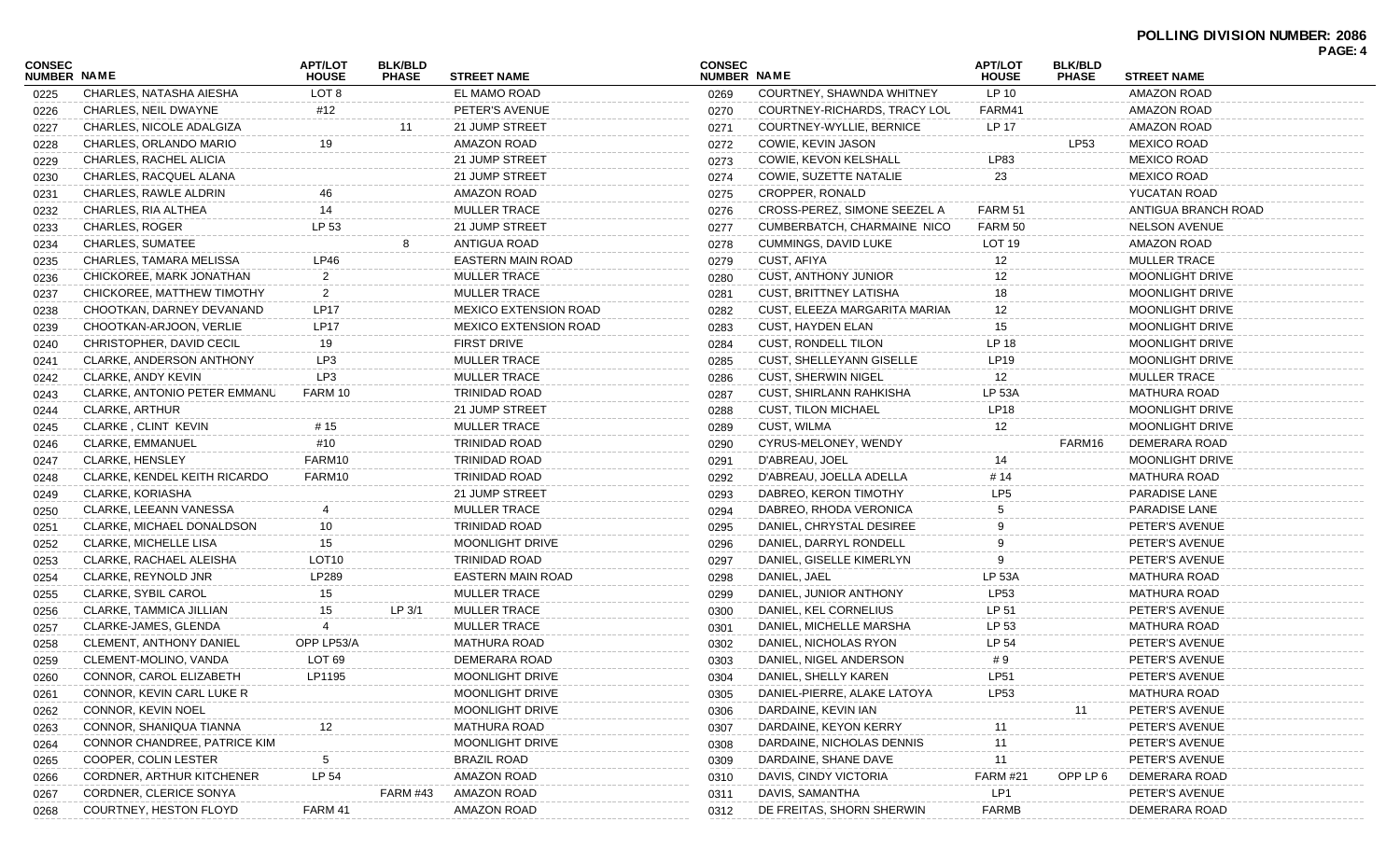| CONSEC             |                                | <b>APT/LOT</b>    | <b>BLK/BLD</b> |                             | <b>CONSEC</b> |                               | <b>APT/LOT</b>     | <b>BLK/BLD</b> |                           | гачь. Э |
|--------------------|--------------------------------|-------------------|----------------|-----------------------------|---------------|-------------------------------|--------------------|----------------|---------------------------|---------|
| <b>NUMBER NAME</b> |                                | <b>HOUSE</b>      | <b>PHASE</b>   | <b>STREET NAME</b>          | NUMBER NAME   |                               | <b>HOUSE</b>       | <b>PHASE</b>   | <b>STREET NAME</b>        |         |
| 0313               | DE GANNES, JAMES               | LOT <sub>20</sub> |                | <b>BRAZIL ROAD</b>          | 0357          | DOOKIE, PREMATEE              | 19A                |                | AMAZON ROAD               |         |
| 0314               | DE GAZON, JEAN-PAUL ISHMAEL    | LP 54             |                | <b>HILLTOP DRIVE</b>        | 0358          | DOTTIN, HAQUILLE SHAKEER      | LP A/54            |                | MATHURA ROAD              |         |
| 0315               | DE GAZON, TIECE CHELCY         | LP5               |                | <b>HILLTOP DRIVE</b>        | 0359          | DOW, VICTOR VALENTINO         | LP51               |                | 21 JUMP STREET            |         |
| 0316               | DE GAZON-SOODEEN, MICHELLE     | LP 50             |                | <b>HILLTOP DRIVE</b>        | 0360          | DOYLE-COWARD, ANNMARIE        | LP1                |                | <b>MEXICO ROAD</b>        |         |
| 0317               | DE GRAFF, CLAUDETTE            | FARM 53           |                | ANTIGUA ROAD                | 0361          | DUKE, AVIONNE MARTHA          |                    | 25             | <b>MATHURA ROAD</b>       |         |
| 0318               | DE GRAFF, DARIEN DARREM G      | FARM 53           |                | ANTIGUA ROAD                | 0362          | DUKE, JONELLE                 | 25                 |                | MATHURA ROAD              |         |
| 0319               | DE GRAFF, LENNIE JOSEPH        | 53                |                | ANTIGUA ROAD                | 0363          | DUKE, SUZETTE                 | 25                 |                | MATHURA ROAD              |         |
| 0320               | DE LA MOTHE, ALICIA ALTHEA     | 3                 |                | ANTIGUA ROAD                | 0364          | EDMUND, ELIJAH NATHANAEL JAHS | # 16               | LP 14          | <b>MULLER TRACE</b>       |         |
| 0321               | DE LA MOTHE, ISAAC DENZEL      | LOT #3            |                | <b>AMAZON ROAD</b>          | 0365          | EDWARDS, ADICIA RENEE         | LP <sub>19</sub>   |                | <b>THOMPSON AVENUE</b>    |         |
| 0322               | DE LA MOTHE, ISRAEL            | LOT 3             |                | ANTIGUA ROAD                | 0366          | EDWARDS, CAROL MARGRETE       | LP <sub>19</sub>   |                | <b>THOMPSON AVENUE</b>    |         |
| 0323               | DE LA MOTHE, SHERWIN IAN       | 3                 |                | ANTIGUA ROAD                | 0367          | EDWARDS, COMMIE ADESHA        | LOT <sub>17</sub>  |                | <b>AMAZON ROAD</b>        |         |
| 0324               | DE SILVA, AMANDA ANN           | #208              |                | OLD AGUA SANTA ROAD         | 0368          | EDWARDS, DALON ANTONIO TYRES  |                    | LP19A          | <b>THOMPSON AVENUE</b>    |         |
| 0325               | DE SILVA, CATHERINE DELFA DORA | FARM25            |                | CHURCHILL ROOSEVELT HIGHWAY | 0369          | EDWARDS, DOMINIQUE KIMBERLY   | LP27               |                | MATHURA ROAD              |         |
| 0326               | DE SILVA, DENISE ABIGAIL       | 25                |                | CHURCHILL ROOSEVELT HIGHWAY | 0370          | EDWARDS, KERN KEYON           | LP19A              |                | <b>THOMPSON AVENUE</b>    |         |
| 0327               | DE SILVA, GARY ANTHONY         |                   |                | OLD AGUA SANTA ROAD         | 0371          | EDWARDS, MARY MAGDALEN        | LP46               |                | EASTERN MAIN ROAD         |         |
| 0328               | DE SILVA, NESTOR RENWICK       | LP60-11           |                | OLD AGUA SANTA ROAD         | 0372          | EDWARDS, MICHELLE ANTONIA     | LP19A              |                | <b>THOMPSON AVENUE</b>    |         |
| 0329               | DE SILVA, RICARDO LORENZO      | FARM25            |                | TRINIDAD ROAD               | 0373          | EDWARDS, MIKHAIL KEVIN        | LP9                |                | DEMERARA ROAD             |         |
| 0330               | DE SILVA, RICKEY               |                   |                | CHURCHILL ROOSEVELT HIGHWAY | 0374          | EDWARDS, PAMELA ANCILLA       | LP <sub>19</sub>   |                | <b>THOMPSON AVENUE</b>    |         |
| 0331               | DE SILVA, ROGER                |                   |                | CHURCHILL ROOSEVELT HIGHWAY | 0375          | EDWARDS, RONALD JOEL EMMANU   | LP <sub>19</sub>   |                | <b>THOMPSON AVENUE</b>    |         |
| 0332               | DE SILVA, ROMARIO DANE J       | LP 57             |                | CHURCHILL ROOSEVELT HIGHWAY | 0376          | EDWARDS-AUGUSTE, SEANAH NIKK  | <b>LP50</b>        |                | <b>HILLTOP DRIVE</b>      |         |
| 0333               | DE SILVA, RONALD NICKSON       | LP 57             |                | CHURCHILL ROOSEVELT HIGHWAY | 0377          | EDWARDS-JOBE, SHELLENA ALISH/ | 153                |                | DOUGAN TRACE              |         |
| 0334               | DE SORMEAUX, VICTORIA SASHA    | LP6               |                | <b>AMAZON ROAD</b>          | 0378          | EDWARDS-NARCIS, KIMBA SYLVEAI | 13                 |                | <b>MOONLIGHT DRIVE</b>    |         |
| 0335               | DE SORMEAUX-RAMESAR, RIA WEN   | FARM 29           |                | <b>AMAZON ROAD</b>          | 0379          | ELAHIE, AADIL IBN             | LP <sub>13</sub>   |                | LALLA TRACE               |         |
| 0336               | DEAN, STEPHANIE NALINI         |                   |                | AMAZON ROAD                 | 0380          | ELAHIE, BASHYR                | LP 40              |                | LALLA TRACE               |         |
| 0337               | DELA ROSA, SIMONE PHILFA       | LP56              |                | 21 JUMP STREET              | 0381          | ELAHIE, FATIMA BINT           | 40                 |                | LALLA TRACE               |         |
| 0338               | DENNIS, ISABEL MARIJA D        | 15                |                | <b>BRAZIL ROAD</b>          | 0382          | ELAHIE, HAAFIZ AMEEN          | 36                 |                | LALLA TRACE               |         |
| 0339               | DEO, MEENA                     | LOT <sub>12</sub> |                | <b>COLONEL ROAD</b>         | 0383          | ELAHIE, ZAAHID HAMID          | LP36               |                | LALLA TRACE               |         |
| 0340               | DEORAJ, BISSOONDAYE            |                   |                | DEMERARA ROAD               | 0384          | ELAHIE, ZAHIDUL SAMAD         |                    | 36             | LALLA TRACE               |         |
| 0341               | DEOSARAN, INDARDAYE            | LP61              |                | <b>BRAZIL ROAD</b>          | 0385          | ELAHIE, ZOHORA                | 40                 |                | LALLA TRACE               |         |
| 0342               | DERRICK, KIM KATHY ANN         | # 45              |                | AMAZON ROAD                 | 0386          | ELAHIE-ALI, SALMA BINT        | 40                 |                | LALLA TRACE               |         |
| 0343               | DESORMEAUX, LOUISE             | #3                |                | MOLLER TRACE EXTENSION      | 0387          | ELLIS, CARL SYDNEY            |                    |                | 21 JUMP STREET            |         |
| 0344               | DESORMEAUX, MERVYN PETER       | 29                |                | AMAZON ROAD                 | 0388          | ELLIS, PAUL                   |                    |                | 21 JUMP STREET            |         |
| 0345               | DEWETT, ABIGAIL ELVEEN J       |                   | 1G             | <b>ANTIGUA ROAD</b>         | 0389          | ESPINOZA, BRANDON TIMOTHY     |                    | LP 2/50        | OLD AGUA SANTA ROAD       |         |
| 0346               | DHANOOLAL, CHRISTINE           |                   | 17A            | <b>LALLA TRACE</b>          | 0390          | ESPINOZA, BRITTNEY FAITH      | LOT 173            |                | OLD AGUA SANTA ROAD       |         |
| 0347               | DIAZ, BRANDON NICK             | LP <sub>5</sub>   |                | AMAZON ROAD                 | 0391          | ESPINOZA, CANDALARIO          | LOT173             |                | OLD AGUA SANTA ROAD       |         |
| 0348               | DICKSON, GLENN EATHON GIOVANI  |                   |                | MOONLIGHT DRIVE             | 0392          | ESPINOZA, DULARIE LEETA       | LOT 173            |                | OLD AGUA SANTA ROAD       |         |
| 0349               | DICKSON, KAREEM KEEGAN         |                   |                | MOONLIGHT DRIVE             | 0393          | ESPINOZA, EDEN GABRIELLA      | LOT173             |                | AGUA SANTA EXTENSION ROAD |         |
| 0350               | DOLLAND, DERYCK ANDRE          |                   |                | DEMERARA ROAD               | 0394          | ESPINOZA, GEORGE              | LOT <sub>173</sub> |                | OLD AGUA SANTA ROAD       |         |
| 0351               | DOLLAWAY, STACY SOPHIA         | <b>WA30</b>       |                | <b>AMAZON ROAD</b>          | 0395          | ESPINOZA, LUKE ANTONIO        | LOT <sub>173</sub> |                | OLD AGUA SANTA ROAD       |         |
| 0352               | DOLLOWAY, FAUSTIN COLUMBAN     | WA30              |                | AMAZON ROAD                 | 0396          | ETIENNE, SHAQUILLE EDMUND     | LP <sub>53</sub>   |                | 21 JUMP STREET            |         |
| 0353               | DOOKIE, ADRIAN ANDREW          | 19A               |                | AMAZON ROAD                 | 0397          | ETIENNE, SIRNELIA NOMIE       | LP 53              |                | 21 JUMP STREET            |         |
| 0354               | DOOKIE, DAVID MICHAEL PAUL     | 19A               |                | AMAZON ROAD                 | 0398          | FARFAN, DONNA ELMA            |                    | LP#6           | AMAZON ROAD               |         |
| 0355               | DOOKIE, JOHNATHAN ANTHONY      | 19A               |                | AMAZON ROAD                 | 0399          | FARFAN, NICHOLAS MATTHIAS     | LP60/11            |                | OLD AGUA SANTA ROAD       |         |
| 0356               | DOOKIE, MICHAEL                | 19A               |                | AMAZON ROAD                 | 0400          | FELIX, CANDICE CHANELLE C     | FARM43             |                | AMAZON ROAD               |         |
|                    |                                |                   |                |                             |               |                               |                    |                |                           |         |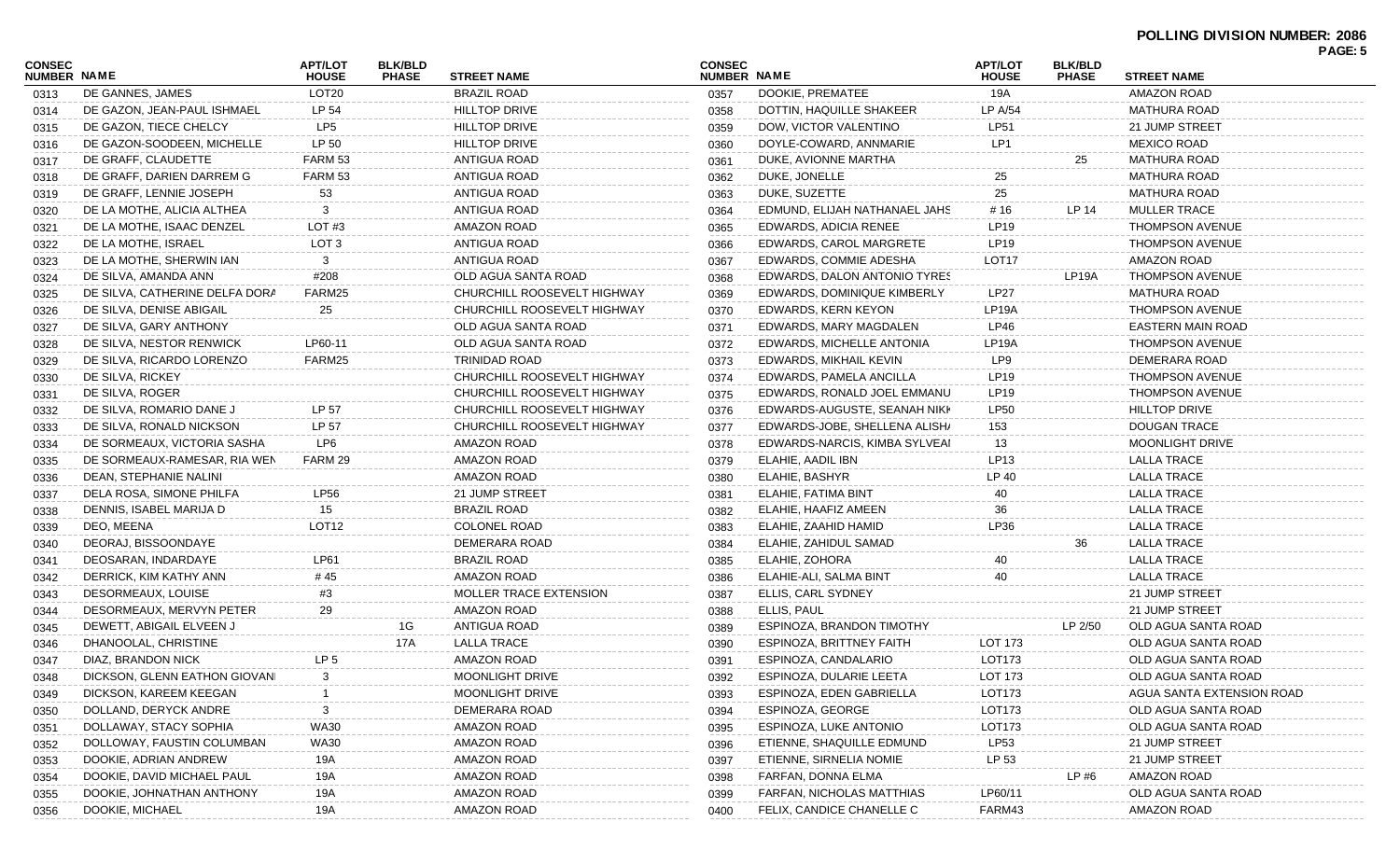| <b>CONSEC</b><br>NUMBER NAME |                                  | <b>APT/LOT</b><br><b>HOUSE</b> | <b>BLK/BLD</b><br><b>PHASE</b> | <b>STREET NAME</b>          | <b>CONSEC</b><br>NUMBER NAME |                                      | <b>APT/LOT</b><br><b>HOUSE</b> | <b>BLK/BLD</b><br><b>PHASE</b> | PAGE: 6<br><b>STREET NAME</b> |
|------------------------------|----------------------------------|--------------------------------|--------------------------------|-----------------------------|------------------------------|--------------------------------------|--------------------------------|--------------------------------|-------------------------------|
| 0401                         | FELIX, RHONDA ALICIA             | FARM43                         |                                | <b>AMAZON ROAD</b>          | 0445                         | GONZALES, JOSEPH SAMUEL              | $\overline{7}$                 |                                | MOLLER TRACE EXTENSION        |
| 0402                         | FERGUSON, GLEN NEVILLE           | LOT 225                        |                                | CHURCHILL ROOSEVELT HIGHWAY | 0446                         | GONZALES, MARIA ANIKA                | 7                              |                                | DEMERARA ROAD                 |
| 0403                         | FINDLEY, RICHARD MARLON          |                                | LP46                           | <b>EASTERN MAIN ROAD</b>    | 0447                         | <b>GONZALES, MONICA</b>              | LP 67                          |                                | <b>EASTERN MAIN ROAD</b>      |
| 0404                         | FLAVENEY, IRMA                   |                                |                                | DEMERARA ROAD               | 0448                         | GONZALES, THERESA BARBARA            | 7                              |                                | <b>MULLER TRACE</b>           |
| 0405                         | FORTEAU, NATASHA MINDY           | <b>FARM#47</b>                 |                                | <b>AMAZON ROAD</b>          | 0449                         | GONZALES-POLLARD, MARITZA H          | LP 15                          | #7                             | DEMERARA ROAD                 |
| 0406                         | FORTEAU, PAMELA INGRID           | LP 11                          |                                | <b>NELSON AVENUE</b>        | 0450                         | GOODING, CAMILLA NATHLEY G           | $\overline{7}$                 |                                | <b>TRINIDAD ROAD</b>          |
| 0407                         | FORTEAU, QUINCY MERCUT           | FARM47                         |                                | <b>AMAZON ROAD</b>          | 0451                         | GOODING-FORDE, ANNA                  | LP 1A                          |                                | <b>MOONLIGHT CIRCULAR</b>     |
| 0408                         | <b>FRANCIS, ANGEL TAMIKA</b>     | LOT 225                        |                                | CHURCHILL ROOSEVELT HIGHWAY | 0452                         | GORDON, CERONNE COLIN                | 12                             |                                | <b>TRINIDAD ROAD</b>          |
| 0409                         | FRANCIS, CURTIS DAVID            | LOT225                         |                                | CHURCHILL ROOSEVELT HIGHWAY | 0453                         | GORDON, MARY JOYCE                   |                                |                                | <b>MULLER TRACE</b>           |
| 0410                         | <b>FRANCIS, FRANKIE ANTHONY</b>  |                                |                                | OLD AGUA SANTA ROAD         | 0454                         | GOSYNE, CRYSTAL AQUILA               | 161/2MM                        |                                | CHURCHILL ROOSEVELT HIGHWAY   |
| 0411                         | FRANCIS, JOEL STEPHEN            | LOT <sub>2</sub>               |                                | ANTIGUA ROAD                | 0455                         | GOSYNE, PAUL                         | 161/2MM                        |                                | CHURCHILL ROOSEVELT HIGHWAY   |
| 0412                         | <b>FRANCIS, MIGUEL STEPHON</b>   | LOT 225                        |                                | CHURCHILL ROOSEVELT HIGHWAY | 0456                         | GOULD, ARDRIANNA VICKY               |                                |                                | MOONLIGHT DRIVE               |
| 0413                         | FRANCIS, NIGEL ZACHARY           | LOT225                         |                                | CHURCHILL ROOSEVELT HIGHWAY | 0457                         | GOULD, JEMEL JEROME                  |                                |                                | MOONLIGHT DRIVE               |
| 0414                         | FRANCIS-SCOTT, ADALIA ALICIA     | LP19A                          |                                | <b>THOMPSON AVENUE</b>      | 0458                         | GOULD, LATOYA ANNA                   | #9                             |                                | <b>MOONLIGHT DRIVE</b>        |
| 0415                         | FRANCOIS, CLARENCE               | LP31B                          |                                | <b>DOUGAN TRACE</b>         | 0459                         | <b>GOULD, STEPHON MICHAEL</b>        | LP 53 #9                       |                                | <b>MOONLIGHT DRIVE</b>        |
| 0416                         | FRANK, NATASHA ALICIA            | LP 51                          |                                | <b>HILLTOP DRIVE</b>        | 0460                         | <b>GOULD, THOMAS</b>                 |                                |                                | MOONLIGHT DRIVE               |
| 0417                         | FRASER, JAMES ANDREW             |                                |                                | DEMERARA ROAD               | 0461                         | <b>GRANT, CARL ANTHONY</b>           | LP 51                          |                                | PUNNETTE AVENUE EXTENSION     |
| 0418                         | FRASER, KEVON RAYMOND            |                                | 30                             | THIRD DRIVE                 | 0462                         | <b>GRANT, JEREMY WENDELL</b>         | #5                             | LP 2                           | <b>MULLER TRACE</b>           |
| 0419                         | FRASER, SULIN AKEILA             | 15                             |                                | <b>MOONLIGHT DRIVE</b>      | 0463                         | <b>GRANT, LEROY JOSEPH</b>           | LP 33                          |                                | CHURCHILL ROOSEVELT HIGHWAY   |
| 0420                         | FREDERICK, RICHARD DAMIAN        |                                | LP <sub>1</sub>                | DEMERARA ROAD               | 0464                         | <b>GRANT, LETICIA APRIL LENORE</b>   | 235                            |                                | CHURCHILL ROOSEVELT HIGHWAY   |
| 0421                         | GARCIA, AUGUSTUS ANTONIO         | 19                             |                                | <b>BRAZIL ROAD</b>          | 0465                         | <b>GRANT, ROLAND RICHARD</b>         |                                | <b>LP51</b>                    | PETER'S AVENUE                |
| 0422                         | GARCIA, CYRIL GONSALVO           | 19                             |                                | <b>BRAZIL ROAD</b>          | 0466                         | GREENE, AL NEILAND RICHARD           | LP <sub>1</sub> A              |                                | <b>EASTERN MAIN ROAD</b>      |
| 0423                         | GARCIA, DOMINIC ALFREDO          | 19                             |                                | <b>BRAZIL ROAD</b>          | 0467                         | <b>GREENE, CURT NOEL</b>             | LOT <sub>1</sub>               |                                | EASTERN MAIN ROAD             |
| 0424                         | GARCIA, KADEEM JAMAL             | #19                            |                                | <b>BRAZIL ROAD</b>          | 0468                         | GREENIDGE, JEAN                      | 30                             |                                | MOONLIGHT DRIVE               |
| 0425                         | GARCIA, KAYAN REMINTON           |                                | 20                             | <b>BRAZIL ROAD</b>          | 0469                         | <b>GRIFFITH, AUGUSTINE</b>           | 21                             |                                | 21 JUMP STREET                |
| 0426                         | GARCIA, LAURA ANITA              | 19                             |                                | <b>BRAZIL ROAD</b>          | 0470                         | <b>GRIMSHAW, CHRISTIAN KESHORN 9</b> | LP 19                          |                                | <b>THOMPSON AVENUE</b>        |
| 0427                         | GARCIA, MARCIA MARY MALTINA      |                                |                                | <b>MATHURA ROAD</b>         | 0471                         | <b>GRIMSHAW, VICTOR ROVALDO</b>      | LP43                           |                                | <b>MEXICO ROAD</b>            |
| 0428                         | GARCIA, MARTIN JOHN              | LP 1                           |                                | <b>ESSEQUIBO ROAD</b>       | 0472                         | GUELMO, DWAYNE JOHN C                | LOT <sub>16</sub>              |                                | AMAZON ROAD                   |
| 0429                         | GARCIA, OSHEA SHALISHA           | LP 1 T 20                      |                                | <b>MEXICO ROAD</b>          | 0473                         | GUELMO-JAMES, DIANA JOSEANA          | LOT <sub>16</sub>              |                                | <b>AMAZON ROAD</b>            |
| 0430                         | <b>GARCIA, RICHARD GEOFFREY</b>  |                                |                                | 21 JUMP STREET              | 0474                         | GUERRA, NOEL DAVID                   | LP 51                          |                                | <b>AMAZON ROAD</b>            |
| 0431                         | GARCIA-SCOBIE, MARSHA CYPRAI     | #9                             |                                | DEMERARA ROAD               | 0475                         | <b>GUEVARA, CECIL</b>                | <b>LP 10A</b>                  |                                | <b>AMAZON ROAD</b>            |
| 0432                         | GARDNER, CARLON DAVEON O         | FARM 42                        |                                | <b>AMAZON ROAD</b>          | 0476                         | GUEVARA, JEROMEY CHE                 | #10                            | LPA1                           | <b>MOONLIGHT CIRCULAR</b>     |
| 0433                         | GARDNER, DAVE OMINSTAN           | FARM42                         |                                | <b>AMAZON ROAD</b>          | 0477                         | <b>GUEVARA, JIMMY MITCHELL</b>       |                                |                                | <b>MOONLIGHT DRIVE</b>        |
| 0434                         | GARDNER, LAWRENCE                | FARM43                         |                                | AMAZON ROAD                 | 0478                         | GUEVARA, JULIANA                     | LP A1#10                       |                                | MOONLIGHT DRIVE               |
| 0435                         | GASPARD-CHICKOREE, KEISHA JAN    | 2                              |                                | <b>MULLER TRACE</b>         | 0479                         | GUEVARA, KEISHA JENNY                | 10                             |                                | MOONLIGHT DRIVE               |
| 0436                         | GEORGE, DANIELLA RAYANNA         | #14                            |                                | MULLER TRACE                | 0480                         | <b>GUEVARA, MATTHIAS</b>             | OPP LP 1 A                     |                                | MOONLIGHT DRIVE               |
| 0437                         | <b>GEORGE, DAVE NATHANIEL</b>    | LP 14                          |                                | <b>MULLER TRACE</b>         | 0481                         | GUEVARA-WILLIAMS, KATHLEEN H         |                                | 54                             | <b>MATHURA ROAD</b>           |
| 0438                         | <b>GEORGE, MARCELLUS</b>         |                                | 10                             | 21 JUMP STREET              | 0482                         | <b>GUY, NICOLE SHERICE</b>           | 18B                            |                                | <b>BRAZIL ROAD</b>            |
| 0439                         | <b>GEORGE, MARILYN PATSY</b>     | <b>LP 14</b>                   |                                | <b>MULLER TRACE</b>         | 0483                         | HACKETT, PHYLLIS                     |                                | #5                             | MOONLIGHT DRIVE               |
| 0440                         | GEORGE, RUDY RONNIE              | #1                             |                                | 21 JUMP STREET              | 0484                         | HALL, CAMILLE KELLEY                 | LP <sub>3</sub>                |                                | <b>AMAZON ROAD</b>            |
| 0441                         | GIBSON, DAVID EDWARD             |                                |                                | OLD AGUA SANTA ROAD         | 0485                         | HALL, CANDIS CINDY                   | LOT <sub>19</sub>              |                                | <b>AMAZON ROAD</b>            |
| 0442                         | <b>GLASGOW, BRYANNA KADINE H</b> | LP 53 A                        |                                | <b>MATHURA ROAD</b>         | 0486                         | HALL, ERIC                           | 19                             |                                | <b>AMAZON ROAD</b>            |
| 0443                         | GODEN, FELICIA                   | 17B                            |                                | LALLA TRACE                 | 0487                         | HALL, SUBRINA STACY ANN              | <b>LOT 19</b>                  |                                | <b>AMAZON ROAD</b>            |
| 0444                         | GOMEZ, ALLISTER NIGEL            | FARM 27                        |                                | AMAZON ROAD                 | 0488                         | HAMLET, THEOPHILUS ALFRED            | #238                           |                                | CHURCHILL ROOSEVELT HIGHWAY   |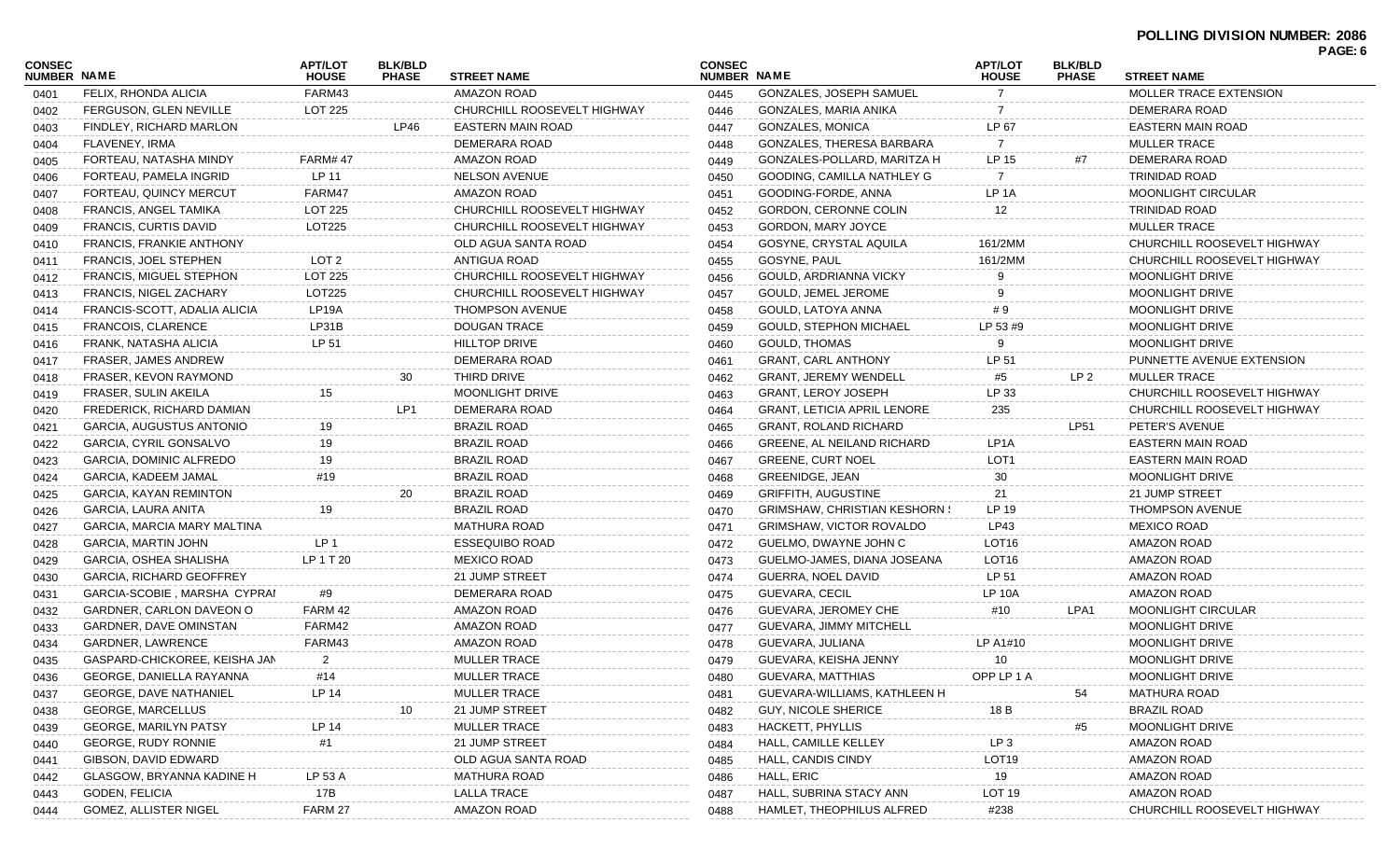## **POLLING DIVISION NUMBER: 2086**

| CONSEC<br><b>NUMBER NAME</b> |                               | <b>APT/LOT</b><br><b>HOUSE</b> | <b>BLK/BLD</b><br><b>PHASE</b> | <b>STREET NAME</b>          | <b>CONSEC</b><br><b>NUMBER NAME</b> |                                | <b>APT/LOT</b><br><b>HOUSE</b> | <b>BLK/BLD</b><br><b>PHASE</b> | <u>ragl. <i>i</i></u><br><b>STREET NAME</b> |
|------------------------------|-------------------------------|--------------------------------|--------------------------------|-----------------------------|-------------------------------------|--------------------------------|--------------------------------|--------------------------------|---------------------------------------------|
|                              | HARDING, AMELIA MARIA         | LP B 53                        |                                | <b>MOONLIGHT DRIVE</b>      | 0533                                | HINKSON, BARRINGTON DWIGHT     | 3                              |                                | DEMERARA ROAD                               |
| 0489<br>0490                 | HARDING, ANNALISA             | LP B 53                        |                                | PETER'S AVENUE              | 0534                                | HINKSON, DANIELLE CAROLYN      |                                |                                | DEMERARA ROAD                               |
|                              | HARDING, ANTHONY SHAWN WAYN   | LP #B53                        |                                | SILK COTTON DRIVE           | 0535                                | HINKSON, DOMINIQUE TEHILLA     | 3                              | LP 29                          | DEMERARA ROAD                               |
| 0491                         | HARDING, NATASHA              | LPB53                          |                                | <b>MOONLIGHT DRIVE</b>      |                                     | HINKSON, LINDA                 | LOT <sub>71</sub>              |                                | EASTERN MAIN ROAD                           |
| 0492                         | HARDING, SALISHA ABIGAIL      | LPB53                          |                                | <b>MOONLIGHT DRIVE</b>      | 0536                                | HINKSON, MATTHIAS XAVIER       | LP 61                          | WB4                            | EASTERN MAIN ROAD                           |
| 0493                         | HARDING, SHAKUNTALA           | LPB53                          |                                | <b>MOONLIGHT DRIVE</b>      | 0537                                | HINKSON, UNIQUE BRIANNA        | #3                             |                                | DEMERARA ROAD                               |
| 0494                         |                               | LP 4                           |                                | <b>AMAZON ROAD</b>          | 0538                                |                                |                                |                                | ANTIGUA ROAD                                |
| 0495                         | HARPER, YVETTE MARLENE        |                                |                                |                             | 0539                                | HOLDER, AMY RUTH NAOMI         |                                | 11A                            |                                             |
| 0496                         | HARRILAL, BIBI SHAIDAN        | LP 50                          |                                | CHURCHILL ROOSEVELT HIGHWAY | 0540                                | HOLDER, GREGORY SAGHEED B      |                                |                                | MOONLIGHT DRIVE                             |
| 0497                         | HARRIS, ANTONIA LA TISHA      | LOT 225                        |                                | CHURCHILL ROOSEVELT HIGHWAY | 0541                                | HOLDER, KEITH HUGH             | LOT11A                         |                                | ANTIGUA ROAD                                |
| 0498                         | HARRIS, DEBBIE SELMA J        | LOT225                         |                                | CHURCHILL ROOSEVELT HIGHWAY | 0542                                | HOLDER, MALCOLM NICHOLAS J     | LP 46                          |                                | AMAZON ROAD                                 |
| 0499                         | HARRIS, JOHN                  | LOT <sub>22</sub>              |                                | BRAZIL ROAD                 | 0543                                | HOMER, MATTHEW                 |                                |                                | CHURCHILL ROOSEVELT HIGHWAY                 |
| 0500                         | HARRIS-DOYLE, ADAEZE DEBBIE   | LP26                           |                                | CHURCHILL ROOSEVELT HIGHWAY | 0544                                | HOULLIER-RAMDIAL, PATRICIA     | LP3                            |                                | AMAZON ROAD                                 |
| 0501                         | HART, CELENE NEKESHA DEVI     | $\overline{2}$                 |                                | <b>MOONLIGHT CIRCULAR</b>   | 0545                                | HOYTE, BRANDY PATRICE ZORIAH   | LP#52                          |                                | PETER'S AVENUE                              |
| 0502                         | HART, KINESHA CHERISE JANELLE | $\overline{2}$                 |                                | <b>MOONLIGHT CIRCULAR</b>   | 0546                                | HOYTE, PERRY PETER             | <b>LP52</b>                    |                                | PETER'S AVENUE                              |
| 0503                         | HASSANALI, RACHEL ALLISON     | <b>LP50</b>                    |                                | MOONLIGHT DRIVE             | 0547                                | HUNTE, MICHELE VERNICIA        | <b>LP59</b>                    |                                | AMAZON ROAD                                 |
| 0504                         | HAYWOOD, DARYL WILLIAM        | LP7                            |                                | DEMERARA ROAD               | 0548                                | INNISS, KEITH RONALD           | $\overline{2}$                 |                                | <b>BRAZIL ROAD</b>                          |
| 0505                         | HEERALAL, RODNEY              | 23                             |                                | LALLA TRACE                 | 0549                                | <b>INNISS, KIRK ROBERT</b>     | WA2                            |                                | <b>BRAZIL ROAD</b>                          |
| 0506                         | HEMENEZ, EUGENE               | 22                             |                                | <b>MATHURA ROAD</b>         | 0550                                | JACKIE, TAMA-RÉ HADASSAH KAMI` | LP#53                          |                                | PETER'S AVENUE                              |
| 0507                         | HENRY, CHRISTAL MARISA        | 12                             |                                | <b>MATHURA ROAD</b>         | 0551                                | JACKSON, NULLIN ASHA           | <b>LP27</b>                    |                                | MEXICO ROAD                                 |
| 0508                         | HENRY, HAROLD                 | 12                             |                                | <b>MOONLIGHT DRIVE</b>      | 0552                                | JACKSON, TERRANCE KYLE KENDE   | LP11                           |                                | MEXICO ROAD                                 |
| 0509                         | HENRY, INNOCENTA              | 12                             |                                | <b>MATHURA ROAD</b>         | 0553                                | JACKSON-JOSEPH, MARCIA IRENE   | <b>LP46</b>                    |                                | EASTERN MAIN ROAD                           |
| 0510                         | HENRY, JANNICER               | 12                             |                                | <b>MOONLIGHT DRIVE</b>      | 0554                                | JACOB, MARIA CINDY             | 15                             |                                | OLD AGUA SANTA ROAD                         |
| 0511                         | HENRY, KARLENE PATRICE        | LP53A                          |                                | <b>MATHURA ROAD</b>         | 0555                                | JAITOON, SITA                  | LP <sub>6</sub>                |                                | PETER'S AVENUE                              |
| 0512                         | HENRY, KEISHA JINELLE         | LP 3A                          |                                | PETER'S AVENUE              | 0556                                | JAMES, AALIYAH KAYLEE          | LP <sub>5</sub>                |                                | MATHURA ROAD                                |
| 0513                         | HENRY, KYLE ISAIAH            | LP4                            |                                | <b>MATHURA ROAD</b>         | 0557                                | JAMES, ANNETTE                 | FARM26                         |                                | CHURCHILL ROOSEVELT HIGHWAY                 |
| 0514                         | HENRY, MERLE                  | # 12                           |                                | MOONLIGHT DRIVE             | 0558                                | JAMES, ANTHONY AINSLEY         | LOT <sub>16</sub>              |                                | AMAZON ROAD                                 |
| 0515                         | HENRY, TERISCA KEZZY          | LP53 A                         |                                | <b>MATHURA ROAD</b>         | 0559                                | JAMES, BENJEMAN                |                                |                                | CHURCHILL ROOSEVELT HIGHWAY                 |
| 0516                         | HENRY, TISHELL TIMIA          | LP4                            |                                | <b>MATHURA ROAD</b>         | 0560                                | JAMES, BRENT MARCUS            | FARM26                         |                                | CHURCHILL ROOSEVELT HIGHWAY                 |
| 0517                         | HERNANDEZ, ANTHONY JERRY      | 35                             |                                | <b>MATHURA ROAD</b>         | 0561                                | JAMES, CLIFTON CLINT           | LP 51                          |                                | PETER'S AVENUE                              |
| 0518                         | HERNANDEZ, BENJAMIN           |                                |                                | <b>LALLA TRACE</b>          | 0562                                | JAMES, CLYDE                   | FARM 26                        |                                | CHURCHILL ROOSEVELT HIGHWAY                 |
| 0519                         | HERNANDEZ, CLIF               |                                |                                | <b>MOONLIGHT DRIVE</b>      | 0563                                | JAMES, DERRICK WENDELL         | FARM 26                        |                                | CHURCHILL ROOSEVELT HIGHWAY                 |
| 0520                         | HERNANDEZ, DEREK SIMON        |                                |                                | <b>LALLA TRACE</b>          | 0564                                | JAMES, JAEL ANGEL              | LOT <sub>16</sub>              |                                | AMAZON ROAD                                 |
| 0521                         | HERNANDEZ, KIZZY CRYSTAL BARE | LP 6                           |                                | DEMERARA ROAD               | 0565                                | JAMES, JASON LEROY             | 46                             |                                | ANTIGUA ROAD                                |
| 0522                         | HERNANDEZ, NOEL               | LP25                           |                                | <b>MEXICO ROAD</b>          | 0566                                | JAMES, JENNIFER MILDRED        | 67 B                           |                                | EASTERN MAIN ROAD                           |
| 0523                         | HERNANDEZ, PHILLIP            | LP24                           |                                | <b>MEXICO ROAD</b>          | 0567                                | JAMES, JOSHUA JAYEE MARLON J   | FARM 26                        |                                | CHURCHILL ROOSEVELT HIGHWAY                 |
| 0524                         | HERNANDEZ, TINA               |                                |                                | <b>MATHURA ROAD</b>         | 0568                                | JAMES, LLOYD                   | FARM26                         |                                | CHURCHILL ROOSEVELT HIGHWAY                 |
| 0525                         | HERNANDEZ, VERONICA           | LP24                           |                                | <b>LALLA TRACE</b>          | 0569                                | <b>JAMES, ROBERT</b>           |                                |                                | MOONLIGHT DRIVE                             |
|                              | HERNANDEZ, VINCENT            |                                | LP24                           | LALLA TRACE                 |                                     | JAMES, SARAFINA TINEIL TINESHA | LOT 16                         |                                | <b>AMAZON ROAD</b>                          |
| 0526                         | HERNANDEZ-PETERS, GERMAINE    |                                |                                | PETER'S AVENUE              | 0570                                |                                |                                |                                | CHURCHILL ROOSEVELT HIGHWAY                 |
| 0527                         |                               | LP 17                          |                                |                             | 0571                                | JAMES, THEODORINE              | FARM26                         |                                |                                             |
| 0528                         | HILL, FELICIA RACHEL          | 19                             |                                | <b>MATHURA ROAD</b>         | 0572                                | JAMES, THERESA                 | 26                             |                                | CHURCHILL ROOSEVELT HIGHWAY                 |
| 0529                         | HILL, RONALD MICHAEL          | 19                             |                                | <b>MATHURA ROAD</b>         | 0573                                | JERIMIE-CHARLES, MONICA        | FARM46                         |                                | <b>AMAZON ROAD</b>                          |
| 0530                         | HINDS, DANIEL                 | LP4                            |                                | ANTIGUA ROAD                | 0574                                | JOBE, LENNOX PHILBERT G JR     | 153-154                        |                                | <b>MEXICO ROAD</b>                          |
| 0531                         | HINDS, MICAH                  | LP 23                          |                                | ANTIGUA ROAD                | 0575                                | JOBE, NICOLE MARSHA ROBERTA    |                                |                                | <b>MEXICO ROAD</b>                          |
| 0532                         | HINKSON, ALICIA MELANIE       | 181/4MM                        |                                | <b>EASTERN MAIN ROAD</b>    | 0576                                | JOHN, ETHNIE RACQUEL           | LP 6                           | 21                             | <b>MATHURA ROAD</b>                         |

**PAGE: 7**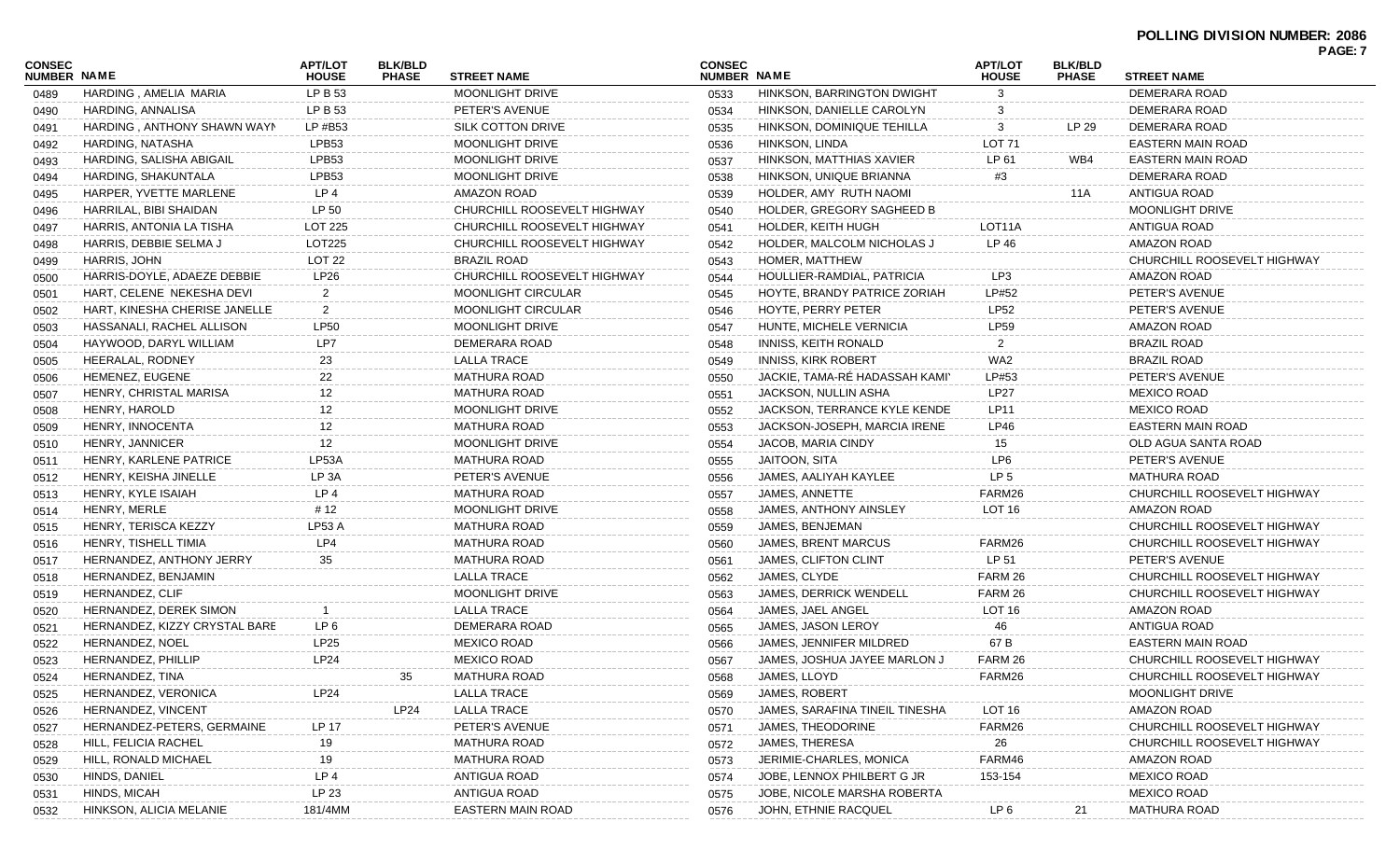|                              |                                |                                |                                |                             |                                     |                               |                                |                                |                          | PAGE: 8 |
|------------------------------|--------------------------------|--------------------------------|--------------------------------|-----------------------------|-------------------------------------|-------------------------------|--------------------------------|--------------------------------|--------------------------|---------|
| <b>CONSEC</b><br>NUMBER NAME |                                | <b>APT/LOT</b><br><b>HOUSE</b> | <b>BLK/BLD</b><br><b>PHASE</b> | <b>STREET NAME</b>          | <b>CONSEC</b><br><b>NUMBER NAME</b> |                               | <b>APT/LOT</b><br><b>HOUSE</b> | <b>BLK/BLD</b><br><b>PHASE</b> | <b>STREET NAME</b>       |         |
| 0577                         | JOHN, IANNA CELINE             | LOT #19                        |                                | <b>AMAZON ROAD</b>          | 0621                                | KHAN, FEROZA                  | 19                             |                                | <b>YUCATAN ROAD</b>      |         |
| 0578                         | JOHN, KEISHA NEKKI             |                                | 16                             | AMAZON ROAD                 | 0622                                | KHAN, ZANIFA ZALIMA           |                                |                                | YUCATAN ROAD             |         |
| 0579                         | JOHN, LENA                     | LP <sub>5</sub> A              |                                | AMAZON ROAD                 | 0623                                | KHEMRAJ, GIDEON SAMUEL        |                                |                                | <b>MEXICO ROAD</b>       |         |
| 0580                         | JOHN. MARJORIE                 | <b>LP26</b>                    | FARM 3                         | <b>EASTERN MAIN ROAD</b>    | 0624                                | KHEMRAJ, LINDA LISA           |                                |                                | <b>MEXICO ROAD</b>       |         |
| 0581                         | JOHN, ODELL EMMANUEL ELDON     | LP #46                         |                                | AMAZON ROAD                 | 0625                                | KHEMRAJ, LUTCHMAN             |                                |                                | <b>MEXICO ROAD</b>       |         |
| 0582                         | JOHN, RONDEL ANTHONY           | LP 52                          |                                | 21 JUMP STREET              | 0626                                | KHEMRAJ, LYDIA NAOMI          |                                |                                | <b>MEXICO ROAD</b>       |         |
| 0583                         | JOHN-WALKER, JAYDEN RHYAN JAM  | LP 60                          |                                | <b>EASTERN MAIN ROAD</b>    | 0627                                | KHEMRAJ, RAMNANAN             | LP 25                          |                                | <b>MEXICO ROAD</b>       |         |
| 0584                         | JOHN-WALKER, TERENCE JAMAAL I  | <b>LP22</b>                    |                                | <b>EASTERN MAIN ROAD</b>    | 0628                                | KING, CHENOA AMANDATIFFANY C  | LP <sub>1</sub>                |                                | <b>LALLA TRACE</b>       |         |
| 0585                         | JOHNSON, KURT                  | <b>LP 53A</b>                  |                                | <b>MATHURA ROAD</b>         | 0629                                | KYDD, ROHINI SINEAD           | LOT <sub>18</sub>              |                                | <b>AMAZON ROAD</b>       |         |
| 0586                         | JONES, TYRESE DANIEL           | LOT <sub>19</sub>              | LP <sub>3</sub>                | AMAZON ROAD                 | 0630                                | LA BORDE, KRISHNA             | LP24                           |                                | ANTIGUA ROAD             |         |
| 0587                         | JONES-LOPEZ, FAYOLAH ASHURA A  | 76                             |                                | PUNNETTE AVENUE EXTENSION   | 0631                                | LA ROSA, NATAKI ZOLA          |                                |                                | <b>MOONLIGHT DRIVE</b>   |         |
| 0588                         | JORDAN, MICHELLE               | LP 4                           |                                | <b>MOONLIGHT DRIVE</b>      | 0632                                | LABAN, BRANDON ANTHONY        | LP#2                           |                                | <b>MEXICO ROAD</b>       |         |
| 0589                         | JOSEPH, ANGELA ANGELINA        | <b>LP56</b>                    |                                | PUNNETTE AVENUE EXTENSION   | 0633                                | LACARIO-HOLDER, MARY          |                                |                                | ANTIGUA ROAD             |         |
| 0590                         | JOSEPH, CHARLES REX            | LP <sub>1</sub>                |                                | <b>MEXICO ROAD</b>          | 0634                                | LACARTT, SBHATLEABB           |                                |                                | DEMERARA ROAD            |         |
| 0591                         | JOSEPH, CONSTANTINE ROLAND     | LP <sub>1</sub>                |                                | <b>MEXICO ROAD</b>          | 0635                                | LAKHAN SINGH, NICOLE HEMA     | <b>LP15</b>                    |                                | <b>AMAZON ROAD</b>       |         |
| 0592                         | JOSEPH, CONSTANTINE STEPHEN    | LP 1                           |                                | <b>MEXICO ROAD</b>          | 0636                                | LAKHANSINGH, CHANDARDAYE      | <b>LP15</b>                    |                                | <b>AMAZON ROAD</b>       |         |
| 0593                         | JOSEPH, DALE MARTIN            | LPT <sub>18</sub>              |                                | <b>EASTERN MAIN ROAD</b>    | 0637                                | LAKHANSINGH, CURTIS           |                                |                                | OLD AGUA SANTA ROAD      |         |
| 0594                         | JOSEPH, DAVID FITZGERALD       | 42                             |                                | AMAZON ROAD                 | 0638                                | LAKRAJ. DOREEN CHANDRA        | <b>LP51</b>                    |                                | <b>AMAZON ROAD</b>       |         |
| 0595                         | JOSEPH, DIANNE HARDAYE         | 20                             |                                | <b>MOONLIGHT DRIVE</b>      | 0639                                | LAKRAJ. SASHA AMANDA          | LP51D                          |                                | <b>AMAZON ROAD</b>       |         |
| 0596                         | JOSEPH, GARNET ARON JEREMY     | LOT67                          |                                | <b>ATHENS DRIVE</b>         | 0640                                | LALCHAN, ADRIAN               | 67                             |                                | <b>EASTERN MAIN ROAD</b> |         |
| 0597                         | JOSEPH, GERALD                 | LP46                           |                                | <b>EASTERN MAIN ROAD</b>    | 0641                                | LALCHAN-ROJAS, JENNIFER       | #3                             |                                | DEMERARA ROAD            |         |
| 0598                         | JOSEPH. GUSTAV JOEL FERNANDO   | 67                             |                                | <b>EASTERN MAIN ROAD</b>    | 0642                                | LALLA, DAVE TARADATH          | LP1                            |                                | <b>MEXICO ROAD</b>       |         |
| 0599                         | JOSEPH, JADE KYRIE SHANTELLE   | LP122/2                        |                                | <b>EASTERN MAIN ROAD</b>    | 0643                                | LALLA, JANKEY                 | LP <sub>1</sub>                |                                | <b>MEXICO ROAD</b>       |         |
| 0600                         | JOSEPH, JAEL AVION DANIELLE    | 67                             |                                | <b>ATHENS DRIVE</b>         | 0644                                | LALLA, KRISHNARINE            | LOT <sub>12</sub>              |                                | <b>COLONEL ROAD</b>      |         |
| 0601                         | JOSEPH, JAYCEE VIKKI LEANDRA   | LOT67                          |                                | <b>ATHENS DRIVE</b>         | 0645                                | LALLA, PINKEY IVY             | LP 42                          |                                | <b>MEXICO ROAD</b>       |         |
| 0602                         | JOSEPH, JILLIAN                | LOT67                          |                                | <b>EASTERN MAIN ROAD</b>    | 0646                                | LALLA, SUROG                  | FARM 20                        |                                | <b>BRAZIL ROAD</b>       |         |
| 0603                         | JOSEPH, LEANDRA                | LP T 18                        |                                | <b>EASTERN MAIN ROAD</b>    | 0647                                | LALLA-MATHURA, GEETA          | LP <sub>1</sub>                |                                | <b>MEXICO ROAD</b>       |         |
| 0604                         | JOSEPH, MICHELLE CHERYL-ANN    | LP 50                          |                                | <b>HILLTOP DRIVE</b>        | 0648                                | LAMBERT, ERROL CAJETAN        | LP19                           |                                | DEMERARA ROAD            |         |
| 0605                         | JOSEPH, RUSSELL                |                                |                                | <b>EASTERN MAIN ROAD</b>    | 0649                                | LAMBERT, LUCIAN               | LP 42                          |                                | DEMERARA ROAD            |         |
| 0606                         | JOSEPH, SARAH                  | LP <sub>1</sub>                |                                | <b>MEXICO ROAD</b>          | 0650                                | LAMBKIN, JOAN ISADORA         | A62                            |                                | AMAZON ROAD              |         |
| 0607                         | JOSEPH, STERLING SIMON         | <b>LP26</b>                    |                                | PETER'S AVENUE              | 0651                                | LAMPKIN, CLINTON CALVERT      |                                |                                | 21 JUMP STREET           |         |
| 0608                         | JOSEPH-ALLAIN, CHARMAINE CAMII | LPT <sub>18</sub>              |                                | EASTERN MAIN ROAD           | 0652                                | LAWRENCE-ARCHIBALD, CLOTHILD. | #9                             |                                | 21 JUMP STREET           |         |
| 0609                         | JOSEPH-BRUCE, ROXANNE NICOLE   | 151                            |                                | OLD AGUA SANTA ROAD         | 0653                                | LAWRENCE-LIGHTBOURNE, DELOR   | LP <sub>2</sub>                |                                | DEMERARA ROAD            |         |
| 0610                         | JOSEPH-KHEMRAJ, CANDICE S      |                                | #7                             | <b>MEXICO ROAD</b>          | 0654                                | LAYNE, EDWARD                 |                                |                                | <b>MULLER TRACE</b>      |         |
| 0611                         | JOSEPH-PRIMUS, CASTELLA ANITA  |                                |                                | <b>VALPARICO ROAD</b>       | 0655                                | LAYNE, GLORIA MARGARET        | 6                              | LP 2                           | <b>MULLER TRACE</b>      |         |
| 0612                         | JOSEPH-WISEMAN, BEVERLY M      | LP 34                          |                                | CHURCHILL ROOSEVELT HIGHWAY | 0656                                | LAYNE, KEISHA LATOYA          | 5                              |                                | <b>MULLER TRACE</b>      |         |
| 0613                         | JUGMOHAN, RISHI ALLAN          |                                |                                | DEMERARA ROAD               | 0657                                | LAYNE, WILLIAM EDWARD         |                                |                                | <b>MULLER TRACE</b>      |         |
| 0614                         | JUGMOHAN, SANDRA               |                                |                                | DEMERARA ROAD               | 0658                                | LAYNE-FRANCIS, ZITA           |                                |                                | DEMERARA ROAD            |         |
| 0615                         | JUGMOHAN, SUMINTRA LUCY        | LP13                           |                                | <b>DEMERARA ROAD</b>        | 0659                                | LEE QUAY, DARRYL RICARDO      |                                |                                | <b>EASTERN MAIN ROAD</b> |         |
| 0616                         | JULIAN, TEENIEL MELISSA        | LP 48                          |                                | ATHENS DRIVE                | 0660                                | LEE QUAY, TAMEKA JACINTHA     |                                | LP 122                         | <b>EASTERN MAIN ROAD</b> |         |
| 0617                         | JULIEN, ANSLEM                 | LP#4                           |                                | <b>MOONLIGHT DRIVE</b>      | 0661                                | LEE QUAY, THERESA DOMINIQUE   | 46                             |                                | <b>EASTERN MAIN ROAD</b> |         |
| 0618                         | JULIEN, CHRISTOPHER GERALDO A  | LP 4                           |                                | SILK COTTON DRIVE           | 0662                                | LEON, EMRY SEBASTIEN D S JR   |                                |                                | TRINIDAD ROAD            |         |
| 0619                         | KALLIE, KYRUS JAMES            | LP 1                           |                                | 21 JUMP STREET              | 0663                                | LEON, MARIAH                  | OPP LP1                        | FARM WB4                       | <b>ESSEQUIBO ROAD</b>    |         |
| 0620                         | KHAN, AALIYAH KYLA             | LOT19B                         |                                | AMAZON ROAD                 | 0664                                | LEOPOLD, LLOYD EMMANUEL       | FARM 48                        | LP 13                          | <b>NELSON AVENUE</b>     |         |
|                              |                                |                                |                                |                             |                                     |                               |                                |                                |                          |         |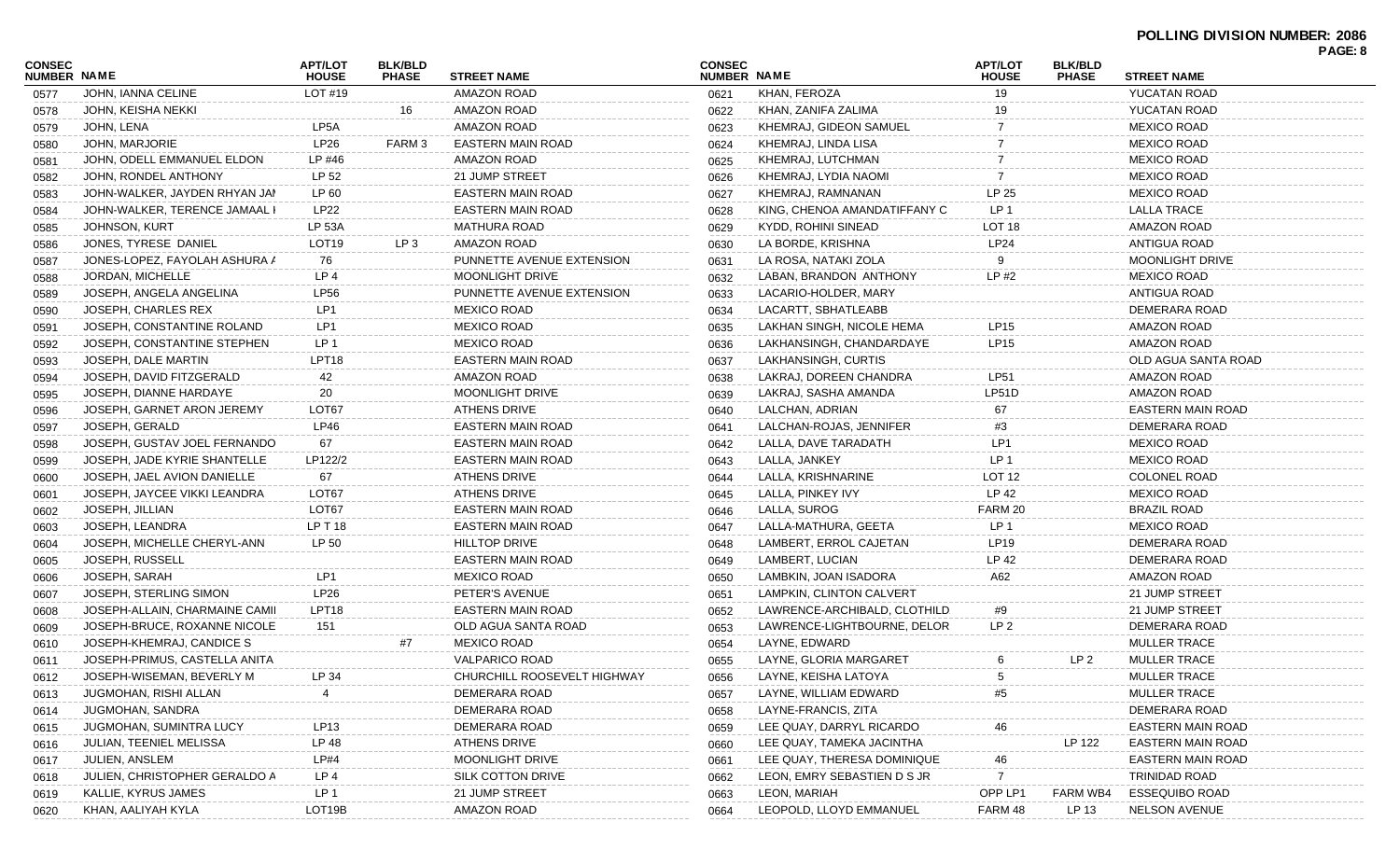| CONSEC<br><b>NUMBER NAME</b> |                                | <b>APT/LOT</b><br><b>HOUSE</b> | <b>BLK/BLD</b><br><b>PHASE</b> | <b>STREET NAME</b>           | <b>CONSEC</b><br><b>NUMBER NAME</b> |                                | <b>APT/LOT</b><br><b>HOUSE</b> | <b>BLK/BLD</b><br><b>PHASE</b> | PAGE: 9<br><b>STREET NAME</b> |
|------------------------------|--------------------------------|--------------------------------|--------------------------------|------------------------------|-------------------------------------|--------------------------------|--------------------------------|--------------------------------|-------------------------------|
| 0665                         | LEWIS, AUGUSTUS BECKET         | <b>LP17</b>                    |                                | DEMERARA ROAD                | 0709                                | MANNETTE, KARL                 | LP <sub>4</sub>                |                                | OLD AGUA SANTA ROAD           |
| 0666                         | LEWIS, BRIAN RICARDO           | LP51                           |                                | 21 JUMP STREET               | 0710                                | MARAJ-ISLAM, ROSANA            | <b>LP51</b>                    |                                | <b>HILLTOP DRIVE</b>          |
| 0667                         | LEWIS, CURTIS STEPHEN          |                                |                                | <b>HILLTOP DRIVE</b>         | 0711                                | MARCANO, BLAINE SIMON DOMINIC  | 3                              |                                | DEMERARA ROAD                 |
| 0668                         | LEWIS, HAILE THEMBA            |                                |                                | <b>THOMPSON AVENUE</b>       | 0712                                | MARCANO, DARION DARRELL        | LP51                           |                                | 21 JUMP STREET                |
| 0669                         | LEWIS, JASON JUNIOR            | 18                             |                                | 21 JUMP STREET               | 0713                                | MARCANO, JOSEPH                |                                |                                | DEMERARA ROAD                 |
| 0670                         | LEWIS, SUSAN KATHLEEN          | LP 53                          |                                | 21 JUMP STREET               | 0714                                | MARCANO, MICHAEL EDWARD        | 231                            |                                | 21 JUMP STREET                |
| 0671                         | LEWIS-PERRY, GINELLE G         | <b>LP56</b>                    |                                | 21 JUMP STREET               | 0715                                | MARCANO-DOW, MICHELLE PATRIC   | LP 51                          |                                | 21 JUMP STREET                |
| 0672                         | LEZAMA, GEORGE NEWTON VIVIAN   | LP A1                          |                                | MOONLIGHT CIRCULAR           | 0716                                | <b>MARCHAN, JOSEPH GILBERT</b> | LOT223                         |                                | <b>MEXICO ROAD</b>            |
| 0673                         | LEZAMA, JASON CURT             | LPA1                           |                                | MOONLIGHT DRIVE              | 0717                                | MARCHAN-HUGGINS, GENEL VICTO   | LP 14                          |                                | ANTIGUA ROAD                  |
| 0674                         | LEZAMA, JESSE CURTIS           | LPA1                           |                                | MOONLIGHT DRIVE              | 0718                                | <b>MARIN, JUNIOR</b>           | <b>LP55</b>                    |                                | AGUA SANTA EXTENSION ROAD     |
| 0675                         | LEZAMA, SHERMAINE DAILIA ADAN/ | LPA1                           |                                | <b>MOONLIGHT DRIVE</b>       | 0719                                | MARIN, NICOLIN AKEISHA         | 10A                            |                                | AMAZON ROAD                   |
| 0676                         | LEZAMA REYES, FRANCIKA         | LP A 1                         |                                | <b>MOONLIGHT DRIVE</b>       | 0720                                | MARIN, OLIVIA CHELSEA JENELLE  | LP 54                          |                                | OLD AGUA SANTA ROAD           |
| 0677                         | LIMA-PARSONS, ROSE-MARIE       | 14                             |                                | <b>BRAZIL ROAD</b>           | 0721                                | MARK, AMELIA HELLEN            | OPP LP56                       | FARM 17                        | BRAZIL ROAD                   |
| 0678                         | LIVERPOOL, FELIX               |                                |                                | OLD AGUA SANTA ROAD          | 0722                                | MARK, EDWARD TREVOR            | LP 44                          |                                | CHURCHILL ROOSEVELT HIGHWAY   |
| 0679                         | LIVERPOOL, SHANDAL SONIA       | LP 56                          |                                | OLD AGUA SANTA ROAD          | 0723                                | MARK, JAYLON ANDRE             | LP3                            |                                | <b>MULLER TRACE</b>           |
| 0680                         | LOCHAN, KOWCIL                 | LP5611                         |                                | DEMERARA ROAD                | 0724                                | MARQUIS, EVANS JOHN            | IT46                           |                                | <b>EASTERN MAIN ROAD</b>      |
| 0681                         | LONDON, NORREL ALPHONSO        |                                |                                | <b>MEXICO EXTENSION ROAD</b> | 0725                                | MARTINEZ, ANGELA               | LP4                            |                                | <b>MATHURA ROAD</b>           |
| 0682                         | LOPEZ, ELEANOR ELESIA          |                                |                                | OLD AGUA SANTA ROAD          | 0726                                | MARTINEZ, CLEMENT              | 26                             |                                | <b>MATHURA ROAD</b>           |
| 0683                         | LOPEZ, ELIZABETH               |                                |                                | <b>EASTERN MAIN ROAD</b>     | 0727                                | MARTINEZ, FELICIA              | LP <sub>5</sub>                |                                | <b>MOONLIGHT DRIVE</b>        |
| 0684                         | LOPEZ, FRANCIS                 |                                |                                | DEMERARA ROAD                | 0728                                | MARTINEZ, FLORENCE             |                                | 51                             | AMAZON ROAD                   |
| 0685                         | LOPEZ, GERALD                  |                                |                                | DEMERARA ROAD                | 0729                                | MARTINEZ, GEORGIANA CECILIA E  |                                |                                | DEMERARA ROAD                 |
| 0686                         | LOPEZ. JASON JOSEPH            | <b>LP A15</b>                  | $7^{\circ}$                    | DEMERARA ROAD                | 0730                                | MARTINEZ, KHRISTI ANDREA       | 26                             |                                | <b>MATHURA ROAD</b>           |
| 0687                         | LOPEZ, JEROME RONALD           |                                | LP 11-63                       | OLD AGUA SANTA ROAD          | 0731                                | MARTINEZ, SHAWN KENNETH CYRII  |                                |                                | PETER'S AVENUE                |
| 0688                         | LOPEZ, JOHN                    | LP11                           |                                | OLD AGUA SANTA ROAD          | 0732                                | MARTINEZ-DOLLAWAY, BERNICE     | <b>WA30</b>                    |                                | AMAZON ROAD                   |
| 0689                         | LOPEZ, JONATHAN RONALD         | LP 61                          |                                | OLD AGUA SANTA ROAD          | 0733                                | MATHURA, ASMAT                 | 13                             |                                | <b>MATHURA ROAD</b>           |
| 0690                         | LOPEZ, MAXIMUS                 | 7                              |                                | DEMERARA ROAD                | 0734                                | MATHURA, IRENE                 | 1E                             |                                | <b>MATHURA ROAD</b>           |
| 0691                         | LOPEZ, NELLOS ANTHONY          | OPP LP52                       |                                | 21 JUMP STREET               | 0735                                | MATHURA, REBECCA MARIEKA       | 13                             |                                | <b>MATHURA ROAD</b>           |
| 0692                         | LOPEZ-POLLARD, JUDY            | 7                              |                                | DEMERARA ROAD                | 0736                                | MATHURA, REIKITA ROLANDA       | 13                             |                                | <b>MATHURA ROAD</b>           |
| 0693                         | LYNCH, CYRIL                   | <b>WA28</b>                    |                                | AMAZON ROAD                  | 0737                                | MATHURA, RENITA                | <b>LP18</b>                    |                                | <b>MATHURA ROAD</b>           |
| 0694                         | LYNCH, STEPHANIE REQUEAL       | WA28                           |                                | AMAZON ROAD                  | 0738                                | MATHURA, RIANA RUTH RACHELE    | 13                             |                                | <b>MATHURA ROAD</b>           |
| 0695                         | LYNCH-GOMEZ, ALLISON ANN       | FARM 27                        |                                | AMAZON ROAD                  | 0739                                | MATHURA, RICHARDO              | 13                             |                                | <b>MATHURA ROAD</b>           |
| 0696                         | LYONS, SHINESE GERMAINE T      | LOT <sub>19</sub>              |                                | AMAZON ROAD                  | 0740                                | MATHURA, RINALDO IMRAD         | LP <sub>2</sub>                |                                | <b>MATHURA ROAD</b>           |
| 0697                         | LYONS, YVETTE-ANN              | LOT <sub>19</sub>              |                                | AMAZON ROAD                  | 0741                                | MATHURA, ROBELTO DANIEL        | 13                             |                                | <b>MATHURA ROAD</b>           |
| 0698                         | LYONS-DE SILVA, DEBBY KAREN    | 25                             |                                | CHURCHILL ROOSEVELT HIGHWAY  | 0742                                | MATHURA, ROBERTO EMILLO        | 13                             |                                | <b>MATHURA ROAD</b>           |
| 0699                         | MAHABIR, SHINNEL               | 3                              |                                | DEMERARA ROAD                | 0743                                | MATSON, KEVIN FABIAN           |                                |                                | LALLA TRACE                   |
| 0700                         | MAHARAJ, AIMI                  | LP 15                          |                                | AMAZON ROAD                  | 0744                                | <b>MATTHEW, SHARLA SHANTI</b>  | 8                              |                                | TRINIDAD ROAD                 |
| 0701                         | MAHARAJ, DANIEL                | LP4                            |                                | <b>MATHURA ROAD</b>          | 0745                                | MATTHEW, SHARLON SHURY         |                                |                                | <b>TRINIDAD ROAD</b>          |
| 0702                         | MAHARAJ, DENASH                | LP35                           |                                | AMAZON ROAD                  | 0746                                | <b>MATTHEW, SKHILON SONNY</b>  |                                |                                | <b>TRINIDAD ROAD</b>          |
| 0703                         | MAHARAJ, SAMANTHA SHALINI      | <b>LP50</b>                    |                                | <b>HILLTOP DRIVE</b>         | 0747                                | MATTHEW, SLONE SUREN           | FARM #8                        |                                | <b>TRINIDAD ROAD</b>          |
| 0704                         | MAHARAJ-GRANT, KAREN JAYASHR   | LP <sub>5</sub>                |                                | AMAZON ROAD                  | 0748                                | MAURICE, BRIAN ALEXANDER       |                                |                                | <b>MEXICO ROAD</b>            |
| 0705                         | MALONEY, DOMINIQUE AICHA       | FARM 25                        |                                | CHURCHILL ROOSEVELT HIGHWAY  | 0749                                | MAURICE, DAVID LLEWELLYN A     | 2                              |                                | <b>MEXICO ROAD</b>            |
| 0706                         | MALONEY, KEYON KWAMI           | LP 50                          |                                | MOONLIGHT DRIVE              | 0750                                | MAYERS, CALYSTRA MAGDALENA     | 11                             |                                | <b>MOONLIGHT DRIVE</b>        |
| 0707                         | MALONEY, RICARDO MARK          |                                |                                | 21 JUMP STREET               | 0751                                | MAYERS, CORIECE MAXINE         | 11                             |                                | MOONLIGHT DRIVE               |
| 0708                         | MANGAROO, CYRIL RAJKUMAR       | LP 51                          |                                | <b>MEXICO ROAD</b>           | 0752                                | MAYERS, KEBA JAON              | <b>LOT 224</b>                 |                                | CHURCHILL ROOSEVELT HIGHWAY   |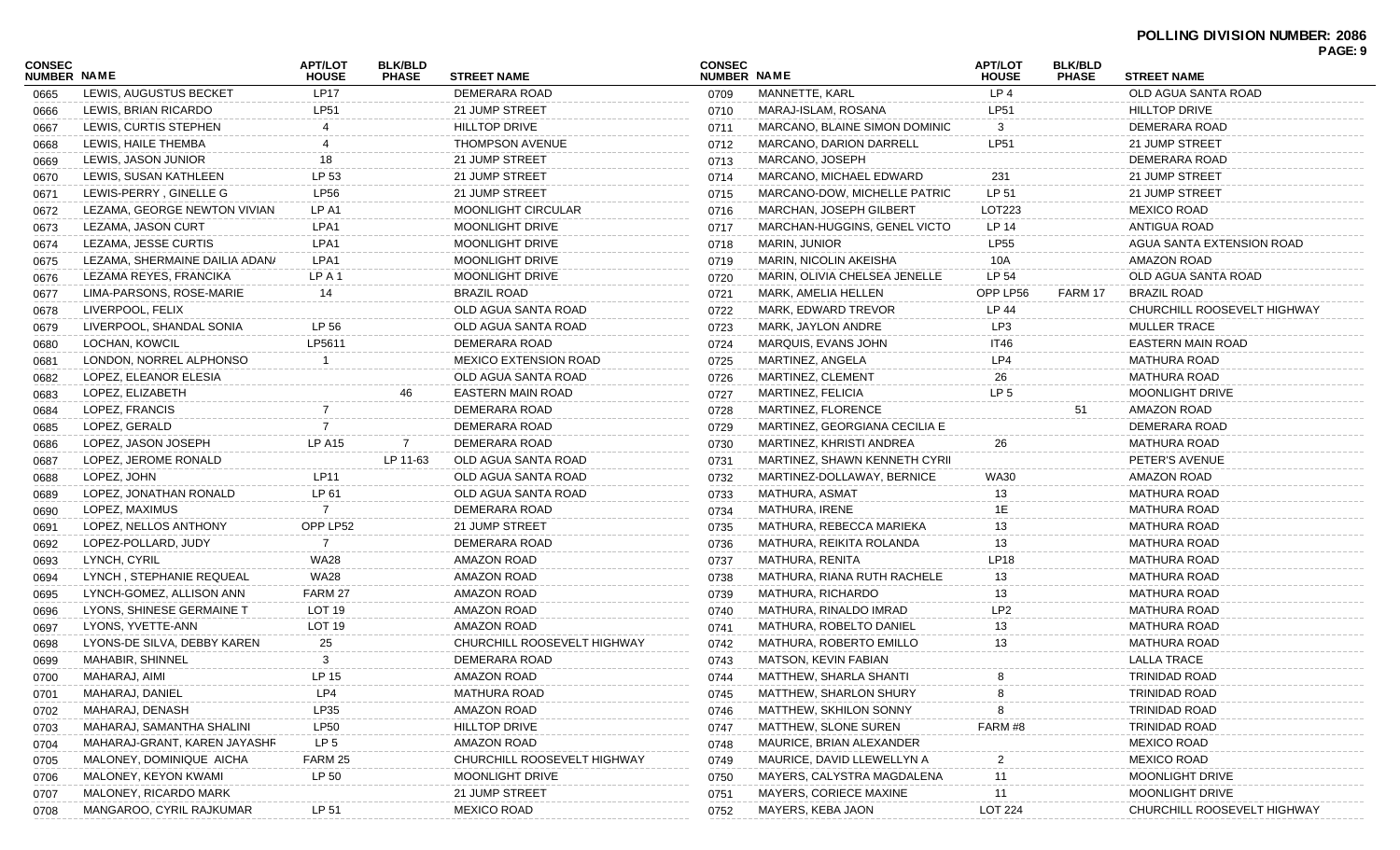| CONSEC<br>NUMBER NAME |                               | <b>APT/LOT</b>      | <b>BLK/BLD</b> |                                           | <b>CONSEC</b>       |                               | <b>APT/LOT</b>                     | <b>BLK/BLD</b>          |                                   | <b>PAGE: 10</b> |
|-----------------------|-------------------------------|---------------------|----------------|-------------------------------------------|---------------------|-------------------------------|------------------------------------|-------------------------|-----------------------------------|-----------------|
| 0753                  | <b>MAYERS, MARLON MATHEW</b>  | <b>HOUSE</b><br>#39 | <b>PHASE</b>   | <b>STREET NAME</b><br><b>MATHURA ROAD</b> | NUMBER NAME<br>0797 | MOHAMMED, IMRAN BRANDON       | <b>HOUSE</b><br>BLOCK <sub>3</sub> | <b>PHASE</b><br>FARM 11 | <b>STREET NAME</b><br>WALLERFIELD |                 |
| 0754                  | <b>MAYERS, MARVIN MICHAEL</b> | 11                  |                | MOONLIGHT DRIVE                           | 0798                | MOHAMMED, MARGARET            | $\mathbf{2}$                       |                         | <b>MOONLIGHT DRIVE</b>            |                 |
|                       | MC CLEAN, SCARLET JANNIKA     | LP 1122/7           | #20            | <b>BRAZIL ROAD</b>                        | 0799                | MOHAMMED, MIKHALE C D         | LP24                               |                         | <b>MEXICO ROAD</b>                |                 |
| 0755                  | MC KENZIE, DEVON ROGER        | LP 3/2              |                | <b>BIONIC AVENUE</b>                      |                     | MOHAMMED, NAZIM               | LP <sub>8</sub>                    |                         | LALLA TRACE                       |                 |
| 0756                  | MC KIE, EDWARD VANNIE LEO     |                     |                | 21 JUMP STREET                            | 0800                | MOHAMMED, REANNA CHELSEA      | LP 24                              |                         | <b>MEXICO EXTENSION ROAD</b>      |                 |
| 0757                  |                               | 6                   |                | 21 JUMP STREET                            | 0801                |                               |                                    |                         |                                   |                 |
| 0758                  | MC KIE, YASIN JABARI JOSHUA   | LP 52               |                |                                           | 0802                | MOHAMMED, RICHARD ANDREW      | LP24                               |                         | <b>MEXICO ROAD</b>                |                 |
| 0759                  | MC KNIGHT, AVON               | FARM17              |                | DEMERARA ROAD                             | 0803                | MOHAMMED, ROLLIN DESMOND      |                                    |                         | <b>EASTERN MAIN ROAD</b>          |                 |
| 0760                  | MC KNIGHT, PATRICK            | FARM17              |                | DEMERARA ROAD                             | 0804                | MOHAMMED, SHAKEER ZURIEL      | LP6                                |                         | DEMERARA ROAD                     |                 |
| 0761                  | MC KNIGHT, RUSSELL AMBROSE    | FARM 17             |                | DEMERARA ROAD                             | 0805                | MOHAMMED, SHARIEF             | 19                                 |                         | <b>LALLA TRACE</b>                |                 |
| 0762                  | MC MEO, AGNES                 | LP40                |                | OLD AGUA SANTA ROAD                       | 0806                | MOHAMMED, SHARON              | K24                                |                         | <b>LALLA TRACE</b>                |                 |
| 0763                  | MC MEO, AIESHA TENILLE LYDIA  | LP 40               |                | OLD AGUA SANTA ROAD                       | 0807                | MOHAMMED, SINDY RAWATEE       | LP24                               |                         | <b>MEXICO ROAD</b>                |                 |
| 0764                  | MC MEO, AUGUSTUS LIDON        | LP40                |                | OLD AGUA SANTA ROAD                       | 0808                | MOHAMMED, STACEY MARIE        | LOT4                               |                         | <b>LALLA TRACE</b>                |                 |
| 0765                  | MC MEO, JENNIFER BERNADETTE   | LP40                |                | OLD AGUA SANTA ROAD                       | 0809                | MOHAMMED, SUSAN               | LP24                               |                         | <b>MEXICO ROAD</b>                |                 |
| 0766                  | MEDINA, DEXTER MICAH          | <b>LP51</b>         |                | PETER'S AVENUE                            | 0810                | MOHAMMED, TAMARA FALANA       | 2                                  |                         | <b>MOONLIGHT DRIVE</b>            |                 |
| 0767                  | MEJIAS, JOVANDA               | LP#19               |                | <b>THOMPSON AVENUE</b>                    | 0811                | MOHAMMED, ZAIMA               | LP 24                              |                         | <b>MEXICO ROAD</b>                |                 |
| 0768                  | MEJIAS, NAOMI SHANELLE        | LP19                |                | THOMPSON AVENUE                           | 0812                | MOHAMMED-HILL, SHARON         | 19                                 |                         | <b>MATHURA ROAD</b>               |                 |
| 0769                  | MELONEY, BERNADINE            |                     |                | <b>MOONLIGHT DRIVE</b>                    | 0813                | MOHAN, JUDY CHERRIL           | LP 3A 1                            |                         | <b>MOONLIGHT DRIVE</b>            |                 |
| 0770                  | MELONEY, CELINE AMANDA        | LP 122/2            |                | EASTERN MAIN ROAD                         | 0814                | <b>MOHAN, KEMCHAND</b>        | LP 3A                              |                         | <b>MATHURA ROAD</b>               |                 |
| 0771                  | MELONEY, CHELSEA-ANN AMONIQU  | LP46                |                | EASTERN MAIN ROAD                         | 0815                | MOHAN, MARY-JANE JESSICA      | LP 3A                              |                         | <b>FIRST DRIVE</b>                |                 |
| 0772                  | MELONEY, CHERISSE JANINE ONIK |                     |                | MOONLIGHT DRIVE                           | 0816                | <b>MOHAN, RUPNARINE</b>       |                                    |                         | <b>MOONLIGHT DRIVE</b>            |                 |
| 0773                  | MELONEY, CLARENCE             | FARM16              |                | DEMERARA ROAD                             | 0817                | <b>MOHAN, VALENTINE</b>       | 2                                  |                         | OLD AGUA SANTA ROAD               |                 |
| 0774                  | MELONEY, JIAIR RODNEY         | FARM 16             | LP4            | DEMERARA ROAD                             | 0818                | MOHAN BOODOO, GURA            | 10                                 |                         | <b>MEXICO EXTENSION ROAD</b>      |                 |
| 0775                  | MELONEY, JUVAN ISRAEL         | LP 46               |                | <b>EASTERN MAIN ROAD</b>                  | 0819                | MOHESS-RAMSUMAIR, CHRISTOPH   | LP 15                              | #8                      | AMAZON ROAD                       |                 |
| 0776                  | MELONEY, RICHARD              | <b>LP10</b>         |                | DEMERARA ROAD                             | 0820                | MOLINO, AARON ANTONIO         | <b>LP 27</b>                       |                         | DEMERARA ROAD                     |                 |
| 0777                  | MELONEY, SHANIA VIVIANNA      | 16                  |                | DEMERARA ROAD                             | 0821                | MOLINO, ADRIAN MICHAEL        | 5                                  |                         | <b>ATHENS DRIVE</b>               |                 |
| 0778                  | MENDEZ, SHONELLE VALISA       | FARM23              |                | AMAZON ROAD                               | 0822                | MOLINO, AMOS JOSHUA           | <b>LP27</b>                        |                         | DEMERARA ROAD                     |                 |
| 0779                  | MENDEZ, VALERIE               | 23                  |                | AMAZON ROAD                               | 0823                | MOLINO, CHRISTI CASSIE AMELIA | LP48                               |                         | <b>ATHENS DRIVE</b>               |                 |
| 0780                  | MEYERS, CHRISTOPHER JOSEPH    | LP #4               |                | OLD AGUA SANTA ROAD                       | 0824                | MOLINO, KANDACE WHITNEY       | LOT 59                             |                         | <b>ATHENS DRIVE</b>               |                 |
| 0781                  | MEYERS, NIGEL DANIEL          | LP11-4              |                | OLD AGUA SANTA ROAD                       | 0825                | MOLINO, KEITH PETER           |                                    | 12                      | <b>ATHENS DRIVE</b>               |                 |
| 0782                  | MEYERS, RIC ROGER RONE        | LP114               |                | OLD AGUA SANTA ROAD                       | 0826                | MOLINO, KENON SYDNEY          | LP7                                |                         | <b>ATHENS DRIVE</b>               |                 |
| 0783                  | MILLS, RANDOLPH ARNOLD        | 17                  |                | LALLA TRACE                               | 0827                | MOLINO, STEPHEN AMOS          | <b>LP27</b>                        |                         | DEMERARA ROAD                     |                 |
| 0784                  | MITCHELL, DAVE DESMOND        | <b>WA30</b>         |                | AMAZON ROAD                               | 0828                | MOLINO-RAMKISSOON, CHRISTIE S | LP 27                              |                         | DEMERARA ROAD                     |                 |
| 0785                  | MITCHELL-MOLLINEAU, JANET A   | LP55-11             |                | OLD AGUA SANTA ROAD                       | 0829                | MOLLINEAU, HOLLIS             | 161                                |                         | OLD AGUA SANTA ROAD               |                 |
| 0786                  | MOHAMED, LENA                 |                     |                | <b>ANTIGUA ROAD</b>                       | 0830                | MOLLINEAU, JANIS GEORGIA      | LP #161                            |                         | AGUA SANTA EXTENSION ROAD         |                 |
| 0787                  | MOHAMMED, AALIYAH CHRISTINE   | LP24                |                | <b>MEXICO ROAD</b>                        | 0831                | MOLLINEAU, JOYANN BERNADETTE  | LP 55                              |                         | OLD AGUA SANTA ROAD               |                 |
| 0788                  | MOHAMMED, AKHAIL STEVE        | <b>LP24</b>         |                | <b>MEXICO ROAD</b>                        | 0832                | MONDEROY, LANDY DANIEL        | FARM5                              |                         | DEMERARA ROAD                     |                 |
| 0789                  | MOHAMMED, ALIMUDEEN           | LOT <sub>4</sub>    |                | <b>LALLA TRACE</b>                        | 0833                | MONDEROY, STEVE               | 1⁄2MM                              |                         | DEMERARA ROAD                     |                 |
| 0790                  | MOHAMMED, ANISHA              | K24                 |                | <b>LALLA TRACE</b>                        | 0834                | MONDEROY, STEVEON RYAN        |                                    |                         | FARM 5                            |                 |
| 0791                  | MOHAMMED, ANSON AARON         | LP 24               |                | <b>MEXICO ROAD</b>                        | 0835                | MONSEGUE-JAMES, DEBRA JENNY   | <b>LP27</b>                        |                         | DEMERARA ROAD                     |                 |
| 0792                  | MOHAMMED, ANTHONY AARON       | LP24                |                | <b>MEXICO EXTENSION ROAD</b>              | 0836                | MONTROSE, MICHAEL GREGORY     | LP 231                             |                         | <b>HILLTOP DRIVE</b>              |                 |
| 0793                  | MOHAMMED, ANTONIO ANSON       | LP24                |                | <b>MEXICO EXTENSION ROAD</b>              | 0837                | MOODAN-HINDS, RAJDAYA         | 1/4MM                              |                         | ANTIGUA ROAD                      |                 |
| 0794                  | MOHAMMED, BRANDON ANDREW      | 19                  |                | <b>MATHURA ROAD</b>                       | 0838                | MOONSAMMY, DYLON KEVIN        | LP11-4                             |                         | OLD AGUA SANTA ROAD               |                 |
| 0795                  | MOHAMMED, FRANCIS ALI         | <b>LP22</b>         |                | VALPARICO ROAD                            | 0839                | MORRIS, LAMONTE               | LP66                               |                         | <b>MEXICO ROAD</b>                |                 |
| 0796                  | MOHAMMED, IMRAN               | 46                  |                | EASTERN MAIN ROAD                         | 0840                | MORRIS, NATOYA KYOLA          | LP4B                               |                         | <b>MEXICO ROAD</b>                |                 |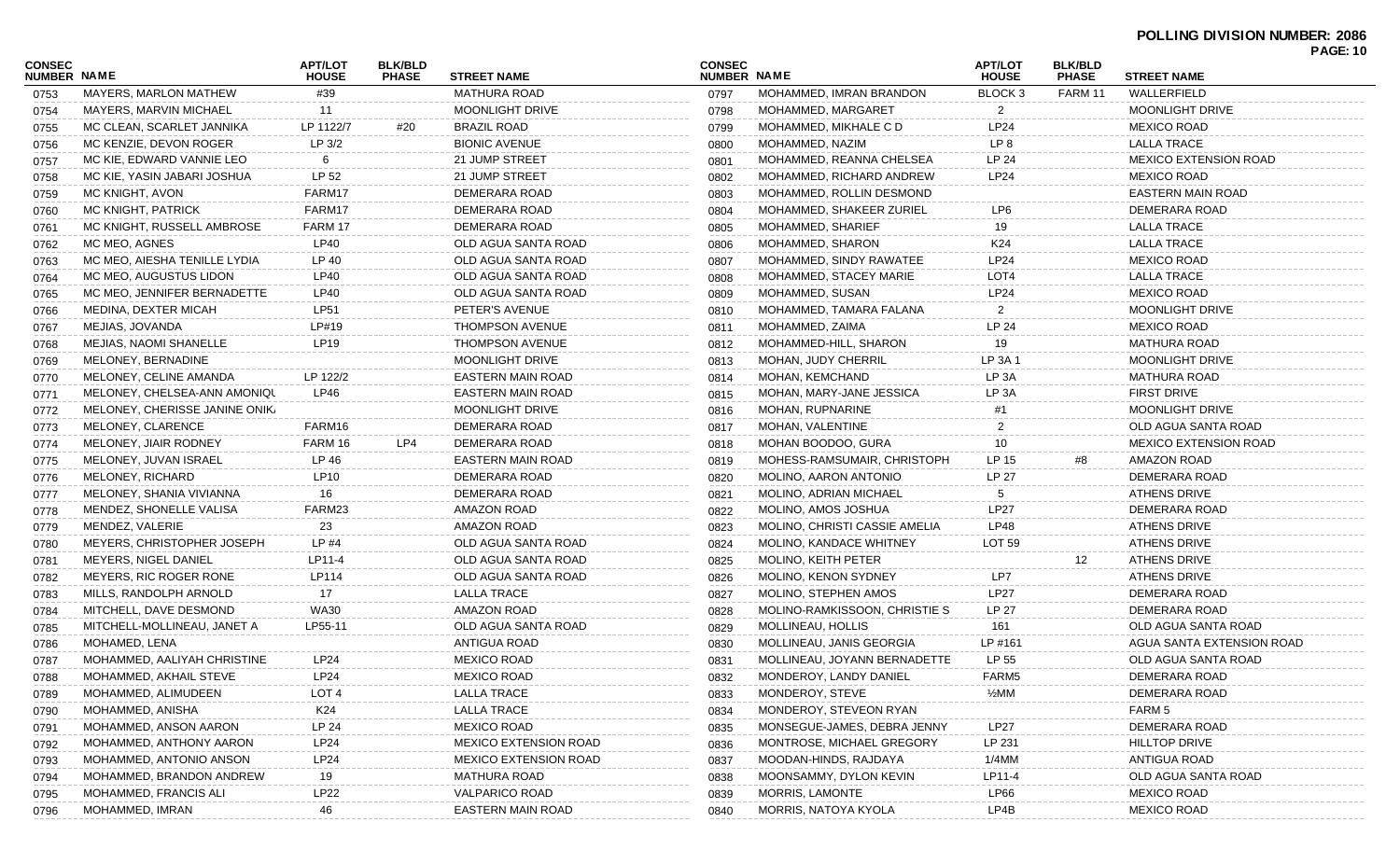|                              |                               |                         |                                |                             |                              |                              |                                |                                | <b>PAGE: 11</b>             |  |
|------------------------------|-------------------------------|-------------------------|--------------------------------|-----------------------------|------------------------------|------------------------------|--------------------------------|--------------------------------|-----------------------------|--|
| <b>CONSEC</b><br>NUMBER NAME |                               | APT/LOT<br><b>HOUSE</b> | <b>BLK/BLD</b><br><b>PHASE</b> | <b>STREET NAME</b>          | <b>CONSEC</b><br>NUMBER NAME |                              | <b>APT/LOT</b><br><b>HOUSE</b> | <b>BLK/BLD</b><br><b>PHASE</b> | <b>STREET NAME</b>          |  |
| 0841                         | MUHAMMAD, DALEEL              | 23                      |                                | <b>LALLA TRACE</b>          | 0885                         | PAMPHILLE, MARLO MONTANO     | 8                              |                                | TRINIDAD ROAD               |  |
| 0842                         | MUHAMMAD, JAABIR IBN QAASIM   | 23                      |                                | LALLA TRACE                 | 0886                         | PAPONETTE, ADRIAN            | <b>LP50</b>                    |                                | PETER'S AVENUE              |  |
| 0843                         | MUHAMMAD, QAASIM              | 17B                     |                                | <b>LALLA TRACE</b>          | 0887                         | PAPONETTE, DEXTER DANNY      | 40                             |                                | PETER'S AVENUE              |  |
| 0844                         | MUHAMMAD, RAWEESA BINT QAASI  | 23                      |                                | <b>LALLA TRACE</b>          | 0888                         | PARDASSIE, ALISHA ABBYGAIL   | LP45                           |                                | <b>EASTERN MAIN ROAD</b>    |  |
| 0845                         | MUHAMMAD, WALEEYAH            | 23                      |                                | <b>LALLA TRACE</b>          | 0889                         | PARSONS, JADE-MARIE PETAL    | FARM 14                        |                                | <b>BRAZIL ROAD</b>          |  |
| 0846                         | MUNROE, ANN-MARIE             | 181/4MM                 |                                | EASTERN MAIN ROAD           | 0890                         | PARSONS, MONTGOMERY          | FARM14                         |                                | <b>BRAZIL ROAD</b>          |  |
| 0847                         | MUNROE, CHRISTIAN HANSEL      | 14                      |                                | EASTERN MAIN ROAD           | 0891                         | PASCALL, EMELIA              | <b>LP56</b>                    |                                | PUNNETTE AVENUE EXTENSION   |  |
| 0848                         | MUNROE, MELISSA CHERVONNE     | WB4                     |                                | EASTERN MAIN ROAD           | 0892                         | PASCALL, LUCILLE             | LP 66                          |                                | PUNNETTE AVENUE EXTENSION   |  |
| 0849                         | MUNROE, MIKHAIL MARK          | WB4                     |                                | EASTERN MAIN ROAD           | 0893                         | PASCALL, NELLO               | <b>LP56</b>                    |                                | PUNNETTE AVENUE EXTENSION   |  |
| 0850                         | MUNROE, VAUGHN CIPRIANI       | MM181/4                 |                                | EASTERN MAIN ROAD           | 0894                         | PASCALL, SEAN JULIEN         | 66                             |                                | PUNNETTE AVENUE EXTENSION   |  |
| 0851                         | MURRAY, MICHELLE ROXANNE      | LP 55                   |                                | 21 JUMP STREET              | 0895                         | PASCALL, TIMOTHY IAN         | LP 56                          |                                | PUNNETTE AVENUE EXTENSION   |  |
| 0852                         | MURRAY, MONIFA MARGARET       | LP 53                   |                                | PETER'S AVENUE              | 0896                         | PATRONG, REBEKAH MELISSA     | LP 120                         |                                | EASTERN MAIN ROAD           |  |
| 0853                         | MURRAY, WINFIELD CLIFTON      | LP 55                   |                                | 21 JUMP STREET              | 0897                         | PAUL, AYANNA ASHA CELINA     | LP 51                          |                                | HILLTOP DRIVE               |  |
| 0854                         | NANTON, ANDREW JOSHUA SIMON   | LP 52                   |                                | ANTIGUA ROAD                | 0898                         | PAUL, BRENT ALISTER          | LP 51                          |                                | <b>HILLTOP DRIVE</b>        |  |
| 0855                         | NARCIS, CARESSA KYRA TERENA   | LP 51                   |                                | <b>MULLER TRACE</b>         | 0899                         | PAUL, CRYSTAL                | LP51                           |                                | <b>HILLTOP DRIVE</b>        |  |
| 0856                         | NAVAS, DENIRO LAWRENCE        | FARM #6                 | LP 14                          | DEMERARA ROAD               | 0900                         | PAUL, GARY LEON LEROY        | LP 51                          |                                | <b>HILLTOP DRIVE</b>        |  |
| 0857                         | NELSON, CAREN CHERYLL-ANN     | 50                      |                                | <b>NELSON AVENUE</b>        | 0901                         | PAUL, JEROMMI JOSHUA         | 10                             |                                | TRINIDAD ROAD               |  |
| 0858                         | NELSON, MARIE                 |                         | FARM 50                        | <b>NELSON AVENUE</b>        | 0902                         | PAUL, JEZREEL HOSEA SHERWIN  | LP10                           |                                | <b>TRINIDAD ROAD</b>        |  |
| 0859                         | NERO, SEINNA CELINE           | WA30                    |                                | <b>AMAZON ROAD</b>          | 0903                         | PAUL, LOAMMI JEFFREY         | 10                             |                                | TRINIDAD ROAD               |  |
| 0860                         | NICHOLAS, ANTOINETTE NICOLETT | LP 05                   |                                | <b>HILLTOP DRIVE</b>        | 0904                         | PENCO, DAVID VICTOR RICHARD  |                                |                                | <b>MOONLIGHT DRIVE</b>      |  |
| 0861                         | NICHOLS, PETER                | 41                      |                                | PETER'S AVENUE              | 0905                         | PENCO, SELISHA ALISHA        | 9                              |                                | <b>MOONLIGHT DRIVE</b>      |  |
| 0862                         | NORBERT, LEONI KRYSANIA       | LOT <sub>64</sub>       |                                | DEMERARA ROAD               | 0906                         | PEREZ, ANEKA VENITA KAYANN   | FARM 51                        |                                | ANTIGUA ROAD                |  |
| 0863                         | NORBERT, LEONNA VISHANA       | LP A 29                 |                                | DEMERARA ROAD               | 0907                         | PEREZ, ANSON ELTON ISAAC     | FARM 51                        |                                | ANTIGUA ROAD                |  |
| 0864                         | NORBERT, NADIA                |                         |                                | DEMERARA ROAD               | 0908                         | PEREZ, DARYL LARRON          | <b>LP53</b>                    |                                | AMAZON ROAD                 |  |
| 0865                         | NOREIGA, DANIEL HENRY         | <b>LP24</b>             |                                | ANTIGUA ROAD                | 0909                         | PEREZ, HILARY THERESA        | FARM 51                        |                                | ANTIGUA ROAD                |  |
| 0866                         | NOREIGA, FRANCIS JERVON       |                         |                                | <b>MULLER TRACE</b>         | 0910                         | PEREZ, KEMONE CELINE KELMONI | <b>FARM 51</b>                 |                                | ANTIGUA BRANCH ROAD         |  |
| 0867                         | NOREIGA, FRANCISCA THEODOSIA  | LP <sub>2A</sub>        |                                | <b>MULLER TRACE</b>         | 0911                         | PEREZ, KERWIN KERN RICARDO   | -51                            |                                | ANTIGUA ROAD                |  |
| 0868                         | NOREIGA, GENEVIEVE JISELLE    | LP <sub>2</sub>         |                                | <b>MULLER TRACE</b>         | 0912                         | PEREZ, ROMALDO BONIFACE      | <b>FARM 51</b>                 |                                | ANTIGUA ROAD                |  |
| 0869                         | NORIEGA-MC KENZIE, ANDREA J   |                         |                                | <b>MULLER TRACE</b>         | 0913                         | PEREZ, STEPHON ANTHONY JAMES | FARM 51                        |                                | AMAZON ROAD                 |  |
| 0870                         | NURSE, CARL                   | FARM 43                 |                                | <b>AMAZON ROAD</b>          | 0914                         | PERREIRA, KAREN LAURA        | LOT <sub>19</sub>              |                                | AMAZON ROAD                 |  |
| 0871                         | NURSE, KERRY MICHAEL          | FARM 43                 |                                | AMAZON ROAD                 | 0915                         | PERREIRA, ROGER CHRIS        | 19                             |                                | AMAZON ROAD                 |  |
| 0872                         | NURSE, NORVA                  | 43                      |                                | AMAZON ROAD                 | 0916                         | PERROTTE, SHELDON JOSEPH     | FARM 44                        |                                | <b>AMAZON ROAD</b>          |  |
| 0873                         | NURSE, RENEE KENDRA           | FARM 43                 |                                | AMAZON ROAD                 | 0917                         | PERSAD, ISAAC                | <b>LOT 208</b>                 |                                | OLD AGUA SANTA ROAD         |  |
| 0874                         | NURSE, SAMANTHA ADELLA JOY    | FARM 43                 |                                | AMAZON ROAD                 | 0918                         | PERSAUD, TILACK              | LP 50                          |                                | CHURCHILL ROOSEVELT HIGHWAY |  |
| 0875                         | NURSE, SHERRY KAREN           | FARM 43                 |                                | AMAZON ROAD                 | 0919                         | PETERKIN, DENNIS CLIFORD     | 14M                            |                                | <b>AMAZON ROAD</b>          |  |
| 0876                         | OGISTE, NICKY GABRIAL         | 24                      |                                | CHURCHILL ROOSEVELT HIGHWAY | 0920                         | PETERS, DEVON SHANE          |                                |                                | MOONLIGHT DRIVE             |  |
| 0877                         | OGISTE, SAMUEL JOSHUA         | 18MM                    |                                | CHURCHILL ROOSEVELT HIGHWAY | 0921                         | PETERS, IAN NIGEL            |                                |                                | PETER'S AVENUE              |  |
| 0878                         | OLIVER, CANDICE               | <b>LOT 224</b>          |                                | CHURCHILL ROOSEVELT HIGHWAY | 0922                         | PETERS, LEON WALTER          |                                |                                | PETER'S AVENUE              |  |
| 0879                         | OLLIVIERRE, JUDITH ANNASTASIA | LP 19                   |                                | MEXICO EXTENSION ROAD       | 0923                         | PETERS, MARTIN               | <b>LP17</b>                    |                                | PETER'S AVENUE              |  |
| 0880                         | OSMOND, CLAUDIA ELMENOR       | LOT 20                  |                                | <b>BRAZIL ROAD</b>          | 0924                         | PETERS, MARVIN MARLON        | 2                              |                                | PETER'S AVENUE              |  |
| 0881                         | OUTRAM, JEROME RICHARD SIMEO  | FARM18                  |                                | <b>BRAZIL ROAD</b>          | 0925                         | PETERS, RANDY RODNEY         |                                |                                | PETER'S AVENUE              |  |
| 0882                         | OXLEY, CADELLE VANESSA        | LP#33                   |                                | CHURCHILL ROOSEVELT HIGHWAY | 0926                         | PETERS, SONIA MAGNOLA        |                                | <b>LP18</b>                    | <b>ATHENS DRIVE</b>         |  |
| 0883                         | PABAROO, SHULIT               | 22                      |                                | <b>BRAZIL ROAD</b>          | 0927                         | PETERS, STEPHANIE            |                                |                                | MOONLIGHT DRIVE             |  |
| 0884                         | PACHECO, ELRIC                | 11A                     |                                | ANTIGUA ROAD                | 0928                         | PHANG, URIC ANGUS            | З                              |                                | <b>MULLER TRACE</b>         |  |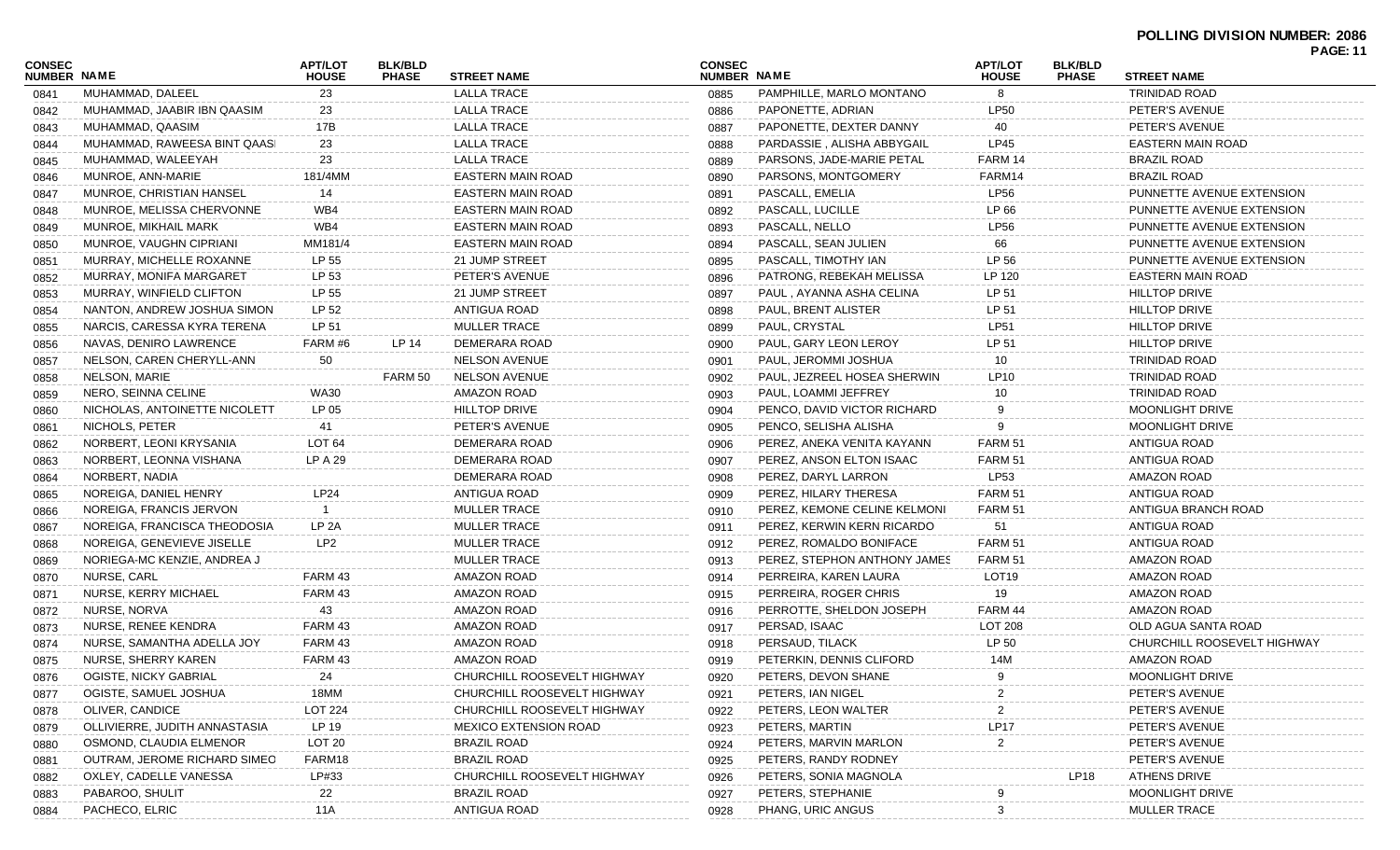## **POLLING DIVISION NUMBER: 2086**

| <b>CONSEC</b><br>NUMBER NAME |                                      | <b>APT/LOT</b><br><b>HOUSE</b> | <b>BLK/BLD</b><br><b>PHASE</b> | <b>STREET NAME</b>           | <b>CONSEC</b><br>NUMBER NAME |                              | <b>APT/LOT</b><br><b>HOUSE</b> | <b>BLK/BLD</b><br><b>PHASE</b> | FA JL. 14<br><b>STREET NAME</b> |
|------------------------------|--------------------------------------|--------------------------------|--------------------------------|------------------------------|------------------------------|------------------------------|--------------------------------|--------------------------------|---------------------------------|
| 0929                         | PHILANDERS, LEONARD                  |                                |                                | WALLERFIELD                  | 0973                         | RAMJIT, HARDEO MARTIN        |                                |                                | ANTIGUA ROAD                    |
| 0930                         | PHILLIP, AKEDAR AKEISHA              | LP 53                          |                                | 21 JUMP STREET               | 0974                         | RAMKARAN, ELIZABETH KAREN    | #2                             |                                | MOONLIGHT DRIVE                 |
| 0931                         | PHILLIP, DAWAYNE RONDY               | LP A62                         | FARM 19                        | <b>AMAZON ROAD</b>           | 0975                         | RAMKISSOON, SONYA BEYONCE    | 24C                            |                                | <b>LALLA TRACE</b>              |
| 0932                         | PHILLIP, WINSTON LLOLYD AZARD        | LP24                           |                                | <b>MEXICO ROAD</b>           | 0976                         | RAMLOGAN, BRITNEY SANDY      | #1G                            |                                | <b>ANTIGUA ROAD</b>             |
| 0933                         | PHILLIP-DOUEN, TESSA N'NEKA          | FARM47                         |                                | <b>AMAZON ROAD</b>           | 0977                         | RAMLOGAN, JUNIOR             |                                |                                | <b>ANTIGUA ROAD</b>             |
| 0934                         | PICKERING, KHALID KIZZA              | LP4                            |                                | <b>MULLER TRACE</b>          | 0978                         | RAMLOGAN, RUUD STEVEN        | 5                              |                                | <b>ANTIGUA ROAD</b>             |
| 0935                         | PIERRE, ADELLA                       | FARM 43                        |                                | <b>AMAZON ROAD</b>           | 0979                         | RAMLOGAN, RYAN JUNIOR N      |                                |                                | ANTIGUA ROAD                    |
| 0936                         | PIERRE, ANTHONY GABRIEL              | FARM43                         |                                | <b>AMAZON ROAD</b>           | 0980                         | RAMNARINE, FABIAN            | FARM 18                        |                                | <b>BRAZIL ROAD</b>              |
| 0937                         | PIERRE, CHRISTIANA DIANNE            | FARM43                         |                                | AMAZON ROAD                  | 0981                         | RAMNATH, DEVANAND            | 19 B                           |                                | YUCATAN ROAD                    |
| 0938                         | PIERRE, ISAIAH DREW                  | FARM 43                        |                                | <b>AMAZON ROAD</b>           | 0982                         | RAMOUTAR, NYASHA             |                                | LP <sub>2</sub>                | MATHURA ROAD                    |
| 0939                         | PIERRE, NEAL DAVID                   | <b>LP10</b>                    |                                | TRINIDAD ROAD                | 0983                         | RAMPERSAD, MOHANI            | LP <sub>2</sub>                |                                | <b>MATHURA ROAD</b>             |
| 0940                         | PIERRE, NOEL DAVINSON                | FARM43                         |                                | <b>AMAZON ROAD</b>           | 0984                         | RAMPERSAD, NARADHA VASHTI    | LP <sub>4</sub>                |                                | OLD AGUA SANTA ROAD             |
| 0941                         | PIERRE, SHAUKEEL ANTHONY LEOI        | FARM 43                        |                                | <b>AMAZON ROAD</b>           | 0985                         | RAMPERSAD, RENOKA JANILLE    | LPA2                           |                                | MOLLER TRACE EXTENSION          |
| 0942                         | PIERRE, SHELDON ROGER JUNIOR         | LP11                           |                                | TRINIDAD ROAD                | 0986                         | RAMPERSAD, SITA              |                                |                                | <b>MULLER TRACE</b>             |
| 0943                         | PIERRE-MARCANO, LUANA VALREA         | LP 122/4                       |                                | ANTIGUA ROAD                 | 0987                         | RAMPERSAD, STEVE             | LP1                            |                                | <b>MATHURA ROAD</b>             |
| 0944                         | PIERRE-WALLACE, NICOLE NADINE        | 46                             |                                | ANTIGUA ROAD                 | 0988                         | RAMROOP, RENOLD              | LP 51                          |                                | OLD AGUA SANTA ROAD             |
| 0945                         | POLLARD, AFIESHA MELISSA             | FARM 7                         |                                | DEMERARA ROAD                | 0989                         | RAMSAMMY, DAISY              | <b>LP17</b>                    |                                | CHURCHILL ROOSEVELT HIGHWAY     |
| 0946                         | POPE, ANASTASIA LATOYA ASHLEY        | 28                             |                                | ANTIGUA ROAD                 | 0990                         | RAMSAMMY, DAMIEN             | LP <sub>2</sub>                |                                | <b>MATHURA ROAD</b>             |
| 0947                         | POPE, XAVIER AARON                   | 27                             |                                | ANTIGUA ROAD                 | 0991                         | RAMSAMMY, DENISE             | LP 14                          |                                | ANTIGUA BRANCH ROAD             |
| 0948                         | POPE-DE FREITAS, SAMANTHA P A        | 27                             |                                | ANTIGUA ROAD                 | 0992                         | RAMSAMMY, KALOUTIE MALA      | LP 6A                          |                                | THIRD DRIVE                     |
| 0949                         | POYER, AGNES                         | 17A                            |                                | <b>LALLA TRACE</b>           | 0993                         | RAMSAMMY, NEIL               | LP <sub>2</sub>                |                                | <b>MATHURA ROAD</b>             |
| 0950                         | PRABHOO, MARK SHIVAN                 | LP56/11                        |                                | OLD AGUA SANTA ROAD          | 0994                         | RAMSAMMY, TARA ESTHER        | OPP LP 6 A                     |                                | THIRD DRIVE                     |
| 0951                         | PRESCOTT, DEANN PATRICIA             | <b>LP50</b>                    |                                | <b>AMAZON ROAD</b>           | 0995                         | RAMSARAN, KUMARIE            | LP53                           |                                | <b>MEXICO ROAD</b>              |
| 0952                         | PRESCOTT, KEMOY CAMILLE              | LP 120                         |                                | EASTERN MAIN ROAD            | 0996                         | RAMSARAN, ROCKY              | LP <sub>1</sub>                |                                | <b>MEXICO ROAD</b>              |
| 0953                         | <b>PRESCOTT, THEOPHILUS CORNELII</b> | LP 45                          |                                | EASTERN MAIN ROAD            | 0997                         | RAMSAROOP, BRANDON KELAN     | LOT 155                        |                                | OLD AGUA SANTA ROAD             |
| 0954                         | PRIME, KEZYAH ORNELLA                | LP 1T20                        |                                | <b>MEXICO EXTENSION ROAD</b> | 0998                         | RAMSAROOP, SELWYN            | LOT 155                        |                                | OLD AGUA SANTA ROAD             |
| 0955                         | PRIME, SAMUEL CARL                   | LP1T20                         |                                | <b>MEXICO EXTENSION ROAD</b> | 0999                         | RAMSAROOP, STEPHAN BRADLEY   | LP 112                         |                                | OLD AGUA SANTA ROAD             |
| 0956                         | PRIME, TZARAEL VINCENT KAMAU         | LP IT20                        |                                | <b>MEXICO ROAD</b>           | 1000                         | RAYMOND, JOHN JOSHUA         |                                |                                | OLD AGUA SANTA ROAD             |
| 0957                         | PRINCE, AFIBA ADISA                  | 21                             |                                | 21 JUMP STREET               | 1001                         | RAYMOND-CHARLES, FLORA       | LOT215                         |                                | OLD AGUA SANTA ROAD             |
| 0958                         | PUNCH, SYDNEY RENO                   | 22                             |                                | <b>BRAZIL ROAD</b>           | 1002                         | REECE, KRYSTAL               | FARM41                         |                                | AMAZON ROAD                     |
| 0959                         | PURCELL, AGNES                       | FARM 41                        |                                | <b>AMAZON ROAD</b>           | 1003                         | REECE, RAEANNE EBONY         | LP 10 A                        | FARM 41                        | AMAZON ROAD                     |
| 0960                         | QUAMMIE, CRYSTAL KELLY               | #67                            |                                | <b>ATHENS DRIVE</b>          | 1004                         | REYES, MARTIN                |                                | LP 7                           | AMAZON ROAD                     |
| 0961                         | QUAMMIE, KEVON RICHARD               | 67                             |                                | <b>ATHENS DRIVE</b>          | 1005                         | <b>RICHARDS, JUSTIN MARK</b> | LP50/56                        | FARM26                         | CHURCHILL ROOSEVELT HIGHWAY     |
| 0962                         | QUASHIE, TYRIE ANTHONY               | LP46                           |                                | <b>EASTERN MAIN ROAD</b>     | 1006                         | RICHARDS, SALISHA            | FARM23                         |                                | CHURCHILL ROOSEVELT HIGHWAY     |
| 0963                         | RADIX, AVALON DIMPSEY                |                                |                                | DEMERARA ROAD                | 1007                         | RILEY, ALLISON PHILLIPPA     | LP 50                          |                                | <b>HILLTOP DRIVE</b>            |
| 0964                         | RAGBEER, ANESIA CATHERINE            | <b>LP50</b>                    |                                | PETER'S AVENUE               | 1008                         | RILEY, ANNA ANASTACIA        | 45                             |                                | EASTERN MAIN ROAD               |
| 0965                         | RAGBEER, ESHANA                      | LP 51                          |                                | PETER'S AVENUE               | 1009                         | ROACH, AKEISHA PAULA         | LP19                           |                                | MOONLIGHT DRIVE                 |
| 0966                         | RAGBEER, MOHAN                       | <b>LP51</b>                    |                                | PETER'S AVENUE               | 1010                         | ROACH, ELSIE ELSA AGATHA     | LOT227                         |                                | CHURCHILL ROOSEVELT HIGHWAY     |
| 0967                         | RAGBEER, RAJIV HANSRAJ               | LP 50                          |                                | PETER'S AVENUE               | 1011                         | ROACH, LESLEY ANNE           | LPJ50                          |                                | CHURCHILL ROOSEVELT HIGHWAY     |
| 0968                         | RAGBIR, AARON BRYAN                  | FARM 6                         | LP 22                          | <b>MEXICO EXTENSION ROAD</b> | 1012                         | ROACH, PRUDENCE KATHYANN     | 227                            |                                | CHURCHILL ROOSEVELT HIGHWAY     |
| 0969                         | RAGBIR, ABRAHAM BARRY                | FARM 6                         |                                | <b>MEXICO ROAD</b>           | 1013                         | ROACH, REACLE LEROY          | 227                            |                                | CHURCHILL ROOSEVELT HIGHWAY     |
| 0970                         | RAGBIR, SHENELLE SHERESHA            | LOT 6                          |                                | <b>MEXICO EXTENSION ROAD</b> | 1014                         | ROBERTS, CYRILLA MARGERITA   |                                |                                | MOONLIGHT DRIVE                 |
| 0971                         | RAM, PAUL                            |                                |                                | AMAZON ROAD                  | 1015                         | ROBERTS, DESTINAY BREDOLLYN  | LP 32                          |                                | PETER'S AVENUE                  |
| 0972                         | RAMDIAL, DEVIKA RESHMA               | LP <sub>3</sub>                |                                | AMAZON ROAD                  | 1016                         | <b>ROBERTS, MARIA</b>        | 16                             |                                | <b>MATHURA ROAD</b>             |
|                              |                                      |                                |                                |                              |                              |                              |                                |                                |                                 |

**PAGE: 12**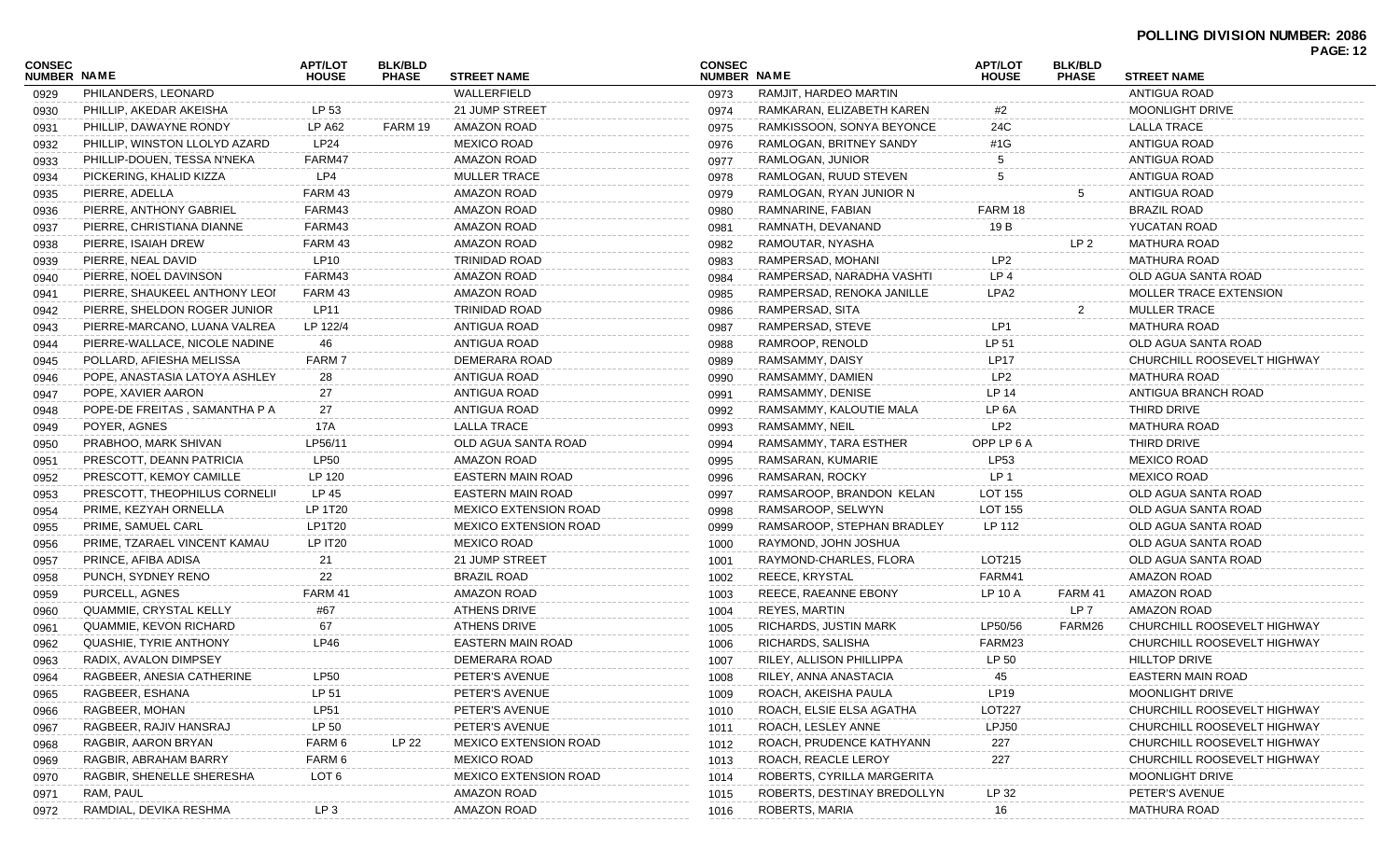### **POLLING DIVISION NUMBER: 2086**

|                              |                                 |                                |                                |                               |                              |                                |                                |                                | <b>PAGE: 13</b>             |
|------------------------------|---------------------------------|--------------------------------|--------------------------------|-------------------------------|------------------------------|--------------------------------|--------------------------------|--------------------------------|-----------------------------|
| <b>CONSEC</b><br>NUMBER NAME |                                 | <b>APT/LOT</b><br><b>HOUSE</b> | <b>BLK/BLD</b><br><b>PHASE</b> | <b>STREET NAME</b>            | <b>CONSEC</b><br>NUMBER NAME |                                | <b>APT/LOT</b><br><b>HOUSE</b> | <b>BLK/BLD</b><br><b>PHASE</b> | <b>STREET NAME</b>          |
| 1017                         | ROBERTS, MICAIAH GABRIEL NOLAI  | LP 32                          |                                | PETER'S AVENUE                | 1061                         | <b>SCOBIE, RUSSELL ANTHONY</b> | LOT <sub>9</sub>               |                                | DEMERARA ROAD               |
| 1018                         | ROBERTS, NATALIE MARCIA         | LOT <sub>19</sub>              |                                | AMAZON ROAD                   | 1062                         | <b>SCOTT, KEITON MIKKEL</b>    | 19A                            |                                | <b>THOMPSON AVENUE</b>      |
| 1019                         | ROBERTS, ZHIVAN NOLAN ABEL      | LP53                           |                                | PETER'S AVENUE                | 1063                         | SCOTT, KRISTEN ADALIA          | 19A                            |                                | <b>THOMPSON AVENUE</b>      |
| 1020                         | ROBINSON, RAYMOND MC DONALD     |                                |                                | 21 JUMP STREET                | 1064                         | SCOTT, KYLE MESHACH            | 19A                            |                                | <b>THOMPSON AVENUE</b>      |
| 1021                         | ROBINSON, TIMOTHY MC DAVID      | 16                             |                                | 21 JUMP STREET                | 1065                         | SEBASTIEN, ANGELO CHARLES M J  |                                | LP23                           | OLD AGUA SANTA ROAD         |
| 1022                         | ROBINSON-WRIGHT, LENORE CARO    | LP 6                           |                                | DEMERARA ROAD                 | 1066                         | <b>SEBASTIEN, SINDRA</b>       | LP23                           |                                | OLD AGUA SANTA ROAD         |
| 1023                         | ROJAS, LEONARD                  | LP T16                         |                                | DEMERARA ROAD                 | 1067                         | SEEMUNGAL, CRYSTAL AYANA ARII  | <b>LP50</b>                    |                                | <b>BOBB LANE</b>            |
| 1024                         | ROMEO, AKEISHA PATRICA          | 20                             |                                | THIRD DRIVE                   | 1068                         | SEEMUNGAL, JUMARK ABDUL A      | LP 59                          |                                | PUNNETTE AVENUE EXTENSION   |
| 1025                         | ROMEO, JESSE FITZPATRICK        | 20                             |                                | THIRD DRIVE                   | 1069                         | SEEPERSAD, MYNEE               | 16                             |                                | <b>LALLA TRACE</b>          |
| 1026                         | ROMEO, LILLIAN                  | LP 6                           |                                | DEMERARA ROAD                 | 1070                         | SEETAL, ALENA ALANA            | LP3                            |                                | <b>MULLER TRACE</b>         |
| 1027                         | ROMEO, RUTHVEN AQUILA           | LP 20                          |                                | THIRD DRIVE                   | 1071                         | SEETAL, BHANMATIE              | LP4                            |                                | <b>MULLER TRACE</b>         |
| 1028                         | ROMEO, TISHARA FELISHA          | 20                             |                                | THIRD DRIVE                   | 1072                         | SEETAL, JOSE'F PAUL            | LP4                            |                                | <b>MOONLIGHT CIRCULAR</b>   |
| 1029                         | ROOPCHAND, IVAN                 | LP51                           |                                | AMAZON ROAD                   | 1073                         | SEETAL, RAMLOGAN               | LP4                            |                                | <b>MULLER TRACE</b>         |
| 1030                         | ROOPCHAND, NADIA                | $\overline{1}$                 |                                | AMAZON ROAD                   | 1074                         | SEETAL-WHITTEAR, JOSEPHINE RIA | LP <sub>3</sub>                |                                | <b>MULLER TRACE</b>         |
| 1031                         | ROSEMIN, CLAUDINE JENNIFER J    | LP5                            |                                | DEMERARA ROAD                 | 1075                         | SEOW, KELVIN DORIAN            |                                |                                | OLD AGUA SANTA ROAD         |
| 1032                         | ROSEMIN, CLINT JASON            | <b>LP17</b>                    |                                | DEMERARA ROAD                 | 1076                         | SERRETTE, DARYL JARROD NKOSI   | 13                             |                                | <b>TRINIDAD ROAD</b>        |
| 1033                         | ROSEMIN, HOWARD JAMES STEWA     | LP <sub>5</sub>                |                                | DEMERARA ROAD                 | 1077                         | SEYJAGAT-ROSEMIN, JENNIFER J   | LP <sub>5</sub>                |                                | DEMERARA ROAD               |
| 1034                         | ROSEMIN, JODIE RINETTE          | LP 50                          |                                | DEMERARA ROAD                 | 1078                         | SHADE, ELVIN NEIL              | #50                            |                                | <b>NELSON AVENUE</b>        |
| 1035                         | ROSEMIN, RENÉE JAIME            | 5                              |                                | DEMERARA ROAD                 | 1079                         | SHADE, NEIL                    | FARM50                         |                                | <b>NELSON AVENUE</b>        |
| 1036                         | ROSEMIN, WILLIAM HAYDEN JUNIOR  | LP <sub>5</sub>                |                                | DEMERARA ROAD                 | 1080                         | SHEARMON, HANSTRANI VEOLAN     | LP <sub>5</sub>                |                                | <b>ESSEQUIBO ROAD</b>       |
| 1037                         | ROSS, ANEISHA ALISHA            | LP 9                           |                                | <b>MOONLIGHT DRIVE</b>        | 1081                         | SHIWLALL, BIBI JAITOON         | LP <sub>6</sub>                |                                | PETER'S AVENUE              |
| 1038                         | ROSS, NIGEL ARTHUR              | 21                             |                                | 21 JUMP STREET                | 1082                         | SIEULAL, AVINASH               |                                | 208                            | OLD AGUA SANTA ROAD         |
| 1039                         | RUSSELL, KEITH ANTHONY          | MM1/4                          |                                | AMAZON ROAD                   | 1083                         | SINASWEE, ALANA CHERISE        | 16                             |                                | <b>MATHURA ROAD</b>         |
| 1040                         | SABOO, JASON PATRICK            | LP122/1                        |                                | <b>ANTIGUA ROAD</b>           | 1084                         | SINGH, A.J                     | LOT224                         |                                | CHURCHILL ROOSEVELT HIGHWAY |
| 1041                         | SADAL, ANAND                    | LP <sub>6</sub>                |                                | <b>COLONEL ROAD</b>           | 1085                         | SINGH, AGNES                   | LP 67                          |                                | <b>ATHENS DRIVE</b>         |
| 1042                         | SADAL, NESHA JANET              |                                |                                | COLONEL ROAD                  | 1086                         | SINGH, AKNATH                  | LOT <sub>14</sub>              | LP 8                           | <b>COLONEL ROAD</b>         |
| 1043                         | SADAL, RAJDAI                   |                                |                                | <b>COLONEL ROAD</b>           | 1087                         | SINGH, ALEXANDER PATRICK       | <b>LOT 224</b>                 |                                | CHURCHILL ROOSEVELT HIGHWAY |
| 1044                         | SALINA, PETRA                   | #1 LP 2A                       |                                | <b>MOLLER TRACE EXTENSION</b> | 1088                         | SINGH, ALVIN                   |                                |                                | 21 JUMP STREET              |
| 1045                         | SAMMY, ALICIA ANITA             | LP24                           |                                | LALLA TRACE                   | 1089                         | SINGH, AMIN                    | LOT224                         |                                | CHURCHILL ROOSEVELT HIGHWAY |
| 1046                         | SAMMY, JONATHAN JOSEPH P        | 285                            |                                | <b>ATHENS DRIVE</b>           | 1090                         | SINGH, ANDREW EMMUTH           | #67                            |                                | EASTERN MAIN ROAD           |
| 1047                         | SAMMY, KATE-LYN HANNAH          | LP 258                         |                                | <b>ATHENS DRIVE</b>           | 1091                         | SINGH, AVINASH                 | LP39                           |                                | CHURCHILL ROOSEVELT HIGHWAY |
| 1048                         | SAMMY, KAVITA                   | LP43                           |                                | AMAZON ROAD                   | 1092                         | SINGH, BRANDON ADRIAN          | LP1                            |                                | <b>MEXICO ROAD</b>          |
| 1049                         | SAMMY, KISSOONDATH MOOTOO       | LP# 24                         |                                | <b>LALLA TRACE</b>            | 1093                         | SINGH, CHANROUTIEE             | LOT246                         |                                | CHURCHILL ROOSEVELT HIGHWAY |
| 1050                         | SAMMY, NATASHA LISA             | LP24C                          |                                | <b>LALLA TRACE</b>            | 1094                         | SINGH, CINDY SUMINTRA          | LOT <sub>12</sub>              |                                | <b>COLONEL ROAD</b>         |
| 1051                         | SAMMY, RASHEEDA LOUVINA         | LP258                          |                                | ATHENS DRIVE                  | 1095                         | SINGH, CRISANN ROSANN          |                                | FARM4                          | DEMERARA ROAD               |
| 1052                         | SAMUEL, ANTHONY                 | <b>LP51</b>                    |                                | PETER'S AVENUE                | 1096                         | SINGH, DEONARINE               | LP14                           |                                | <b>LALLA TRACE</b>          |
| 1053                         | SANCHEZ, DEBRA MARY             | LP 52                          |                                | PETER'S AVENUE                | 1097                         | SINGH, JAGGASAR                | LP46                           |                                | <b>EASTERN MAIN ROAD</b>    |
| 1054                         | SANCHEZ, MICHAELA CHRISTIANA    | 51                             |                                | PETER'S AVENUE                | 1098                         | SINGH, JANKIE                  | 17                             |                                | CHURCHILL ROOSEVELT HIGHWAY |
| 1055                         | SANKAR, NATALIE RHENA           |                                | OPP FARM43                     | AMAZON ROAD                   | 1099                         | SINGH, KIVA KERDEISHA          | LOT 224                        |                                | CHURCHILL ROOSEVELT HIGHWAY |
| 1056                         | SANKAR, NICHOLI BENEDICT        | FARM 43                        | LP 2                           | AMAZON ROAD                   | 1100                         | SINGH, LUCILLE                 | LP46                           |                                | EASTERN MAIN ROAD           |
| 1057                         | SANTO, BILLY CHEYENNE           |                                |                                | 21 JUMP STREET                | 1101                         | SINGH, LUTCHMIE                | <b>LP57</b>                    |                                | CHURCHILL ROOSEVELT HIGHWAY |
| 1058                         | SCHNEIDER, ABRAHAM              | LP 23                          |                                | OLD AGUA SANTA ROAD           | 1102                         | SINGH, LYSTRA MAURISSA         | LP <sub>1</sub>                |                                | PETER'S AVENUE              |
| 1059                         | SCINDIAN-JAMES, KELLY-ANN N N N | LPA2                           |                                | DEMERARA ROAD                 | 1103                         | SINGH, MAKAYLA CYNTHIA         | #12                            | LP 5                           | <b>COLONEL ROAD</b>         |
| 1060                         | SCOBIE, BARBARA PATRICIA P      | LP9                            |                                | DEMERARA ROAD                 | 1104                         | SINGH, MALISSA                 | LOT <sub>12</sub>              |                                | COLONEL ROAD                |
|                              |                                 |                                |                                |                               |                              |                                |                                |                                |                             |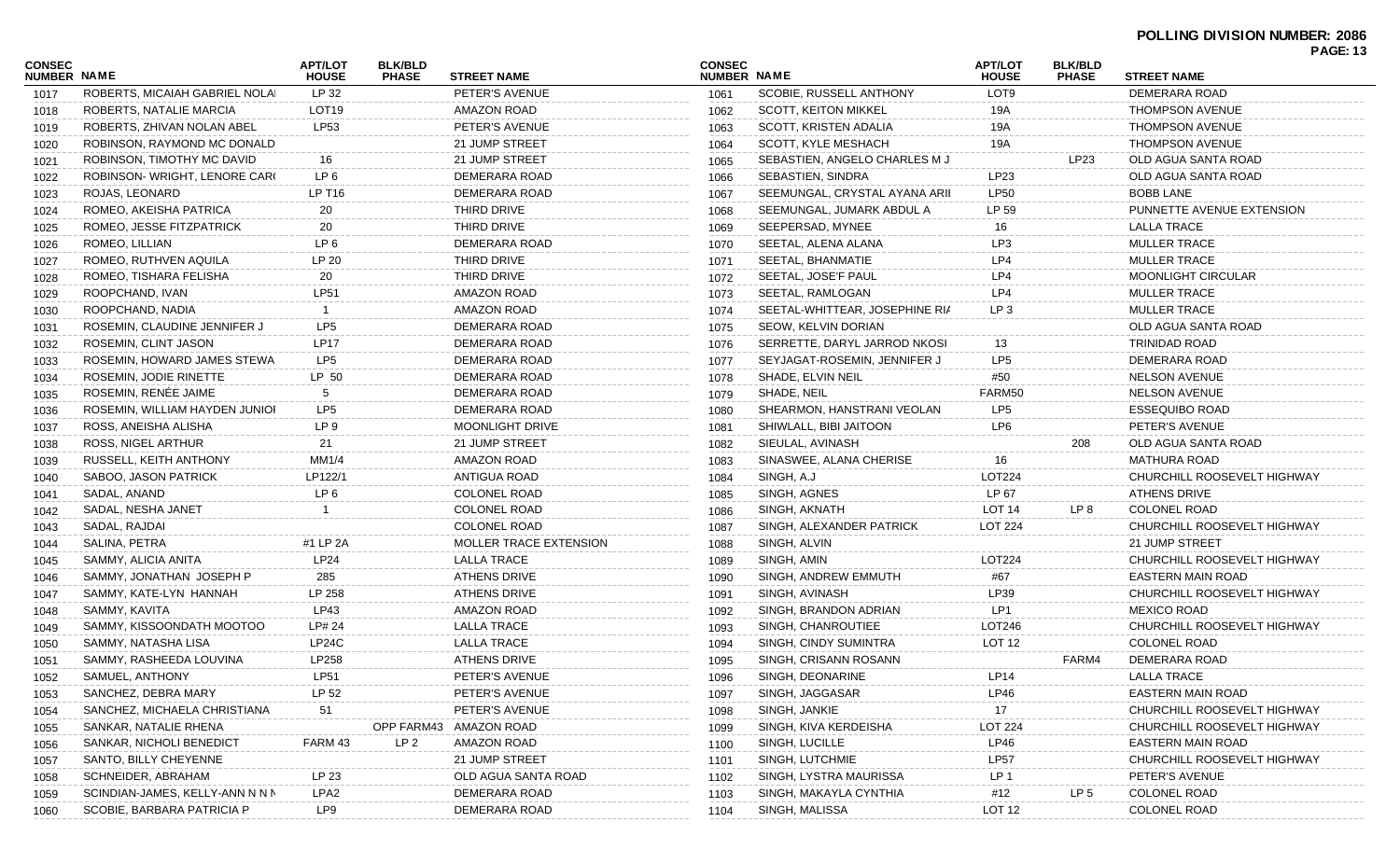|                       |                               |                                |                                |                             |                                     |                                |                                |                                | <b>PAGE: 14</b>           |  |
|-----------------------|-------------------------------|--------------------------------|--------------------------------|-----------------------------|-------------------------------------|--------------------------------|--------------------------------|--------------------------------|---------------------------|--|
| CONSEC<br>NUMBER NAME |                               | <b>APT/LOT</b><br><b>HOUSE</b> | <b>BLK/BLD</b><br><b>PHASE</b> | <b>STREET NAME</b>          | <b>CONSEC</b><br><b>NUMBER NAME</b> |                                | <b>APT/LOT</b><br><b>HOUSE</b> | <b>BLK/BLD</b><br><b>PHASE</b> | <b>STREET NAME</b>        |  |
| 1105                  | SINGH, NEETU VINDRA           |                                | LP46                           | <b>EASTERN MAIN ROAD</b>    | 1149                                | SUMAIR, MARILYN JUDY           | LP11/4                         |                                | OLD AGUA SANTA ROAD       |  |
| 1106                  | SINGH, NILLIE ANURADHA        | LP46                           |                                | <b>EASTERN MAIN ROAD</b>    | 1150                                | SURUJDEO, SAREKHA LAURA-LEE    | 1/4 MM                         |                                | <b>AMAZON ROAD</b>        |  |
| 1107                  | SINGH, PARASRAM               | <b>MM17</b>                    |                                | CHURCHILL ROOSEVELT HIGHWAY | 1151                                | SUTHERLAND, SHARI ROXANNE F    | 12                             |                                | <b>TRINIDAD ROAD</b>      |  |
| 1108                  | SINGH, RAMNARINE              | LOT <sub>12</sub>              |                                | <b>COLONEL ROAD</b>         | 1152                                | SYLVESTER, BERTRAND KRISHNA    | 13                             |                                | DEMERARA ROAD             |  |
| 1109                  | SINGH, RICKY RAJESH           | 68                             |                                | DEMERARA ROAD               | 1153                                | SYLVESTER, CAMILLE SHELLY-ANN  | 13                             |                                | DEMERARA ROAD             |  |
| 1110                  | SINGH, ROOPNARINE             |                                | FARM 22                        | <b>BRAZIL ROAD</b>          | 1154                                | THOMAS, CHERYLANN              | LP <sub>5</sub>                |                                | <b>AMAZON ROAD</b>        |  |
| 1111                  | SINGH, SEETA                  | <b>LP57</b>                    |                                | CHURCHILL ROOSEVELT HIGHWAY | 1155                                | THOMAS, CHRISTOPHER            | 3                              |                                | 21 JUMP STREET            |  |
| 1112                  | SINGH-RAMPERSAD, TASHA MOHIN  | LOT <sub>12</sub>              |                                | <b>COLONEL ROAD</b>         | 1156                                | THOMAS, FRANCICA ANN ALICIA    | #168                           |                                | AGUA SANTA EXTENSION ROAD |  |
| 1113                  | SIRJU-BEDASIE, MALA           | 18                             |                                | AMAZON ROAD                 | 1157                                | THOMAS, JUSTIN JONATHAN DARIU  | LP 53 A                        |                                | <b>MATHURA ROAD</b>       |  |
| 1114                  | SMITH, AGATHA                 | LP <sub>1</sub> A              |                                | <b>MOONLIGHT CIRCULAR</b>   | 1158                                | THOMAS, KEISHA REBECCA         | LP <sub>5</sub>                |                                | <b>AMAZON ROAD</b>        |  |
| 1115                  | SMITH, BARBARA INGRID         | 5                              |                                | <b>BRAZIL ROAD</b>          | 1159                                | THOMAS, KERICE MARINA          | <b>LP44</b>                    |                                | <b>EASTERN MAIN ROAD</b>  |  |
| 1116                  | SMITH, CHERISE                | 5                              |                                | <b>BRAZIL ROAD</b>          | 1160                                | THOMAS, MARLENA                | LP <sub>5</sub>                |                                | <b>AMAZON ROAD</b>        |  |
| 1117                  | SMITH, CHERRY ANN KEISHA      | <b>LP60</b>                    |                                | <b>BRAZIL ROAD</b>          | 1161                                | THOMAS, MICHELLE               | 11                             |                                | YUCATAN ROAD              |  |
| 1118                  | SMITH, MIKHAILA               | 5A                             |                                | <b>BRAZIL ROAD</b>          | 1162                                | THOMAS, PETER MATTHEW          |                                |                                | <b>AMAZON ROAD</b>        |  |
| 1119                  | SMITH, SHANICE PRECIOUS       |                                | #5                             | <b>BRAZIL ROAD</b>          | 1163                                | THOMAS, ROBERT GERALD KOME     | FARM9                          |                                | <b>MEXICO ROAD</b>        |  |
| 1120                  | SMITH, SHURNEL CARLA          | 5                              |                                | <b>BRAZIL ROAD</b>          | 1164                                | THOMAS, TOMMY JERRY            |                                |                                | <b>AMAZON ROAD</b>        |  |
| 1121                  | SOO-MARTINEZ, CHARLES         |                                | LP 6                           | <b>AMAZON ROAD</b>          | 1165                                | THOMAS, VERO                   | <b>OPP FARM43</b>              |                                | <b>AMAZON ROAD</b>        |  |
| 1122                  | SOODEEN, KERRY NEIL           | LP 50                          |                                | <b>HILLTOP DRIVE</b>        | 1166                                | THOMAS, VICTOR                 |                                |                                | <b>AMAZON ROAD</b>        |  |
| 1123                  | SOOKNANAN, JOHN               |                                |                                | <b>MEXICO ROAD</b>          | 1167                                | THOMAS, YVONNE FRANCES         | LP1                            |                                | <b>AMAZON ROAD</b>        |  |
| 1124                  | SOOKNANAN, KENRICK AARON      |                                | LP 51                          | <b>MEXICO ROAD</b>          | 1168                                | THORNHILL, DENISHA JUDY NAOMI  | LP <sub>5</sub>                |                                | DEMERARA ROAD             |  |
| 1125                  | SOOKNANAN, VIRGINIA A         | LP <sub>2</sub>                |                                | <b>MEXICO ROAD</b>          | 1169                                | THORNHILL, DENNIS              | LP <sub>5</sub>                |                                | DEMERARA ROAD             |  |
| 1126                  | SOOKNANAN, WILFRED            |                                |                                | <b>MEXICO ROAD</b>          | 1170                                | TOPPIN, NILA ABENA             | LP 122                         |                                | EASTERN MAIN ROAD         |  |
| 1127                  | SOONAR, CHAITRAM              | LP4                            |                                | <b>AMAZON ROAD</b>          | 1171                                | TORRES-MOLINO, JULIANA SHARON  |                                |                                | <b>ATHENS DRIVE</b>       |  |
| 1128                  | SOONAR, CHANDROUTIE           | <b>WA29</b>                    |                                | AMAZON ROAD                 | 1172                                | TOUSSAINT, VICTOR RAYMOND      | LOT 19                         |                                | <b>AMAZON ROAD</b>        |  |
| 1129                  | SOONAR, PHILLIP RAMDEO        | WA29                           |                                | AMAZON ROAD                 | 1173                                | TOUSSAINT, VICTORIA AVIONNE    | LOT <sub>19</sub>              |                                | <b>AMAZON ROAD</b>        |  |
| 1130                  | ST LOUIS, JENNELLE MIRIAM     | LP122                          | 46                             | EASTERN MAIN ROAD           | 1174                                | TRABOULAY, SHAMINA             | LP 50                          |                                | OLD AGUA SANTA ROAD       |  |
| 1131                  | ST ROSE, ANGELA               | 21                             |                                | OLD AGUA SANTA ROAD         | 1175                                | TROTMAN, MARK ANTHONY          | 64                             |                                | OLD AGUA SANTA ROAD       |  |
| 1132                  | ST ROSE, KEVIN NICHOLAS       | LP 15                          |                                | <b>HILLTOP DRIVE</b>        | 1176                                | TYRELL, GLENROY MARTIN         | LP53                           |                                | PETER'S AVENUE            |  |
| 1133                  | ST ROSE, NEIL                 | 7                              |                                | <b>MULLER TRACE</b>         | 1177                                | VALDEZ, BERNADETTE             | FARM1                          |                                | <b>BRAZIL ROAD</b>        |  |
| 1134                  | STEPHEN, ALLISTER ALLAN BRIAN | 17                             |                                | <b>AMAZON ROAD</b>          | 1178                                | VIALVA, ABINOLA NYASHA         |                                |                                | <b>MEXICO ROAD</b>        |  |
| 1135                  | STEPHEN, DARRYL RENNIE S      | LOT 17                         |                                | <b>AMAZON ROAD</b>          | 1179                                | VIALVA, AQUEILA NIKEISHA       |                                | 3                              | <b>MOONLIGHT DRIVE</b>    |  |
| 1136                  | STEPHEN, LAVERN LATOYA        | LP <sub>1</sub>                | 35                             | <b>MATHURA ROAD</b>         | 1180                                | VIALVA, ASIA SERINITY          | LP <sub>3</sub>                |                                | <b>MULLER TRACE</b>       |  |
| 1137                  | STEPHEN, RYAN DARREN JOSEPH   | 17                             |                                | <b>AMAZON ROAD</b>          | 1181                                | VIALVA, CARLENE ALLISON        |                                | 3                              | <b>MOONLIGHT DRIVE</b>    |  |
| 1138                  | STEPHEN, SHANICE RENEE COLLEI | 17                             |                                | AMAZON ROAD                 | 1182                                | VIALVA, CARLTON JUDIA          | LP 54                          |                                | 21 JUMP STREET            |  |
|                       | STEPHEN, WHITNEY ALANA S      | LOT <sub>17</sub>              |                                | AMAZON ROAD                 | 1183                                | VIALVA, PSYKI AVALON           | LP13                           |                                | MOONLIGHT DRIVE           |  |
| 1139                  | STEWART, CHANTELLE CRYSTAL    | LP 50                          |                                | <b>HILLTOP DRIVE</b>        |                                     | VIALVA, SYDNEY CARLOS          | 46                             |                                | ANTIGUA ROAD              |  |
| 1140                  |                               |                                |                                | <b>THOMPSON AVENUE</b>      | 1184                                |                                | <b>LOT #22</b>                 |                                | <b>BRAZIL ROAD</b>        |  |
| 1141                  | STRAKER, CANDICE NADEEN       | 19                             |                                |                             | 1185                                | VIARRUEL, MATHIS QUINTIN       |                                |                                |                           |  |
| 1142                  | STRAKER, MALIK JOVON          | LP A/1                         |                                | THOMPSON AVENUE             | 1186                                | VIARRUEL-HARRIS, PORTIA DEBBIE | LOT 22                         |                                | <b>BRAZIL ROAD</b>        |  |
| 1143                  | SUBERO, ANASTASIA LUCIAN      | LP312                          |                                | <b>MULLER TRACE</b>         | 1187                                | VICTOR-MARK, LYDIA GOLDA       |                                | 17                             | BRAZIL ROAD               |  |
| 1144                  | SUCHIT, DHANRAJ JESSIE        | LP 122                         |                                | EASTERN MAIN ROAD           | 1188                                | VINCENT-PRIME, LAVONNE MARIA   | LP 20                          |                                | MEXICO ROAD               |  |
| 1145                  | SUCHIT, ORNELLA               | LP121                          |                                | EASTERN MAIN ROAD           | 1189                                | WALLACE, LATOYA JEANETTE E A   | LP46                           |                                | ANTIGUA ROAD              |  |
| 1146                  | SUMAIR, DARION MARLEY         | LP #11/4                       |                                | OLD AGUA SANTA ROAD         | 1190                                | WALLACE, SIMON EDMUND          | LP24                           |                                | ANTIGUA ROAD              |  |
| 1147                  | SUMAIR, DAVID                 | LP 11/4                        |                                | OLD AGUA SANTA ROAD         | 1191                                | WALLACE, STACY-ANN KIMBERLY    | LP24                           |                                | ANTIGUA ROAD              |  |
| 1148                  | SUMAIR, MALENA DENISA         | LP 11/4                        |                                | OLD AGUA SANTA ROAD         | 1192                                | <b>WELLINGTON, ANSYL</b>       | LP 18                          |                                | DEMERARA ROAD             |  |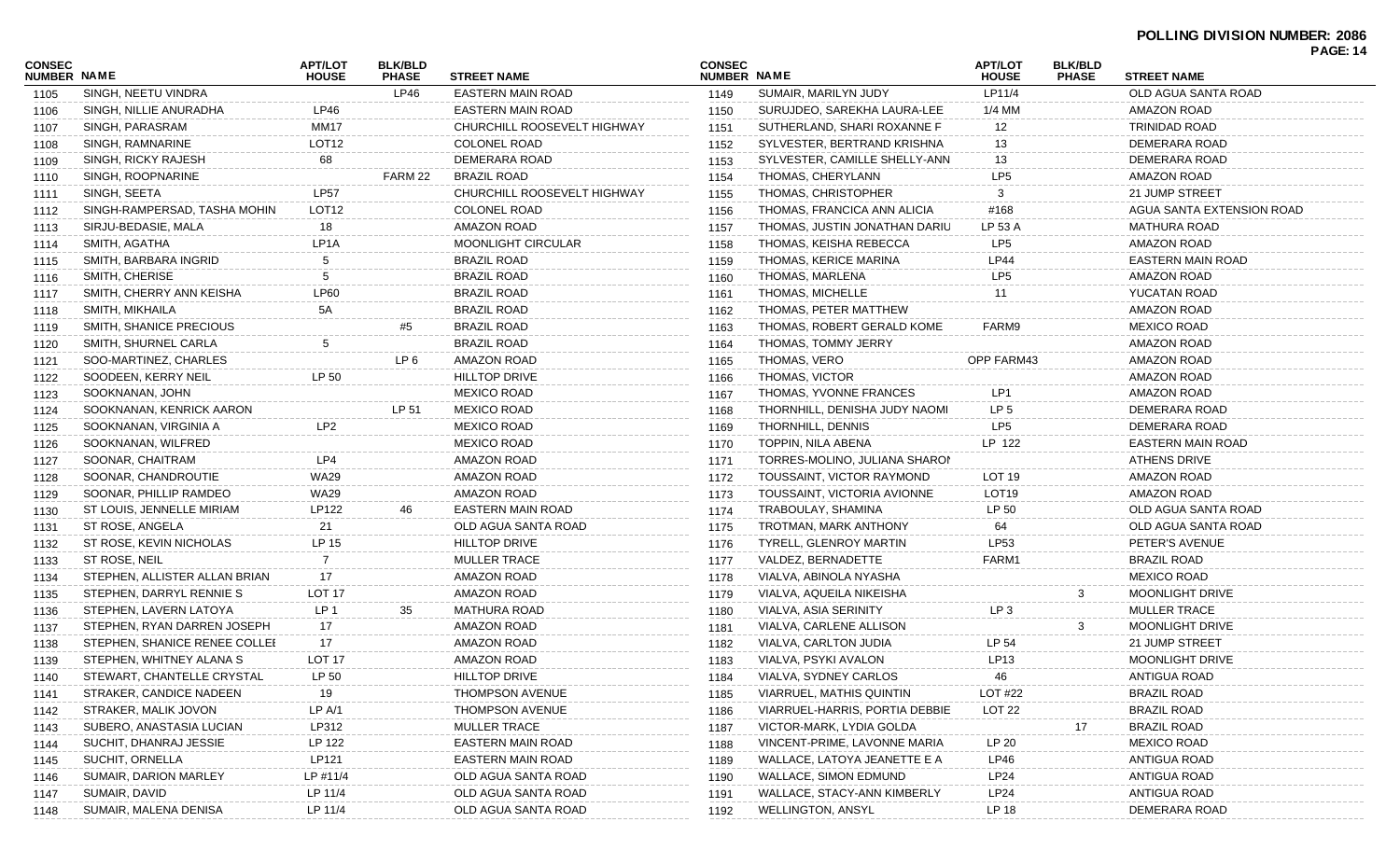| <b>CONSEC</b><br><b>NUMBER NAME</b> |                                   | <b>APT/LOT</b><br><b>HOUSE</b> | <b>BLK/BLD</b><br><b>PHASE</b> | <b>STREET NAME</b>           |
|-------------------------------------|-----------------------------------|--------------------------------|--------------------------------|------------------------------|
| 1193                                | WELLINGTON, DANIELLA KIM          | LP 4 B                         |                                | <b>MEXICO ROAD</b>           |
| 1194                                | WELLINGTON, JOSEPH                |                                |                                | DEMERARA ROAD                |
| 1195                                | <b>WELLINGTON, OCTAVIA</b>        | 82                             |                                | PUNNETTE AVENUE EXTENSION    |
| 1196                                | <b>WELLINGTON, WINSTON MARCUS</b> | LP 59                          |                                | <b>BOBB LANE</b>             |
| 1197                                | WELLS, DANIELLA SUMMER            |                                |                                | AMAZON ROAD                  |
| 1198                                | WEST, KERDISHA SHAWNA DRUCILI     | LOT <sub>13</sub>              |                                | <b>MOONLIGHT CIRCULAR</b>    |
| 1199                                | WEST, KEVON EARNIS                | $11 - 1$                       |                                | <b>MOONLIGHT DRIVE</b>       |
| 1200                                | WHITE, ROLAND                     |                                | FARM 41                        | AMAZON ROAD                  |
| 1201                                | WHITTEAR, DIANN INGRID            |                                | #67                            | <b>ATHENS DRIVE</b>          |
| 1202                                | WHITTEAR, KERIANN CATHERINE       | 25                             | LP 4                           | <b>MATHURA ROAD</b>          |
| 1203                                | WHITTEAR, WHITNEY WENDY           |                                | 25                             | <b>MOONLIGHT DRIVE</b>       |
| 1204                                | WILLIAMS, AALIYAH CARMELITE TYI   | FARM 44                        |                                | AMAZON ROAD                  |
| 1205                                | WILLIAMS, AALIYAH KATRINA         | LP 54                          |                                | <b>MATHURA ROAD</b>          |
| 1206                                | WILLIAMS, ALANA MARINA            | LP 19                          |                                | <b>THOMPSON AVENUE</b>       |
| 1207                                | WILLIAMS, ALISA CHARMAIN          | 17                             |                                | AMAZON ROAD                  |
| 1208                                | WILLIAMS, ANTHONY                 | 6                              |                                | <b>BRAZIL ROAD</b>           |
| 1209                                | WILLIAMS, CARMILLE LAUREL L       | FARM 44                        |                                | AMAZON ROAD                  |
| 1210                                | WILLIAMS, DAIN ANTON              | 227                            |                                | CHURCHILL ROOSEVELT HIGHWAY  |
| 1211                                | WILLIAMS, DARRYL ALLAN            | LOT <sub>17</sub>              |                                | <b>AMAZON ROAD</b>           |
| 1212                                | WILLIAMS, DAVID JUNIOR            | $\overline{7}$                 |                                | OLD AGUA SANTA ROAD          |
| 1213                                | WILLIAMS, EMILE DALE FRANK        | LOT <sub>17</sub>              |                                | <b>AMAZON ROAD</b>           |
| 1214                                | WILLIAMS, JADE ASHAKI             | <b>LOT 224</b>                 |                                | CHURCHILL ROOSEVELT HIGHWAY  |
| 1215                                | WILLIAMS, JASON KEVIN             | 17                             |                                | AMAZON ROAD                  |
| 1216                                | WILLIAMS, JOHN                    | 44                             |                                | AMAZON ROAD                  |
| 1217                                | WILLIAMS, JULIAN                  | 15                             |                                | <b>MOONLIGHT DRIVE</b>       |
| 1218                                | WILLIAMS, JUSTIN DAMIAN           | LOT <sub>19</sub>              | LP4                            | AMAZON ROAD                  |
| 1219                                | WILLIAMS, KALIFAH KEZIAH CHLOE    | LP <sub>2</sub>                |                                | MATHURA ROAD                 |
| 1220                                | WILLIAMS, LISANN CANDELL          | LP312                          |                                | <b>MULLER TRACE</b>          |
| 1221                                | WILLIAMS, MARCIA ALLISON          | LOT <sub>17</sub>              |                                | AMAZON ROAD                  |
| 1222                                | WILLIAMS, MARCUS MALCOLM M        | OPP LP 2 A                     |                                | <b>MULLER TRACE</b>          |
| 1223                                | WILLIAMS, MARISA MICHELLE         | 17                             |                                | AMAZON ROAD                  |
| 1224                                | WILLIAMS, MARK ANTHONY            | LP <sub>2</sub>                |                                | <b>MATHURA ROAD</b>          |
| 1225                                | WILLIAMS, MARYAM SAEEDAH          | #23                            |                                | <b>LALLA TRACE</b>           |
| 1226                                | WILLIAMS, NATALIA ADRIENNE        | LP 24                          |                                | <b>MEXICO EXTENSION ROAD</b> |
| 1227                                | WILLIAMS, NEESHA CANEESHA         |                                | <b>FARM #21</b>                | <b>BRAZIL ROAD</b>           |
| 1228                                | WILLIAMS, NEKESHA NATASHA         | LP 4B                          |                                | <b>MEXICO ROAD</b>           |
| 1229                                | WILLIAMS, PRIMATIE                | LP10                           |                                | YUCATAN ROAD                 |
| 1230                                | WILLIAMS, ROLLY                   | LP8                            |                                | OLD AGUA SANTA ROAD          |
| 1231                                | WILLIAMS, RUFINUS                 |                                |                                | DEMERARA ROAD                |
| 1232                                | WILLIAMS, SARAH ADRIENNE          | LP24                           |                                | <b>MEXICO ROAD</b>           |
| 1233                                | WILLIAMS, SHELDON JAMES JUNIOI    | <b>LP47</b>                    |                                | PETER'S AVENUE               |
| 1234                                | WILLIAMS, TYLER TAKIR ISHMAEL     |                                | FARM 44                        | AMAZON ROAD                  |
| 1235                                | WILLIAMS, WAYNE NIGEL             | #19                            |                                | CHURCHILL ROOSEVELT HIGHWAY  |
| 1236                                | WILLIAMS-FORTUNÉ, AGNES           | 17                             |                                | OLD AGUA SANTA ROAD          |
|                                     |                                   |                                |                                |                              |

| <b>CONSEC</b><br>NUMBER NAME |                              | <b>APT/LOT</b><br><b>HOUSE</b> | <b>BLK/BLD</b><br><b>PHASE</b> | <b>STREET NAME</b>            |
|------------------------------|------------------------------|--------------------------------|--------------------------------|-------------------------------|
| 1237                         | <b>WONG. DOMINIC GABRIEL</b> | #46                            |                                | AMAZON ROAD                   |
| 1238                         | WONG, MARCUS                 | FARM21                         | BL <sub>1</sub>                | <b>BRAZIL ROAD</b>            |
| 1239                         | WOODS, ANTHONY               | LP4                            |                                | <b>MULLER TRACE</b>           |
| 1240                         | WOODS, HAILE MARCUS          | LP <sub>4</sub>                |                                | <b>MULLER TRACE</b>           |
| 1241                         | WOODS. JEREMIAH EMMANUEL JOS |                                | LP <sub>4</sub>                | <b>MOLLER TRACE EXTENSION</b> |
| 1242                         | WOODS, JULIANA NAOMI         | 50                             |                                | AMAZON ROAD                   |
| 1243                         | WRIGHT, DWAYNE OWEN          | LP 6                           |                                | DEMERARA ROAD                 |
| 1244                         | <b>WRIGHT-THOMAS, YVETTE</b> |                                |                                | <b>DOUGAN TRACE</b>           |
| 1245                         | WYLLIE, AKIEL CORY           | LP 15                          | 17                             | AMAZON ROAD                   |
| 1246                         | WYLLIE, HELEN NIKEISHA       | LP15                           |                                | AMAZON ROAD                   |
| 1247                         | WYLLIE, STACY KIZZY          | LP715                          |                                | AMAZON ROAD                   |
| 1248                         | YEARWOOD, ERROL STANLEY      |                                |                                | DOUGAN TRACE                  |
| 1249                         | YORK, ARLENE RHONDA          | LP 31 #34                      |                                | <b>EASTERN MAIN ROAD</b>      |